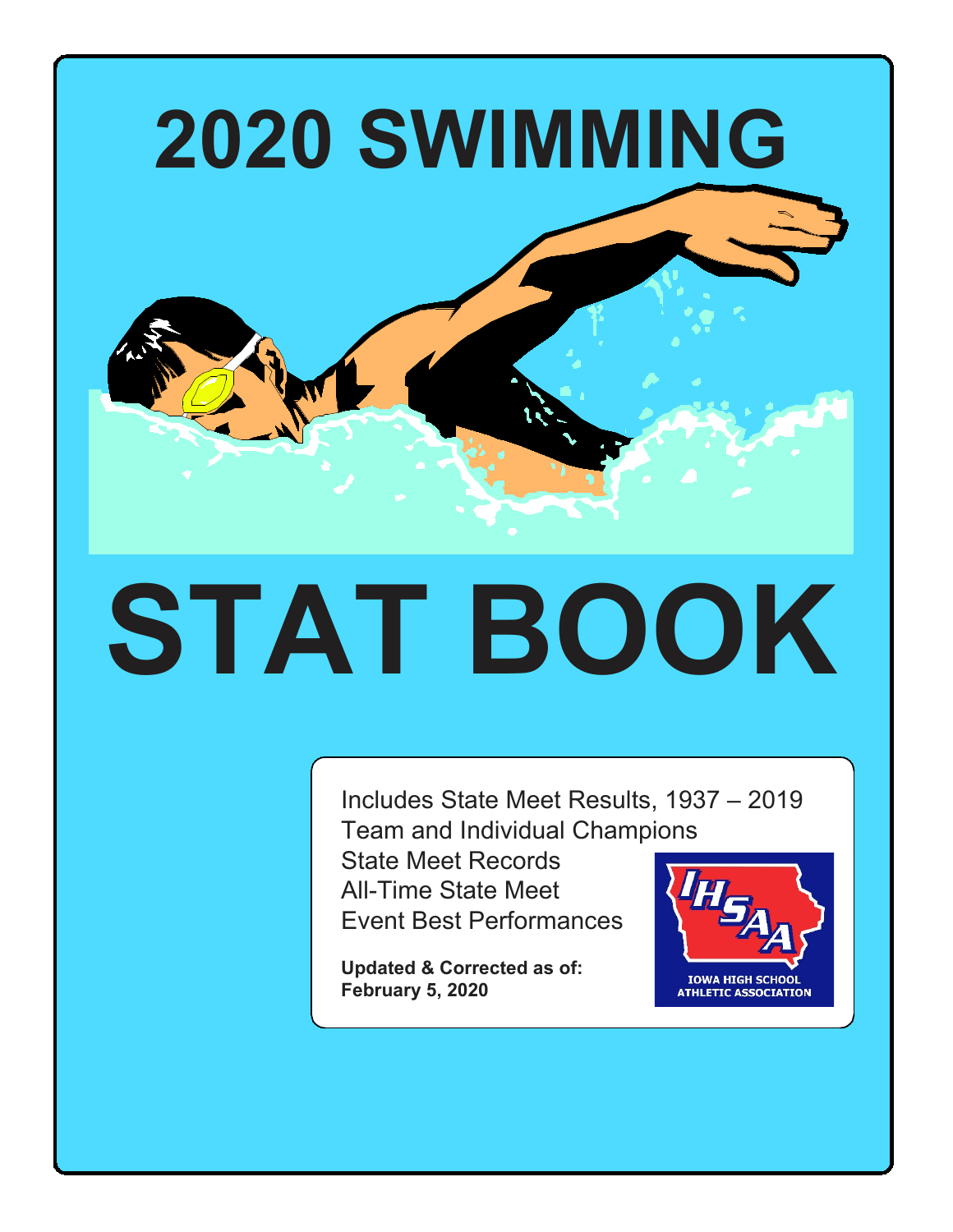# **TABLE OF CONTENTS**

*Note: We always strive for accuracy, but errors in spellings and omissions may occur. Unfortunately, in some places in this book we do not have the first name of event champions or relay members. If you spot a spelling error, or can identify these "missing" swimmers, please contact Chris Cuellar at the IHSAA (*[ccuellar@iahsaa.org](mailto:ccuellar@iahsaa.org)*).*

# **IHSAA MISSION & PURPOSE**

# *MISSION*

"The Iowa High School Athletic Association serves its member schools and students by providing leadership and support for education based interscholastic athletics that enrich the educational experience of the student athlete."

# *PURPOSE*

"To promote, develop, direct, protect, and regulate amateur interscholastic athletic relationships between member schools and to stimulate fair play, friendly rivalry, and good sportsmanship among contestants, schools, and communities throughout the state."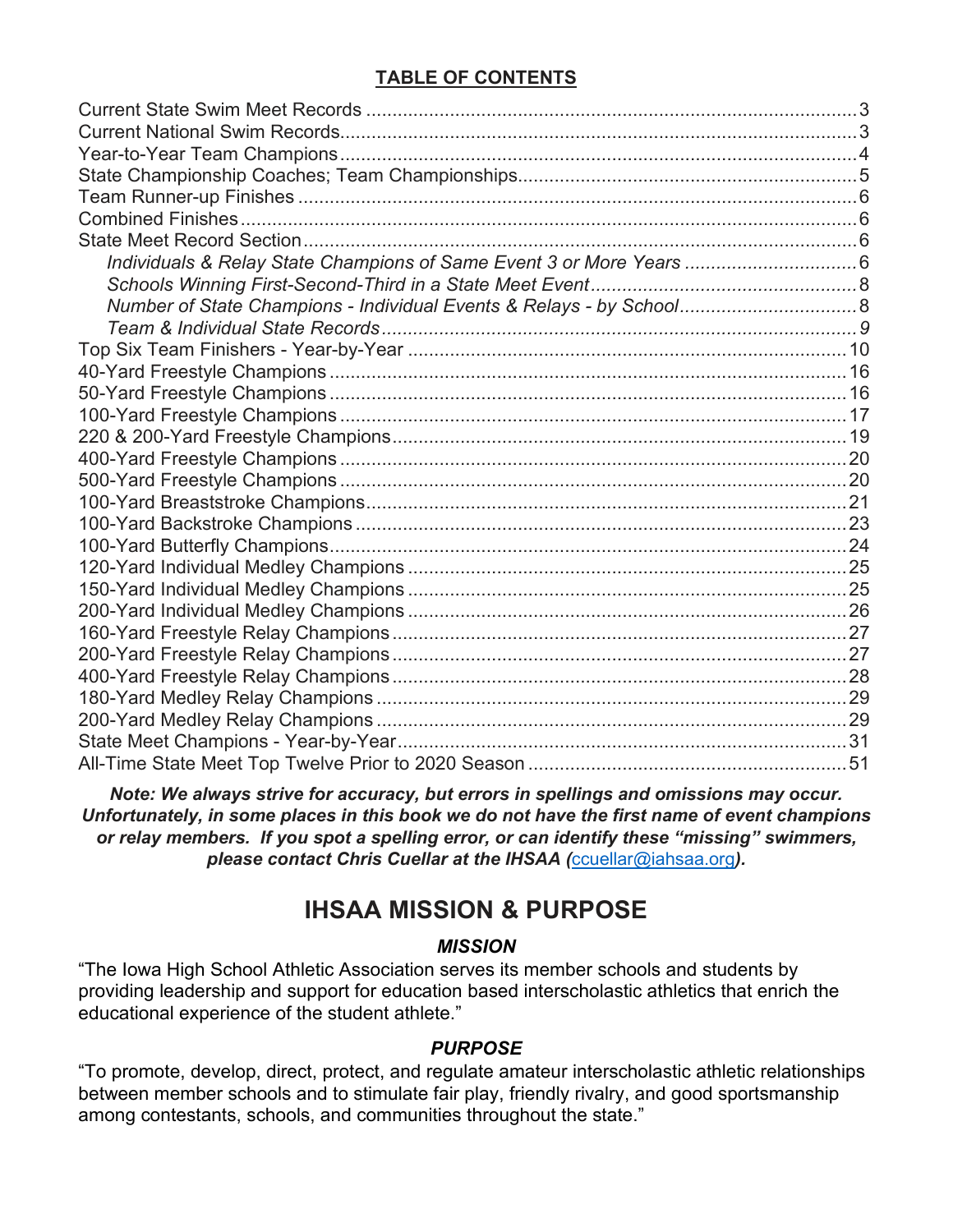# **CURRENT STATE SWIM MEET RECORDS**

| <b>200-YARD MEDLEY RELAY</b>                                                            |
|-----------------------------------------------------------------------------------------|
| DOWLING CATHOLIC, W.D.M. (Nick Chase, Jerry Xu, Gage Agnew, John Culver), 20191:32.67   |
| <b>200-YARD FREESTYLE</b>                                                               |
|                                                                                         |
| <b>200-YARD INDIVIDUAL MEDLEY</b>                                                       |
|                                                                                         |
| <b>50-YARD FREESTYLE</b>                                                                |
|                                                                                         |
| <b>100-YARD BUTTERFLY</b>                                                               |
|                                                                                         |
| <b>100-YARD FREESTYLE</b>                                                               |
|                                                                                         |
| <b>500-YARD FREESTYLE</b>                                                               |
|                                                                                         |
| <b>200-YARD FREESTYLE RELAY</b>                                                         |
| IOWA CITY, WEST (Mark McGlaughlin, Aidan Keen, Oliver Martin, Will Scott), 2016 1:22.55 |
| <b>100-YARD BACKSTROKE</b>                                                              |
|                                                                                         |
| <b>100-YARD BREASTSTROKE</b>                                                            |
|                                                                                         |
| <b>400-YARD FREESTYLE RELAY</b>                                                         |
| IOWA CITY, WEST (Mark McGlaughlin, Oliver Martin, Will Smith, Aidan Keen), 2015 3:02.98 |
|                                                                                         |
| <b>CURRENT NATIONAL SWIM RECORDS</b>                                                    |
| 200-YARD MEDLEY RELAY                                                                   |

| The Baylor School, Chattanooga, TN, 2014 (Kaliszak, Tynes, McHugh, Selby) 1:27.74  |  |
|------------------------------------------------------------------------------------|--|
| <b>200-YARD FREESTYLE</b>                                                          |  |
|                                                                                    |  |
| <b>200-YARD INDIVIDUAL MEDLEY</b>                                                  |  |
| David Nolan, Hershey High School, Hershey, PA at Lewisburg, PA 2011 1:41.39        |  |
| <b>50-YARD FREESTYLE</b>                                                           |  |
|                                                                                    |  |
| <b>100-YARD BUTTERFLY</b>                                                          |  |
|                                                                                    |  |
| <b>100-YARD FREESTYLE</b>                                                          |  |
| David Nolan, Hershey High School, Hershey, PA at Lewisburg, PA, 2011 :42.34        |  |
| <b>500-YARD FREESTYLE</b>                                                          |  |
| Grant Shoults, Rancho Santa Margarita Catholic, CA, at Riverside, CA, 2016 4:12.87 |  |
| <b>200-YARD FREESTYLE RELAY</b>                                                    |  |
| Jacksonville Bolles, FL, 2012 (Murphy, Schooling, Condorelli, Goossen) 1:19.27     |  |
| <b>100-YARD BACKSTROKE</b>                                                         |  |
|                                                                                    |  |
| <b>100-YARD BREASTSTROKE</b>                                                       |  |
|                                                                                    |  |
| <b>400-YARD FREESTYLE RELAY</b>                                                    |  |
| North Allegheny, Pennsylvania, 2018 (Gonzalez, Zhang, Wright, Mihm)2:53.81         |  |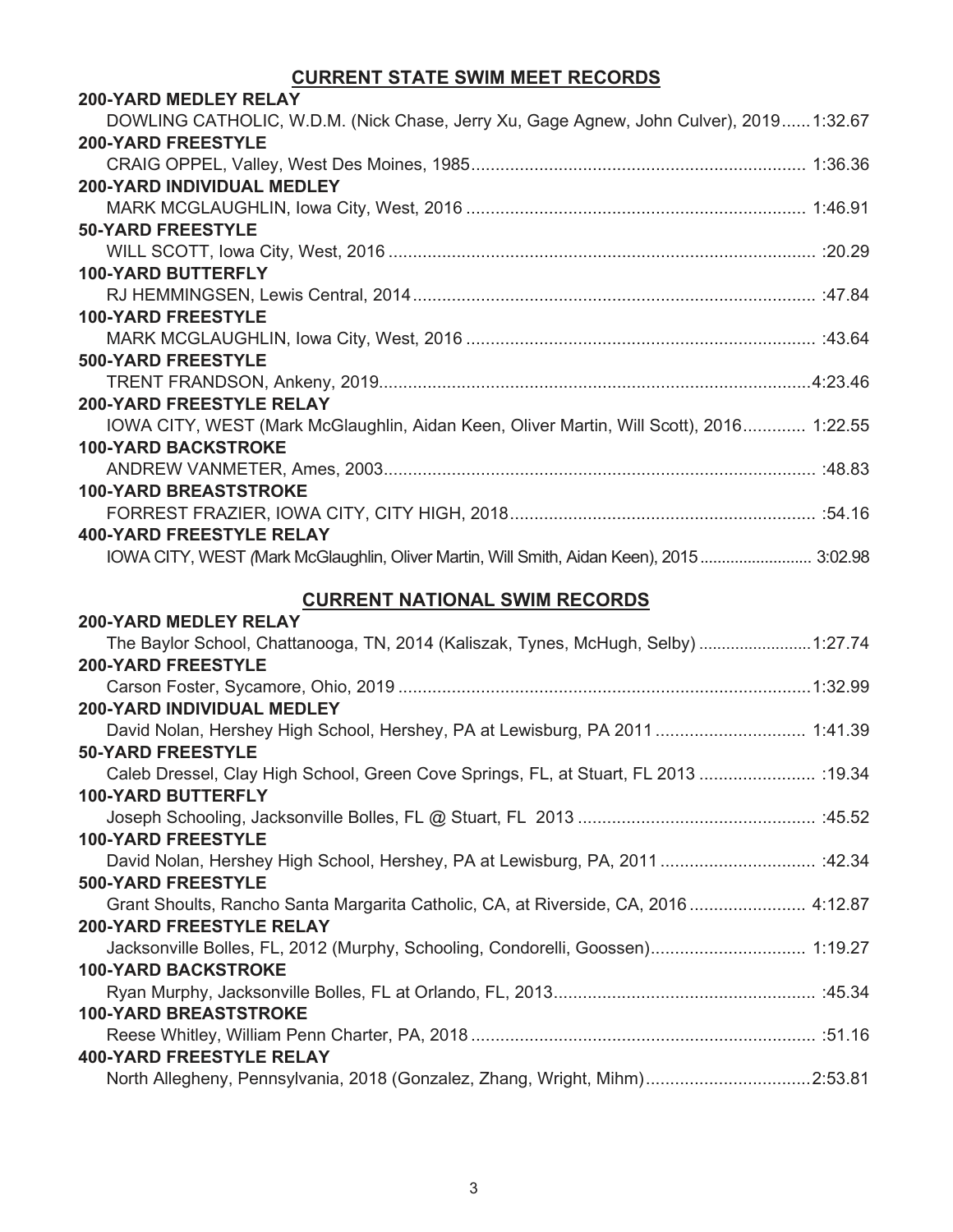# **IHSAA TEAM CHAMPIONS THROUGH THE YEARS**

| Year | <b>Champion (Points)</b>                                                               | Coach | <b>Site</b> |
|------|----------------------------------------------------------------------------------------|-------|-------------|
| 1937 |                                                                                        |       |             |
| 1938 |                                                                                        |       |             |
| 1939 |                                                                                        |       |             |
| 1940 |                                                                                        |       |             |
| 1941 |                                                                                        |       |             |
| 1942 |                                                                                        |       |             |
| 1943 |                                                                                        |       |             |
| 1944 |                                                                                        |       |             |
| 1945 | Des Moines, Roosevelt (60)Clark MungerDes Moines, Roosevelt                            |       |             |
| 1946 |                                                                                        |       |             |
| 1947 |                                                                                        |       |             |
| 1948 |                                                                                        |       |             |
| 1949 |                                                                                        |       |             |
| 1950 | Des Moines, Roosevelt (69)Clark MungerDes Moines, Roosevelt                            |       |             |
| 1951 | (Tie) Clinton & DM, Roosevelt (71)Howard Judd/Clark Mungerlowa City, U of I Fieldhouse |       |             |
| 1952 |                                                                                        |       |             |
| 1953 |                                                                                        |       |             |
| 1954 |                                                                                        |       |             |
| 1955 |                                                                                        |       |             |
| 1956 |                                                                                        |       |             |
| 1957 |                                                                                        |       |             |
| 1958 |                                                                                        |       |             |
| 1959 | Des Moines, Roosevelt (59)Clark MungerCedar Rapids, Jefferson                          |       |             |
| 1960 |                                                                                        |       |             |
| 1961 | Cedar Rapids, Washington (65) Hal KrizanCedar Rapids, Jefferson                        |       |             |
| 1962 |                                                                                        |       |             |
| 1963 | Des Moines, Roosevelt (56)Clark Mungerlowa City, U of I Fieldhouse                     |       |             |
| 1964 | Cedar Rapids, Washington (68) Hal Krizanlowa City, U of I Fieldhouse                   |       |             |
| 1965 | Cedar Rapids, Washington (82) Hal Krizanlowa City, U of I Fieldhouse                   |       |             |
| 1966 | Cedar Rapids, Washington (260.5) Hal KrizanAmes, Iowa State-Beyer Hall                 |       |             |
| 1967 | Cedar Rapids, Washington (235.5) Hal KrizanAmes, Iowa State-Beyer Hall                 |       |             |
| 1968 | Cedar Rapids, Washington (238.5) Hal KrizanAmes, Iowa State-Beyer Hall                 |       |             |
| 1969 | Cedar Rapids, Washington (216) Hal KrizanAmes, Iowa State-Beyer Hall                   |       |             |
| 1970 | Cedar Rapids, Washington (238.5) Hal KrizanAmes, Iowa State-Beyer Hall                 |       |             |
| 1971 | Cedar Rapids, Washington (201) Hal KrizanAmes, Iowa State-Beyer Hall                   |       |             |
| 1972 | Cedar Rapids, Washington (183) Hal KrizanAmes, Iowa State-Beyer Hall                   |       |             |
| 1973 | Cedar Rapids, Washington (201) Hal KrizanAmes, Iowa State-Beyer Hall                   |       |             |
| 1974 | Cedar Rapids, Washington (194) Jim VossAmes, Iowa State-Beyer Hall                     |       |             |
| 1975 |                                                                                        |       |             |
| 1976 | Cedar Rapids, Washington (202) Jim VossAmes, Iowa State-Beyer Hall                     |       |             |
| 1977 | Cedar Rapids, Washington (179) Jim VossAmes, Iowa State-Beyer Hall                     |       |             |
| 1978 |                                                                                        |       |             |
| 1979 |                                                                                        |       |             |
| 1980 | Cedar Rapids, Washington (164) Jim VossAmes, Iowa State-Beyer Hall                     |       |             |
| 1981 | Cedar Rapids, Kennedy (149) Mark OnstottAmes, Iowa State-Beyer Hall                    |       |             |
| 1982 |                                                                                        |       |             |
| 1983 | Cedar Rapids, Washington (250) Jim Vosslowa City, U of I Fieldhouse                    |       |             |
| 1984 | Valley, West Des Moines (243) Mark WagnerAmes, Iowa State-Beyer Hall                   |       |             |
| 1985 |                                                                                        |       |             |
| 1986 |                                                                                        |       |             |
| 1987 | Cedar Rapids, Washington (234) Jim Vosslowa City, U of I Fieldhouse                    |       |             |
| 1988 | Cedar Rapids, Washington (216) Jim Vosslowa City, U of I Fieldhouse                    |       |             |
| 1989 | Cedar Rapids, Washington (268) Jim Vosslowa City, U of I Fieldhouse                    |       |             |
| 1990 | Cedar Rapids, Washington (179) Jim Vosslowa City, U of I Fieldhouse                    |       |             |
| 1991 |                                                                                        |       |             |
| 1992 | Cedar Rapids, Washington (173) Jim Vosslowa City, U of I Fieldhouse                    |       |             |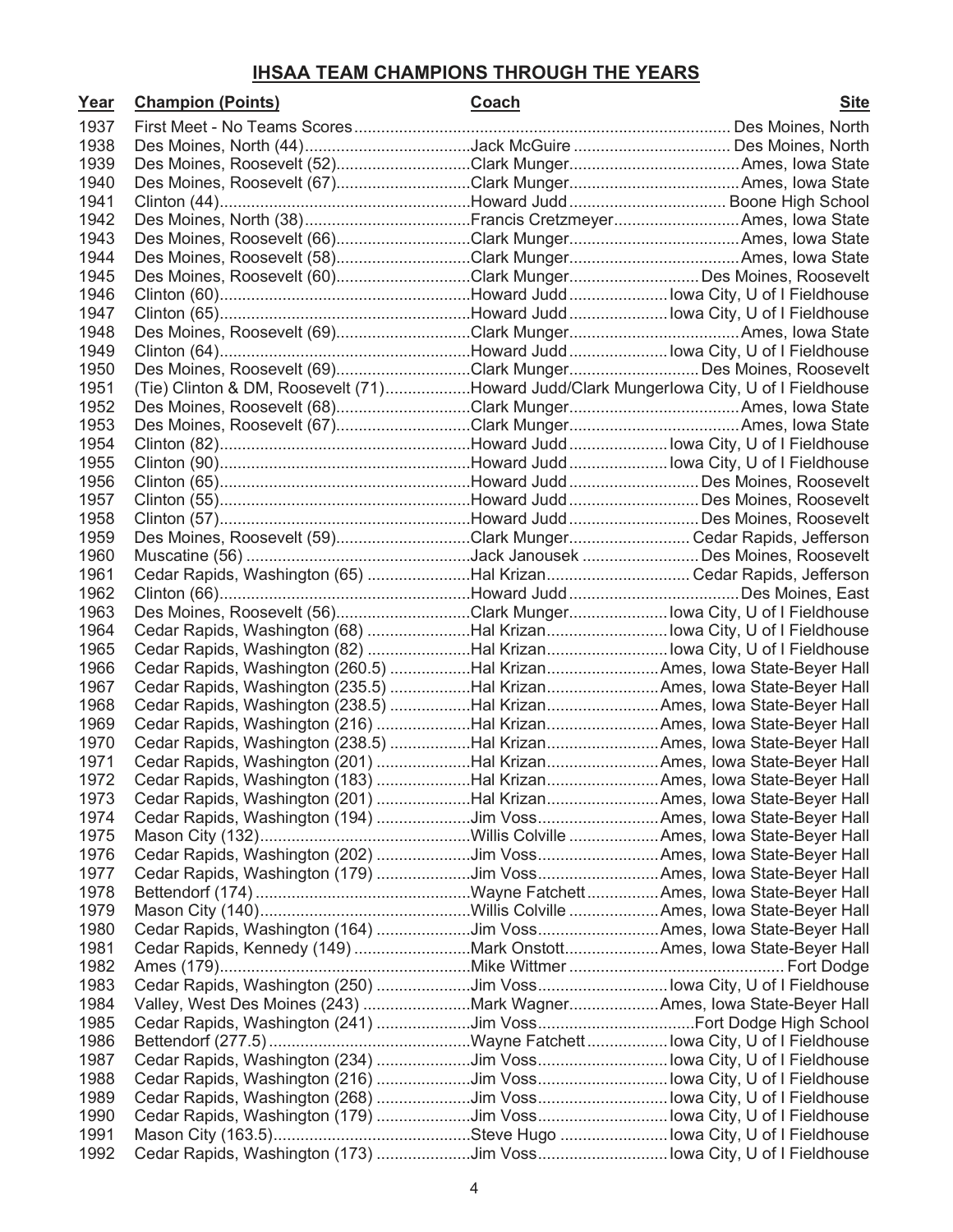|  | Cedar Rapids, Washington (137.5) Jim Vosslowa City, U of I Fieldhouse<br>Cedar Rapids, Washington (175) Jim Vosslowa City, U of I Fieldhouse<br>Cedar Rapids, Washington (212) Jim Vosslowa City, U of I Fieldhouse<br>Cedar Rapids, Washington (189.5) Jim Vosslowa City, U of I Fieldhouse<br>Dowling Catholic, W.D.M. (194)Mark Crouchlowa City, U of I Fieldhouse<br>Dowling Catholic, W.D.M. (173)Mark Crouchlowa City, U of I Fieldhouse<br>Dowling Catholic, W.D.M. (197.5)Mark Crouchlowa City, U of I Fieldhouse<br>Dowling Catholic, W.D.M. (192)Mark Crouchlowa City, U of I Fieldhouse<br>Cedar Rapids, Washington (171) Chris Cruise  Marshalltown YMCA-YWCA<br>Valley, West Des Moines (173) Shawn DeBoef  Marshalltown YMCA-YWCA<br>Muscatine (180) …………………………………………Judd Anderson ……………… Marshalltown YMCA-YWCA<br>Waukee (244) [first year for 16-place scoring]. Dan Briggs  Marshalltown YMCA-YWCA |
|--|----------------------------------------------------------------------------------------------------------------------------------------------------------------------------------------------------------------------------------------------------------------------------------------------------------------------------------------------------------------------------------------------------------------------------------------------------------------------------------------------------------------------------------------------------------------------------------------------------------------------------------------------------------------------------------------------------------------------------------------------------------------------------------------------------------------------------------------------------------------------------------------------------------------------|

# **STATE CHAMPIONSHIP COACHES**

| 72.73                  |
|------------------------|
|                        |
|                        |
|                        |
|                        |
| 52, 53, 59, 63         |
|                        |
|                        |
|                        |
| 90, 92, 94, 95, 96, 97 |
|                        |
|                        |
|                        |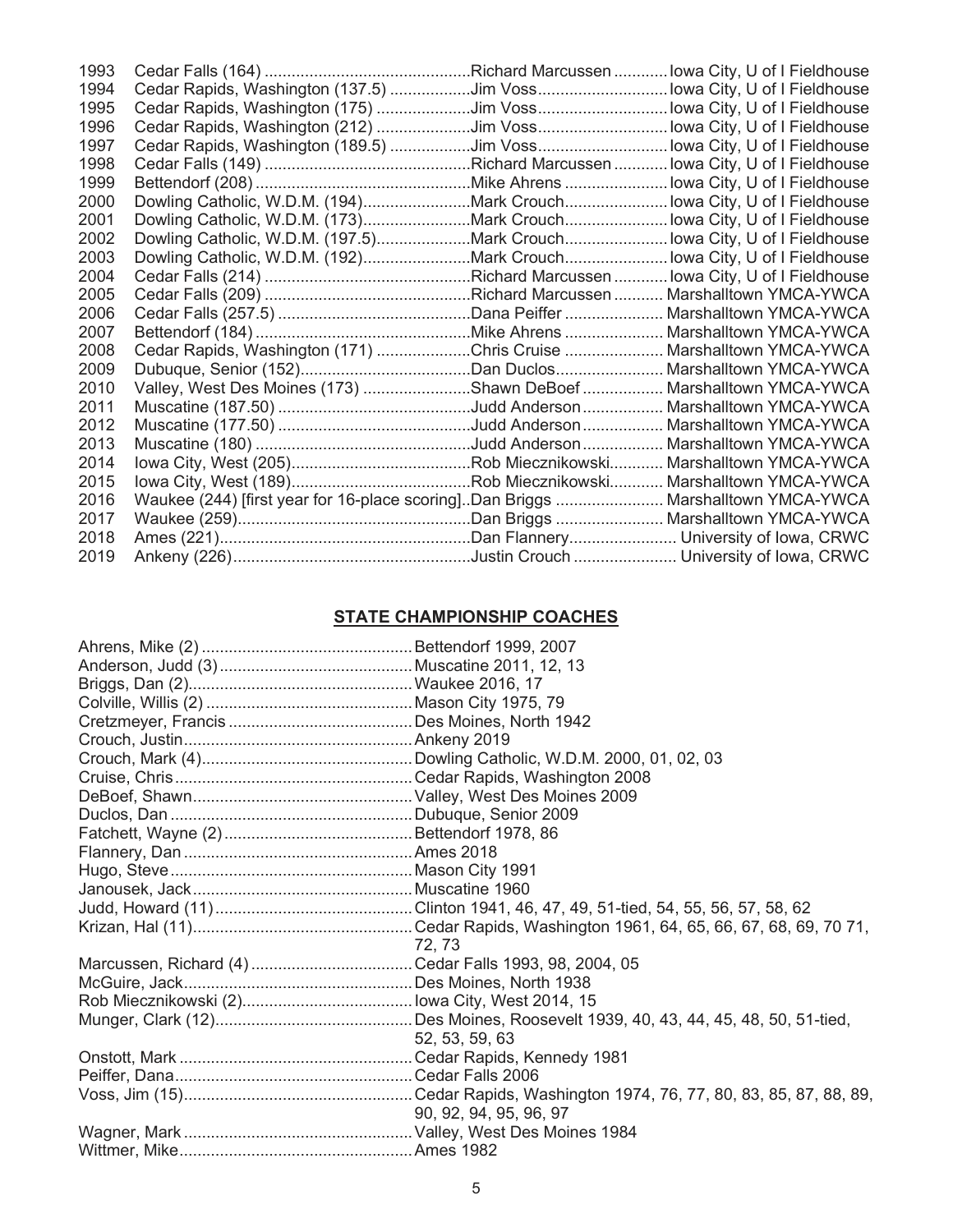# **TEAM CHAMPIONSHIPS**

|                                           | Cedar Rapids, Washington  27 1961, 64, 65, 66, 67, 68, 69, 70, 71, 72, 73, 74, 76, 77, 80, |
|-------------------------------------------|--------------------------------------------------------------------------------------------|
|                                           | 83, 85, 87, 88, 89, 90, 92, 94, 95, 96, 97, 2008                                           |
|                                           |                                                                                            |
|                                           |                                                                                            |
|                                           |                                                                                            |
|                                           |                                                                                            |
|                                           |                                                                                            |
|                                           |                                                                                            |
|                                           |                                                                                            |
|                                           |                                                                                            |
|                                           |                                                                                            |
|                                           |                                                                                            |
|                                           |                                                                                            |
|                                           |                                                                                            |
| $\sim$ $\sim$ $\sim$ $\sim$ $\sim$ $\sim$ |                                                                                            |

One each<br>Cedar Rapids, Kennedy 1981

Dubuque, Senior, 2009

Ankeny 2019

# **TEAM RUNNER-UP FINISHES**

|           | Cedar Rapids, Washington 10  1963-tie, 79, 82, 86, 91, 98, 2006, 07, 14, 15 |
|-----------|-----------------------------------------------------------------------------|
|           |                                                                             |
|           |                                                                             |
|           |                                                                             |
|           |                                                                             |
|           |                                                                             |
|           | Valley, West Des Moines5 1980, 87, 88, 2005, 2018                           |
|           |                                                                             |
|           |                                                                             |
|           |                                                                             |
|           |                                                                             |
| One each: |                                                                             |

| Cedar Falls 1992     | Des Moines, Hoover, 1971 | Cedar Rapids, Kennedy 1970 |
|----------------------|--------------------------|----------------------------|
| Dubuque, Senior 2013 | lowa City, West 2016     | Johnston 2017              |

# **COMBINED FINISHES**

| <b>Titles</b> | <b>Runner-up</b> | <u> Total Total</u> |
|---------------|------------------|---------------------|
|               |                  |                     |
|               |                  |                     |
|               |                  |                     |
|               |                  |                     |
|               |                  |                     |
|               |                  |                     |
|               |                  |                     |
|               |                  |                     |
|               |                  |                     |
|               |                  |                     |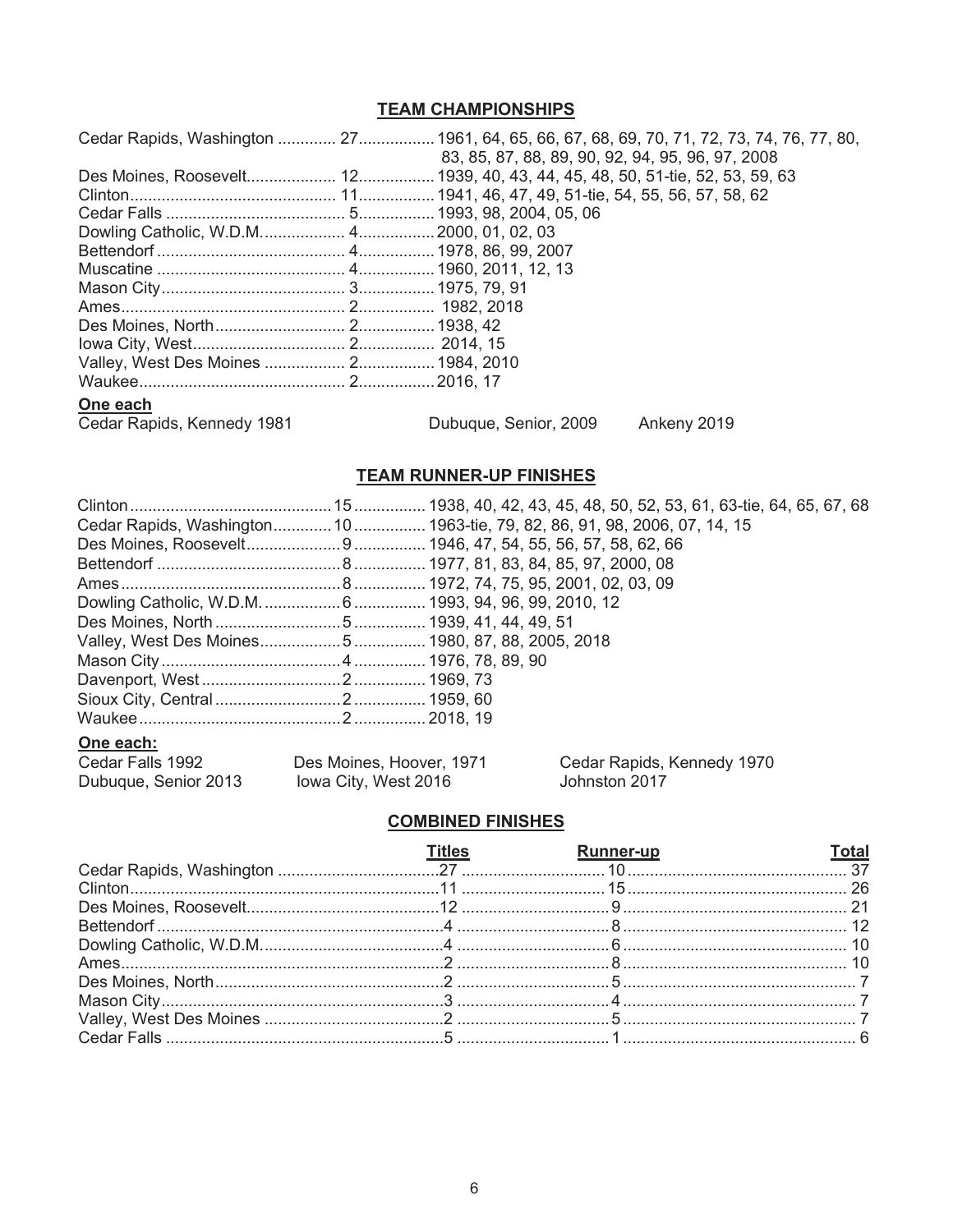# **STATE MEET RECORD SECTION, 1937-2018**

#### **INDIVIDUALS OR RELAY TEAMS WHO HAVE BEEN STATE CHAMPIONS 3 OR MORE YEARS - SAME EVENT**

Clinton 160-Free Relay 1946, 47, 48, 49, 50, 51 Cedar Rapids, Washington The Communication Diving 1976, 77, 78, 79, 80, 81

Des Moines, Roosevelt 160-Free Relay 1938, 39, 40, 41, 42

Cedar Rapids, Washington

**EIGHT CONSECUTIVE YEARS**

Cedar Rapids, Washington 200-Medley Relay 1964, 65, 66, 67, 68, 69, 70, 71

#### **SIX CONSECUTIVE YEARS**

#### **FIVE CONSECUTIVE YEARS**

#### **FOUR CONSECUTIVE YEARS**

**Individual Events**<br>100-Freestyle Doug Felton, Muscatine 100-Freestyle 1960, 61, 62, 63

Kent Ferguson, Cedar Rapids, Washington **Diving 1978, 79, 80, 81** Diving 1978, 79, 80, 81 Ian Renner-Arjes, Bettendorf 200-Freestyle 1996, 97, 98, 99 Andrew VanMeter, Ames 2000, 2000, 2000, 2000, 2000, 2000, 2000, 2000, 2000, 2000, 2000, 2000, 2000, 2000, 2000 Andrew VanMeter, Ames 100-Butterfly 2000, 01, 02, 03 Nick Cordes, Cedar Falls 100-Backstroke 2004, 05, 06, 07

#### **Relay Events**

Des Moines, Roosevelt 160 Freestyle Relay 1939, 40, 41, 42 Des Moines, Roosevelt 160-Freestyle Relay 1952, 53, 54, 55 Cedar Rapids, Washington 200-Medley Relay 1994, 95, 96, 97 Dowling Catholic, W.D.M. 400-Freestyle Relay 2000, 01, 02, 03

#### **THREE CONSECUTIVE YEARS Individual Events**

Garrett Maris, Des Moines, Roosevelt 50-Freestyle 1957, 58, 59 Robbie Cook, Cedar Rapids, Washington 100-Freestyle 1966, 67, 68 Steve Spikes, DM, Roosevelt (67); DM, Hoover Diving Diving 1967, 68, 69 Chris Eckerman, Dowling Catholic, W.D.M. 100-Freestyle 1991, 92, 93 Maurice LeVois, Iowa City, University 400-Freestyle 1962, 63, 64 Dave Everett, Des Moines, Roosevelt Tom Evers, Des Moines, Hoover 500-Freestyle 1985, 86, 87 Jason Lathrum, Indianola 500-Freestyle 1995, 96, 97 Jason Snider, Valley, W.D.M. 600-Freestyle 1998, 99, 00 Bill Freeman, Des Moines, Roosevelt 100-Breaststroke 1939, 40, 41 Ralph Bextine, Cedar Rapids, Washington 100-Breaststroke 1960, 61, 62 Bob Vanderloo, Dubuque, Senior 100-Breaststroke 1972, 73, 74 Paul Graettinger, Muscatine 100-Breaststroke 1980, 81, 82 Ben Litton, Cedar Falls 100-Breaststroke 1996, 97, 98 Doug Walrod, Davenport, Central 100-Backstroke 1968, 69, 70 Bob Reinbold, Ames 100-Backstroke 1971, 72, 73 Tom Roemer, Bettendorf Zach Ferguson, Dowling Catholic, W.D.M. 100-Backstroke 1997, 98, 99 Gary Longstreth, Muscatine 100-Butterfly 100-Butterfly 1958, 59, 60 Jim Halpin, Cedar Rapids, Washington 100-Butterfly 1964, 65, 66 Ben Taylor, Cedar Rapids, Washington 100-Butterfly 1971, 72, 73 Mike Johnson, Ankeny **100-Butterfly** 100-Butterfly 1986, 87, 88 Justin Clossen, Linn-Mar, Marion 100-Butterfly 1992, 93, 94 Jason Lathrum, Indianola 200-Ind. Medley 1995, 96, 97 Kiel Huston, Ankeny **100-Breaststroke** 2000, 01, 02 Charlie Cunnick, Davenport, Central 500-Freestyle 2002, 03, 04

7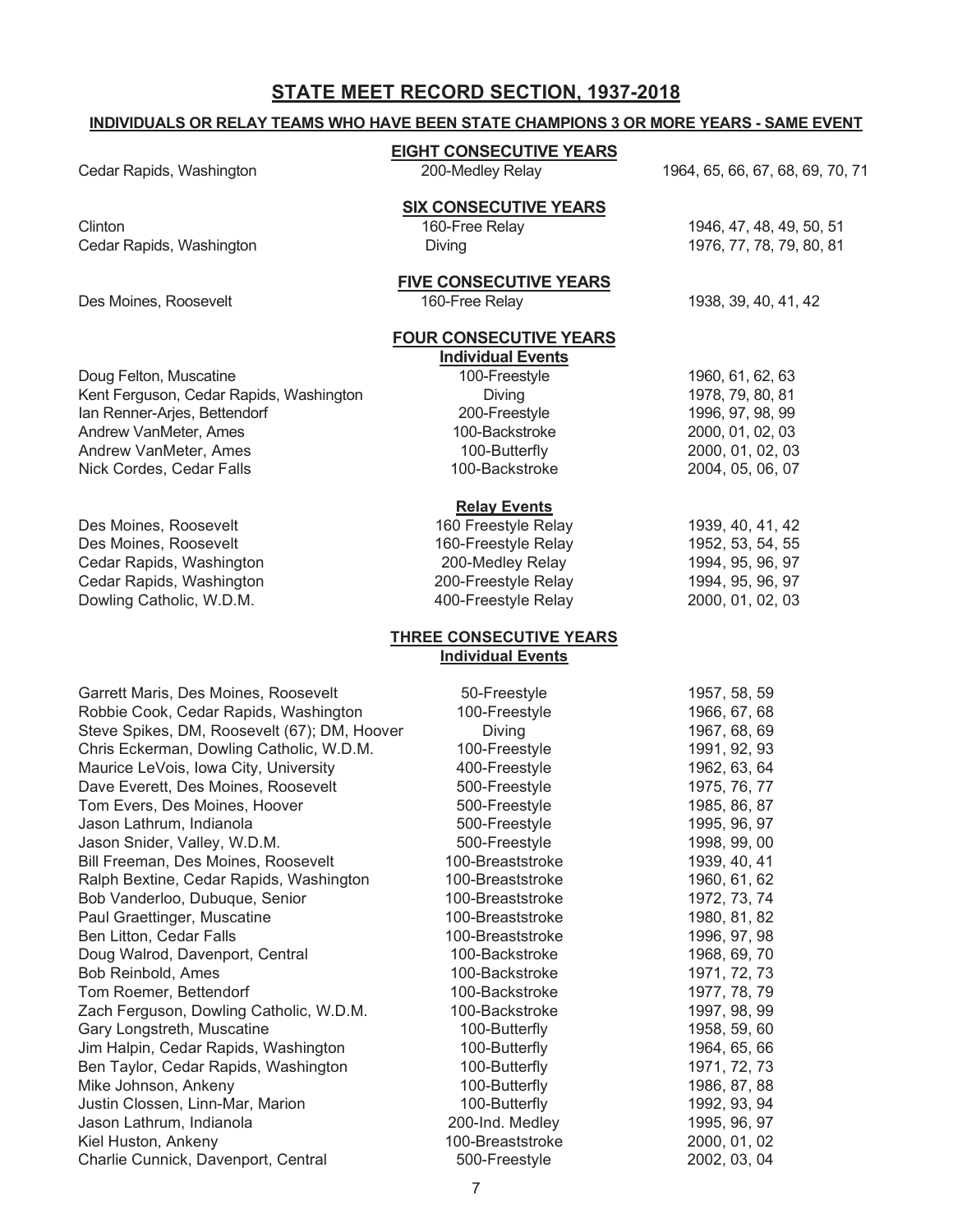| Nick Cordes, Cedar Falls              | 50-Freestyle        | 2005, 06, 07 |
|---------------------------------------|---------------------|--------------|
| Steven Brus, Davenport, North         | 500-Freestyle       | 2005, 06, 07 |
| Zack Bartolomew, Pleasant Valley      | 100-Butterfly       | 2006, 07, 08 |
| Jordan Huff, Dubuque, Senior          | 100-Freestyle       | 2007, 08, 09 |
|                                       | 200-Freestyle       | 2007, 08, 09 |
| Cameron Herting, Iowa City, City High | 500-Freestyle       | 2009, 10, 11 |
| Travis Greenwald, Muscatine           | 100-Breaststroke    | 2011, 12, 13 |
| Alex Walton, Muscatine                | 100-Backstroke      | 2013, 14, 15 |
| Mark McGlaughlin, Iowa City, West     | 100-Freesstyle      | 2014, 15, 16 |
|                                       | <b>Relay Events</b> |              |
| Clinton                               | 180-Medley Relay    | 1940, 41, 42 |
| Des Moines, Roosevelt                 | 200-Freestyle Relay | 1956, 57, 58 |
| Cedar Rapids, Washington              | 200-Medley Relay    | 1988, 89, 90 |
| <b>Cedar Falls</b>                    | 400-Freestyle Relay | 2004, 05, 06 |
| <b>Muscatine</b>                      | 200 Medley Relay    | 2011, 12, 13 |
| Iowa City, West                       | 200-Freestyle Relay | 2014, 15, 16 |
| Iowa City, West                       | 400-Freestyle Relay | 2014, 15, 16 |

#### **SCHOOLS WINNING TOP THREE PLACES IN AN INDIVIDUAL STATE MEET EVENT**

- 1948 Des Moines, Roosevelt Diving (Jim Huddelson-Jim Brown-Jack Tholl)
- 1950 Des Moines, Roosevelt 100 Backstroke (Carl Stonecipher, Ed Mullhay, Rod Ryan)
- 1976 Mason City 100 Breaststroke (Steve Hugo, Dean Neff, John Hugo)
- 1981 Cedar Rapids, Washington Diving (Kent Ferguson, Craig Stamp, Rich Hanson)

2013 - Muscatine - 200 Individual Medley (Haden Calegan, Travis Greenwald, Alex Walton)

#### **SCHOOLS WHICH HAVE WON INDIVIDUAL STATE SWIM CHAMPIONSHIP EVENTS**

| Cedar Rapids, Washington (includes Cedar Rapids). 72 |
|------------------------------------------------------|
|                                                      |
|                                                      |
|                                                      |
|                                                      |
| Davenport & Davenport, Central 13                    |
|                                                      |
|                                                      |
|                                                      |
|                                                      |
|                                                      |
|                                                      |
| Dowling Catholic, West Des Moines 28                 |
|                                                      |
|                                                      |
|                                                      |
|                                                      |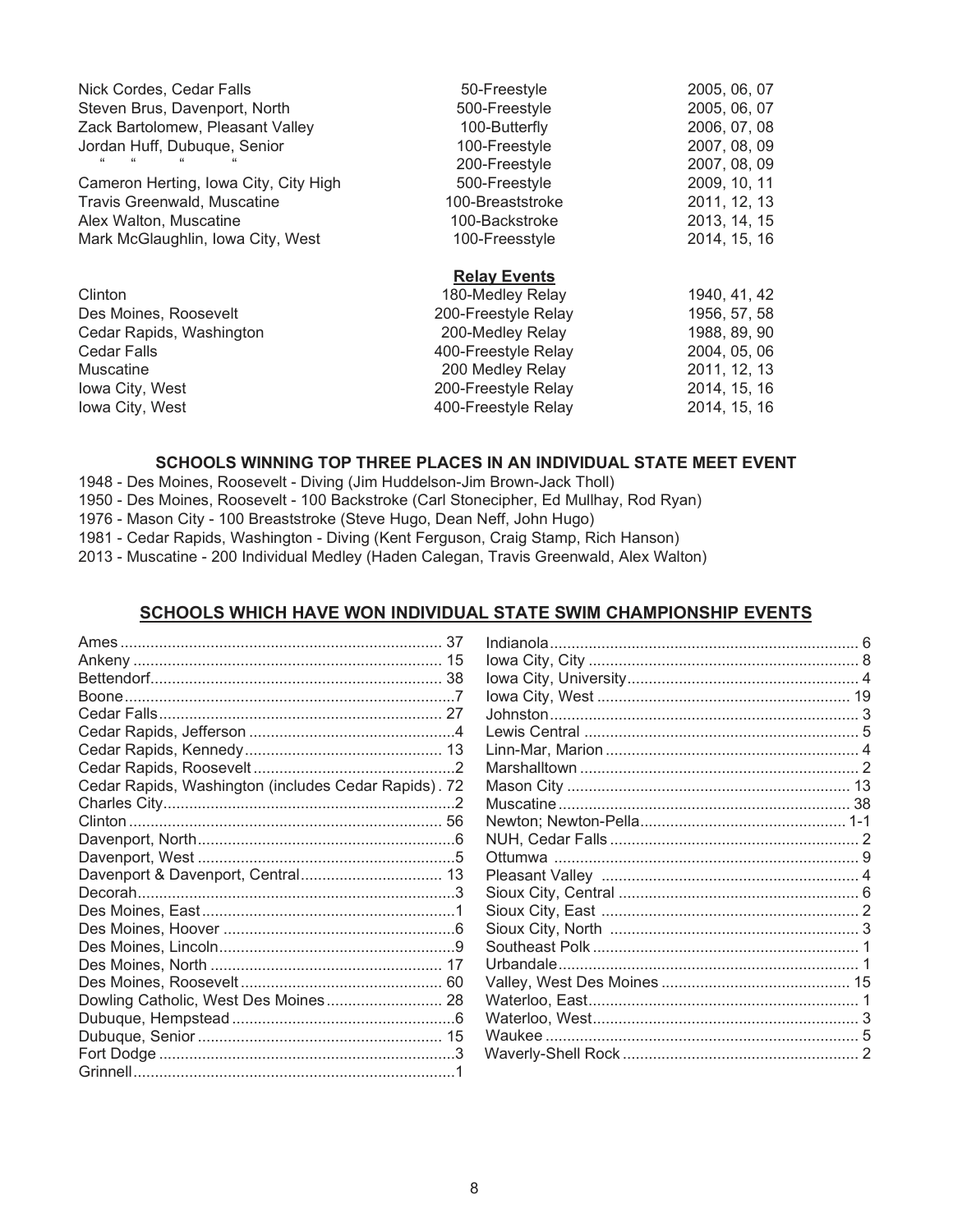# **SCHOOLS BOASTING RELAY TEAMS THAT HAVE WON STATE CHAMPIONSHIPS**

# **SCHOOLS WHICH HAVE WON STATE CHAMPIONSHIP DIVING TITLE**

# **TEAM & INDIVIDUAL STATE MEET RECORDS**

**Most Consecutive Team Championships**................................. *11 by Cedar Rapids, Washington, 1964-74*

**Most Points Scored by a Championship Team**.....................................................*277.5 by Bettendorf, 1986*

**Most Event Champions by Championship Team**.............................*8 by Cedar Rapids, Washington, 1966 7 by Bettendorf 1978; Iowa City, West 2014, 2015; 6 by Cedar Falls, 2006; Cedar Rapids, Washington 1967, 1968, 1970, 1978, and 1989; Clinton, 1947 and 1954; Des Moines, Roosevelt 1952 and 1953*

**Fewest Event Champions by Championship Team**.........................*0 by Cedar Rapids, Washington, 1987*

**Most Gold Medals by Individual in Single State Meet..........** *4 by Ian Renner-Arjes, Bettendorf 1999 (100 Freestyle, 200 Freestyle, 400 Freestyle Relay, 200 Freestyle Relay); Jason Snider, Valley, W.D.M., 2000 (500 Freestyle, 200 Individual Medley, 200 Medley Relay, 200 Freestyle Relay); Mariusz Siembida, Cedar Rapids Washington 1992 (100 Backstroke, 200 Individual Medley, 200 Medley Relay, 400 Freestyle Relay); Nick Cordes, Cedar Falls 2006 (50 freestyle, 100 backstroke, 200 Medley Relay, 200 Freestyle Relay); Mark McGlaughlin, Iowa City West, (3 times): 2014 (200 Medley Relay, 50 Freestyle; 100 Freestyle; 400 Freestyle Relay); 2015 (200 Medley Relay, 50 Freestyle, 100 Freestyle, 400 Freestyle Relay); and (200 Individual Medley, 100 Freestyle, 200 Freestyle Relay, 400 Freestyle Relay) Aidan Keen, Iowa City, West, 2014 (200 Freestyle, 500 Freestyle, 200 Freestyle Relay, 400 Freestyle Relay); & 2015 (200 Freestyle, 500 Freestyle, 200 Freestyle Relay, 400 Freestyle Relay)*

**Most Career Gold Medals in Individual Events**...............................*8 by Andrew VanMeter, Ames 2000-03 by Nick Cordes, Cedar Falls 2004-07; & Ian Renner-Arjes, Bettendorf 1996-99; 6 by Mark McGlaughlin, Iowa City West, 2014-16; Jordan Huff, Dubuque, Senior 2007-09; Zach Ferguson, Dowling Catholic, W.D.M. 1997- 2000; Jason Lathrum, Indianola 1995-97; Mike Johnson, Ankeny 1986-88; Craig Oppel, Valley, W.D.M. 1983- 85; Robbie Cook, Cedar Rapids, Washington 1966-68; Doug Felton, Muscatine, 1960-63; Gary Longstreth, Muscatine 1957-60*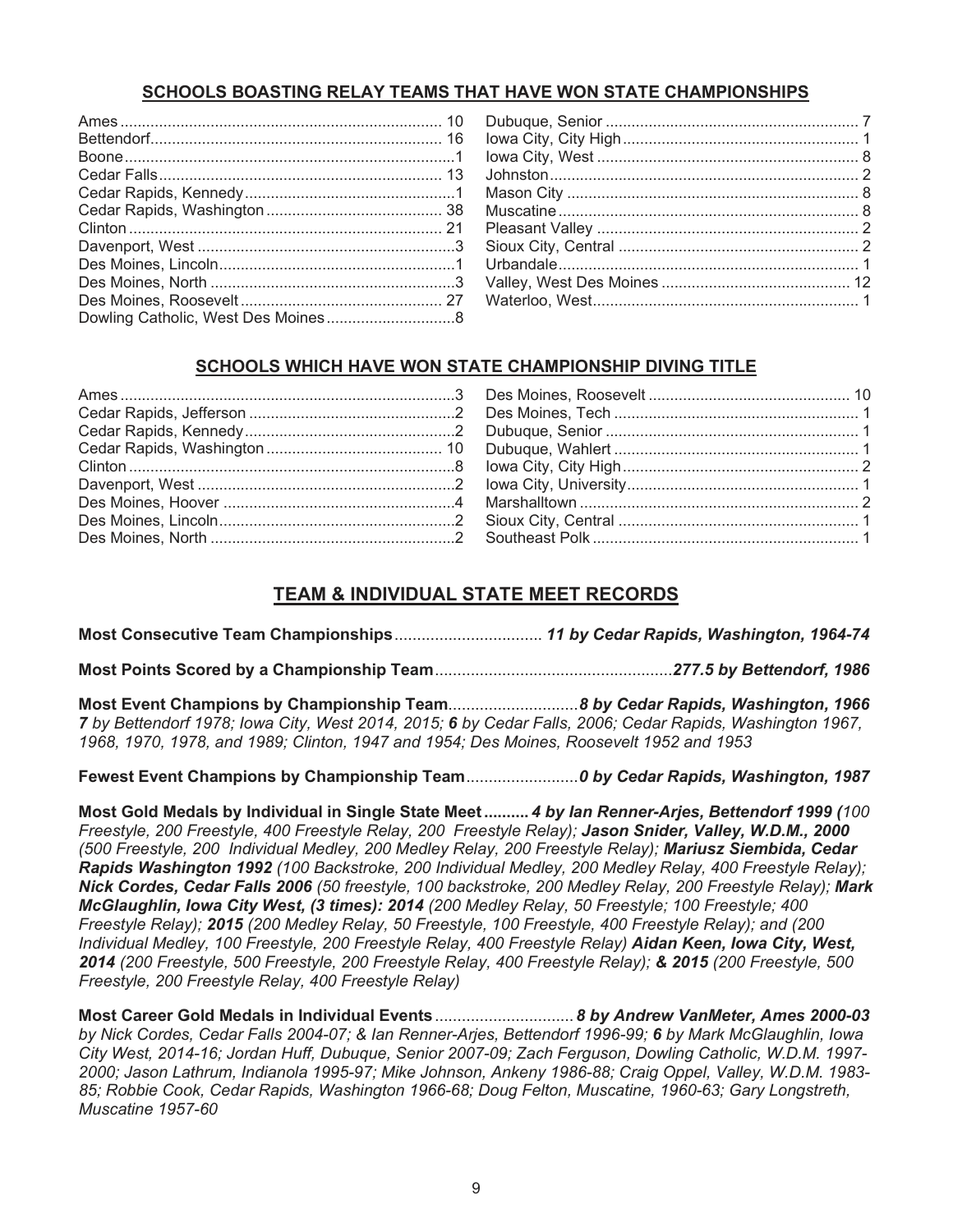**Combined Career Gold Medals in State Meets**.......*.12 by Mark McGlaughlin, Iowa City, West, 2014-16 (6 individual, 6 relays); 11 by Nick Cordes, Cedar Falls 2004-07 (7 individual, 4 relays) 10 by Ian Renner-Arjes, Bettendorf 1996-99 (7 individual, 3 relays); Andrew VanMeter, Ames 2000-2003 (8 individual, 2 relays) & Aidan Keen, Iowa City, West (4 individual, 6 relays); 8 by Oliver Martin, Iowa City, West 2014-17 (1 individual, 7 relays); Will Scott, Iowa City, West, 2013-16 (1 individual, 7 relays); Jon Strother, Cedar Rapids Washington 1994-97 (8 relays); Tom Roemer, Bettendorf 1977-79 (5 individual, 3 relays); 7 by Alex Walton, Muscatine, 2012-15 (5 individual, 2 relays); Travis Greenwald, Muscatine (3 individual and 4 relays); Jordan Huff, Dubuque Senior 2007-09 (6 individual, 1 relay); Jimmer Dorweiler, Dowling Catholic, W.D.M. 2000-03 (2 individual, 5 relays); Jason Snider, Valley, W.D.M. 1998-2000 (5 individual, 2 relays); Zach Ferguson, Dowling Catholic, W.D.M. 1997-2000 (6 individual, 1 relay); Craig Oppel, Valley, W.D.M. 1983-85 (6 individual, 1 relay); Ben Taylor, Cedar Rapids, Washington 1971-73 (5 individual, 2 relays); & Doug Felton, Muscatine 1960-63 (6 individual, 1 relay)*; *6 by Jason Lathrum, Indianola, 1995-97 (6 individual); Mike Johnson, Ankeny, 1986-88 (6 individual); Robbie Cook, Cedar Rapids, Washington 1966-68 (6 individual); Gary Longstreth, Muscatine 1957-60 (6 individual); Chris Eckerman, Dowling Catholic, W.D.M. 1991-93 (5 individual, 1 relay); Jack Powell, Mason City 2000-02 (4 individual, 2 relays); Dan Ross, Cedar Falls 1990-93 (4 individual, 2 relays); Dave Everett, Des Moines, Roosevelt 1975-77 (4 individual, 2 relays); and Jim Halpin, Cedar Rapids, Washington 1964-66 (3 individual, 3 relays)*

# **TOP SIX TEAMS YEAR-BY-YEAR**

#### **First meet in 1937 - no team scores kept**

| 1938 |                                  |                                        |
|------|----------------------------------|----------------------------------------|
| 1939 | <b>DES MOINES, ROOSEVELT  52</b> | (Tie) Des Moines, Lincoln & Clinton  9 |
| 1940 | <b>DES MOINES, ROOSEVELT  67</b> |                                        |
| 1941 |                                  |                                        |
| 1942 |                                  |                                        |
| 1943 | <b>DES MOINES, ROOSEVELT</b> 66  | No other scoring                       |
| 1944 | <b>DES MOINES, ROOSEVELT  58</b> | No other scoring                       |
| 1945 |                                  |                                        |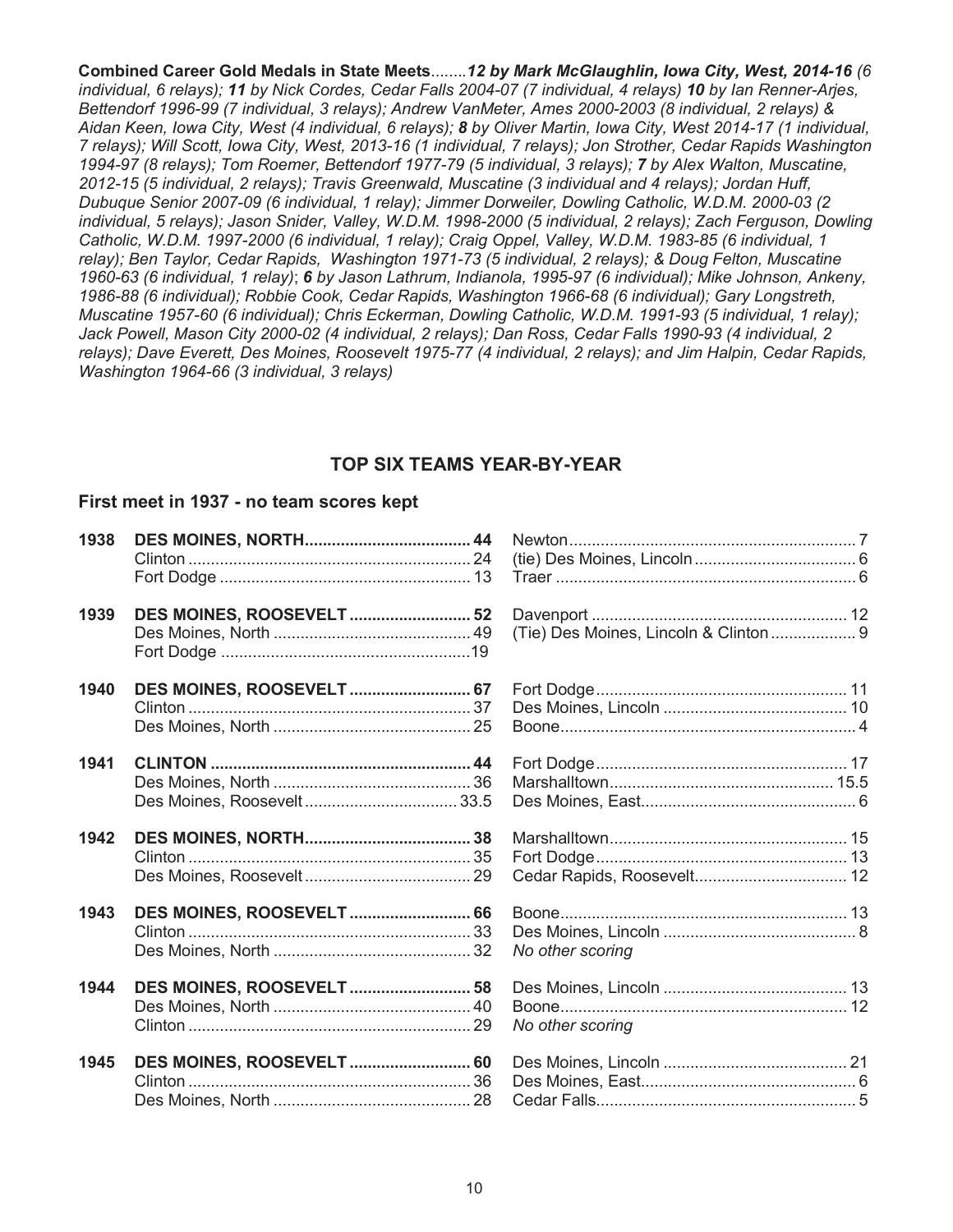| 1946 |                                  |                                                  |  |
|------|----------------------------------|--------------------------------------------------|--|
|      |                                  |                                                  |  |
|      |                                  |                                                  |  |
| 1947 |                                  |                                                  |  |
|      |                                  |                                                  |  |
|      |                                  |                                                  |  |
| 1948 | <b>DES MOINES, ROOSEVELT  58</b> |                                                  |  |
|      |                                  |                                                  |  |
|      |                                  | (Tie) Des Moines, East & Davenport 4             |  |
| 1949 |                                  |                                                  |  |
|      |                                  |                                                  |  |
|      |                                  |                                                  |  |
| 1950 | <b>DES MOINES, ROOSEVELT  69</b> |                                                  |  |
|      |                                  |                                                  |  |
|      |                                  | No other scoring                                 |  |
| 1951 |                                  |                                                  |  |
|      | <b>DES MOINES, ROOSEVELT  71</b> |                                                  |  |
|      |                                  |                                                  |  |
| 1952 | <b>DES MOINES, ROOSEVELT  68</b> |                                                  |  |
|      |                                  |                                                  |  |
|      |                                  |                                                  |  |
| 1953 | <b>DES MOINES, ROOSEVELT  67</b> |                                                  |  |
|      |                                  |                                                  |  |
|      |                                  |                                                  |  |
| 1954 |                                  |                                                  |  |
|      |                                  | (Tie) Muscatine; Iowa City; Sioux City, Central; |  |
|      |                                  |                                                  |  |
| 1955 |                                  |                                                  |  |
|      |                                  |                                                  |  |
|      |                                  |                                                  |  |
| 1956 |                                  |                                                  |  |
|      |                                  |                                                  |  |
|      |                                  |                                                  |  |
| 1957 |                                  |                                                  |  |
|      |                                  |                                                  |  |
|      |                                  |                                                  |  |
| 1958 |                                  | Cedar Rapids, Washington 29                      |  |
|      |                                  |                                                  |  |
|      |                                  |                                                  |  |
| 1959 | <b>DES MOINES, ROOSEVELT  59</b> |                                                  |  |
|      |                                  | Cedar Rapids, Washington 29.5                    |  |
|      |                                  |                                                  |  |
| 1960 |                                  |                                                  |  |
|      |                                  |                                                  |  |
|      | Cedar Rapids, Washington  34     |                                                  |  |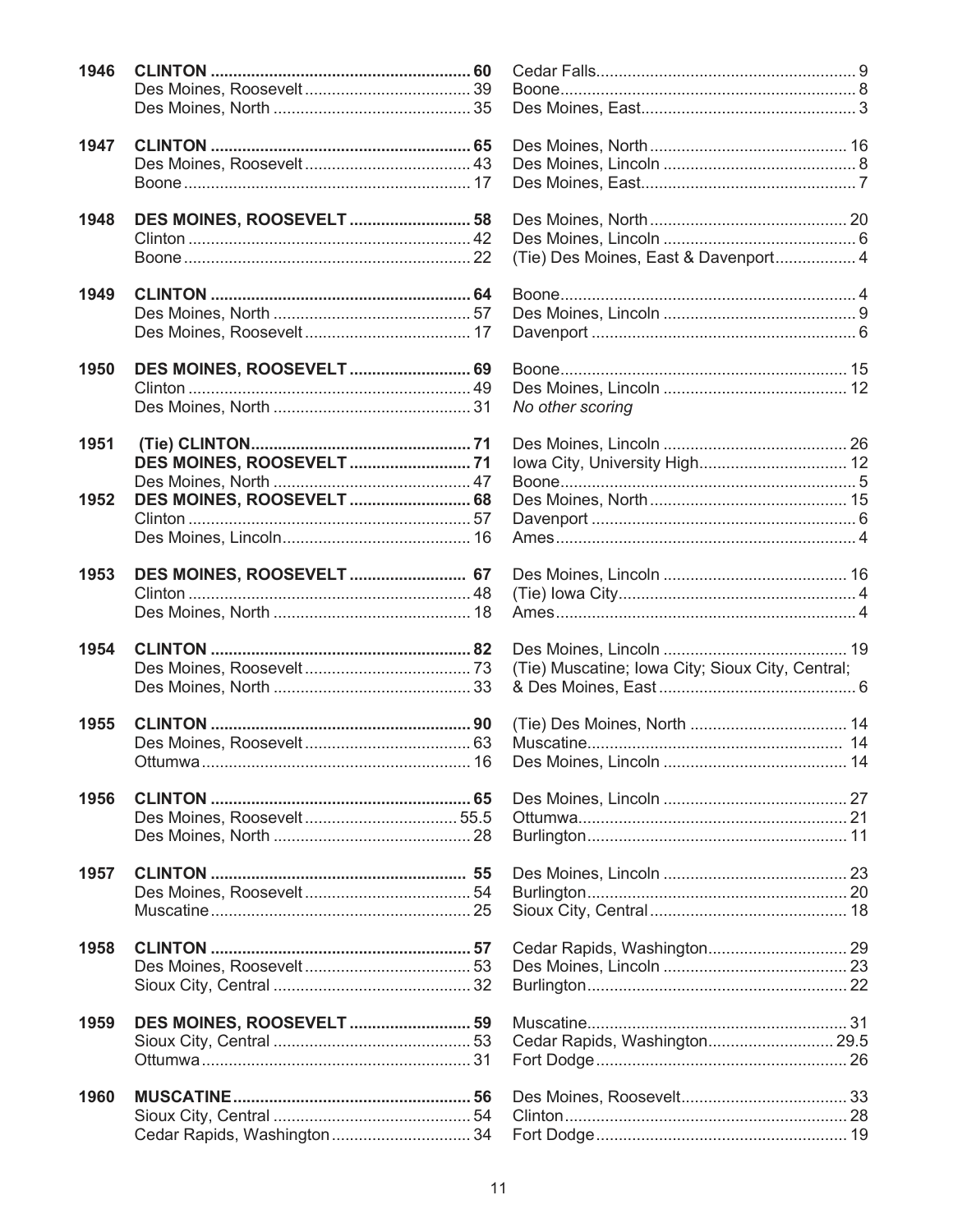| 1961 | CEDAR RAPIDS, WASHINGTON  65                      |  |
|------|---------------------------------------------------|--|
|      |                                                   |  |
|      |                                                   |  |
| 1962 |                                                   |  |
|      |                                                   |  |
|      | (Tie) Des Moines Lincoln & Sioux City Central. 29 |  |
| 1963 | <b>DES MOINES, ROOSEVELT  56</b>                  |  |
|      |                                                   |  |
|      | Cedar Rapids, Washington 42                       |  |
| 1964 | CEDAR RAPIDS, WASHINGTON  68                      |  |
|      |                                                   |  |
|      |                                                   |  |
| 1965 | CEDAR RAPIDS, WASHINGTON  82                      |  |
|      |                                                   |  |
|      |                                                   |  |
| 1966 | CEDAR RAPIDS, WASHINGTON  260.5                   |  |
|      | Des Moines, Roosevelt 168.5                       |  |
|      |                                                   |  |
| 1967 | CEDAR RAPIDS, WASHINGTON  235.5                   |  |
|      |                                                   |  |
|      |                                                   |  |
| 1968 | CEDAR RAPIDS, WASHINGTON  238.5                   |  |
|      |                                                   |  |
|      |                                                   |  |
| 1969 | CEDAR RAPIDS, WASHINGTON  216                     |  |
|      |                                                   |  |
|      |                                                   |  |
| 1970 | CEDAR RAPIDS, WASHINGTON  236                     |  |
|      |                                                   |  |
|      |                                                   |  |
| 1971 | CEDAR RAPIDS, WASHINGTON  201                     |  |
|      |                                                   |  |
|      |                                                   |  |
| 1972 | CEDAR RAPIDS, WASHINGTON  183                     |  |
|      |                                                   |  |
|      |                                                   |  |
| 1973 | CEDAR RAPIDS, WASHINGTON  201                     |  |
|      |                                                   |  |
|      |                                                   |  |
| 1974 | CEDAR RAPIDS, WASHINGTON  194                     |  |
|      |                                                   |  |
|      |                                                   |  |
| 1975 |                                                   |  |
|      |                                                   |  |
|      |                                                   |  |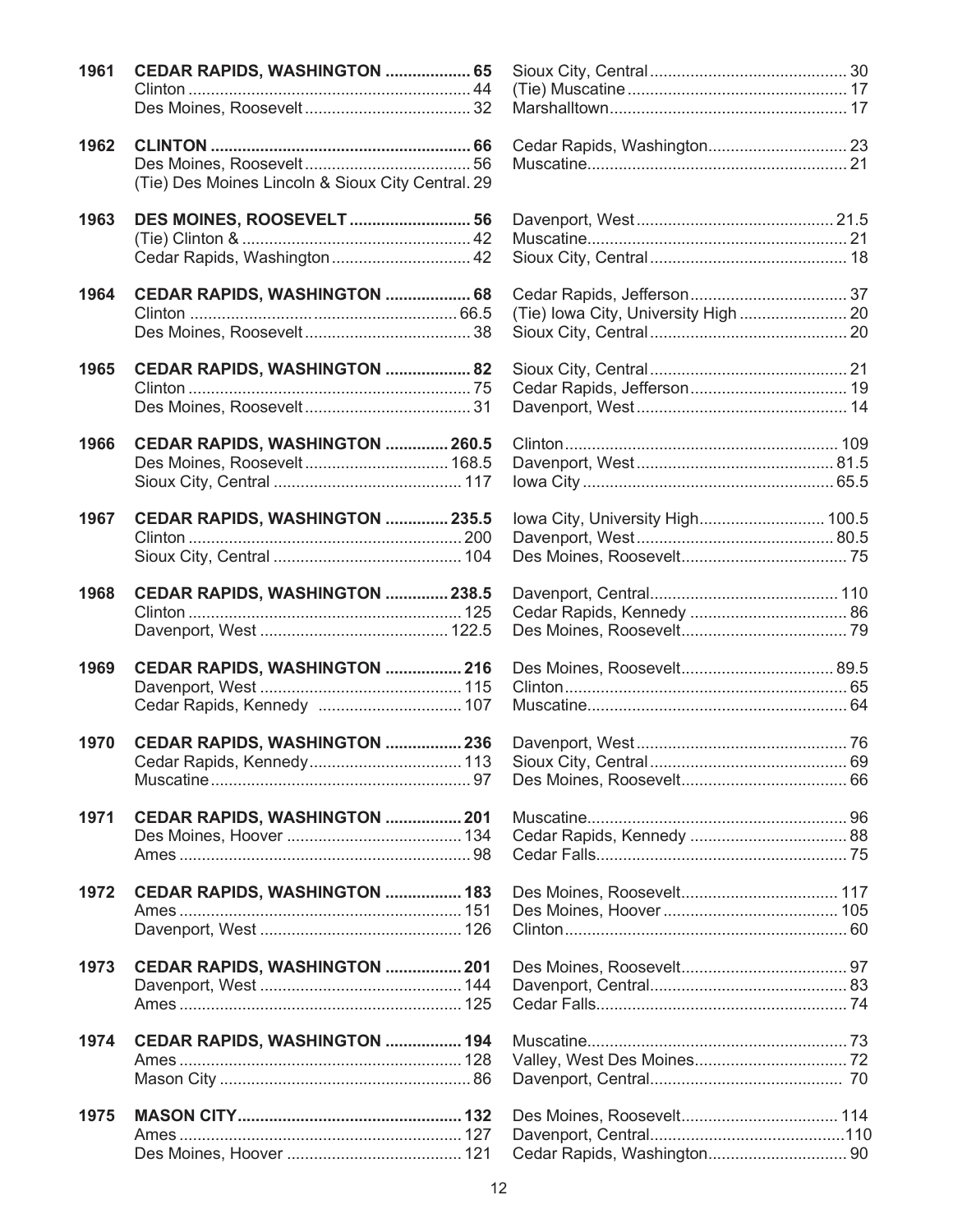| 1976 | CEDAR RAPIDS, WASHINGTON  202      |                             |  |
|------|------------------------------------|-----------------------------|--|
|      |                                    |                             |  |
|      |                                    |                             |  |
| 1977 | CEDAR RAPIDS, WASHINGTON  179      |                             |  |
|      |                                    |                             |  |
|      |                                    |                             |  |
| 1978 |                                    |                             |  |
|      |                                    |                             |  |
|      | Cedar Rapids, Washington 117       |                             |  |
| 1979 |                                    |                             |  |
|      | Cedar Rapids, Washington 134       |                             |  |
|      |                                    |                             |  |
| 1980 | CEDAR RAPIDS, WASHINGTON  164      | Cedar Rapids, Kennedy  119  |  |
|      | Valley, West Des Moines 149.5      |                             |  |
|      |                                    |                             |  |
| 1981 | CEDAR RAPIDS, KENNEDY  149         |                             |  |
|      |                                    |                             |  |
|      | Cedar Rapids, Washington 138       |                             |  |
| 1982 |                                    |                             |  |
|      | Cedar Rapids, Washington 158       |                             |  |
|      |                                    |                             |  |
| 1983 | CEDAR RAPIDS, WASHINGTON  250      |                             |  |
|      |                                    |                             |  |
|      |                                    |                             |  |
| 1984 | <b>VALLEY, WEST DES MOINES 243</b> |                             |  |
|      |                                    |                             |  |
|      |                                    | Cedar Rapids, Kennedy  129  |  |
| 1985 | CEDAR RAPIDS, WASHINGTON  241      |                             |  |
|      |                                    |                             |  |
|      | Valley, West Des Moines 149        |                             |  |
| 1986 |                                    |                             |  |
|      | Cedar Rapids, Washington  204      |                             |  |
|      |                                    |                             |  |
| 1987 | CEDAR RAPIDS, WASHINGTON  234      |                             |  |
|      | Valley, West Des Moines 220        |                             |  |
|      |                                    |                             |  |
| 1988 | CEDAR RAPIDS, WASHINGTON  216      |                             |  |
|      | Valley, West Des Moines 142        |                             |  |
|      |                                    |                             |  |
| 1989 | CEDAR RAPIDS, WASHINGTON  268      |                             |  |
|      |                                    |                             |  |
|      |                                    |                             |  |
| 1990 | CEDAR RAPIDS, WASHINGTON  179      |                             |  |
|      |                                    | Valley, West Des Moines 100 |  |
|      |                                    |                             |  |
|      |                                    |                             |  |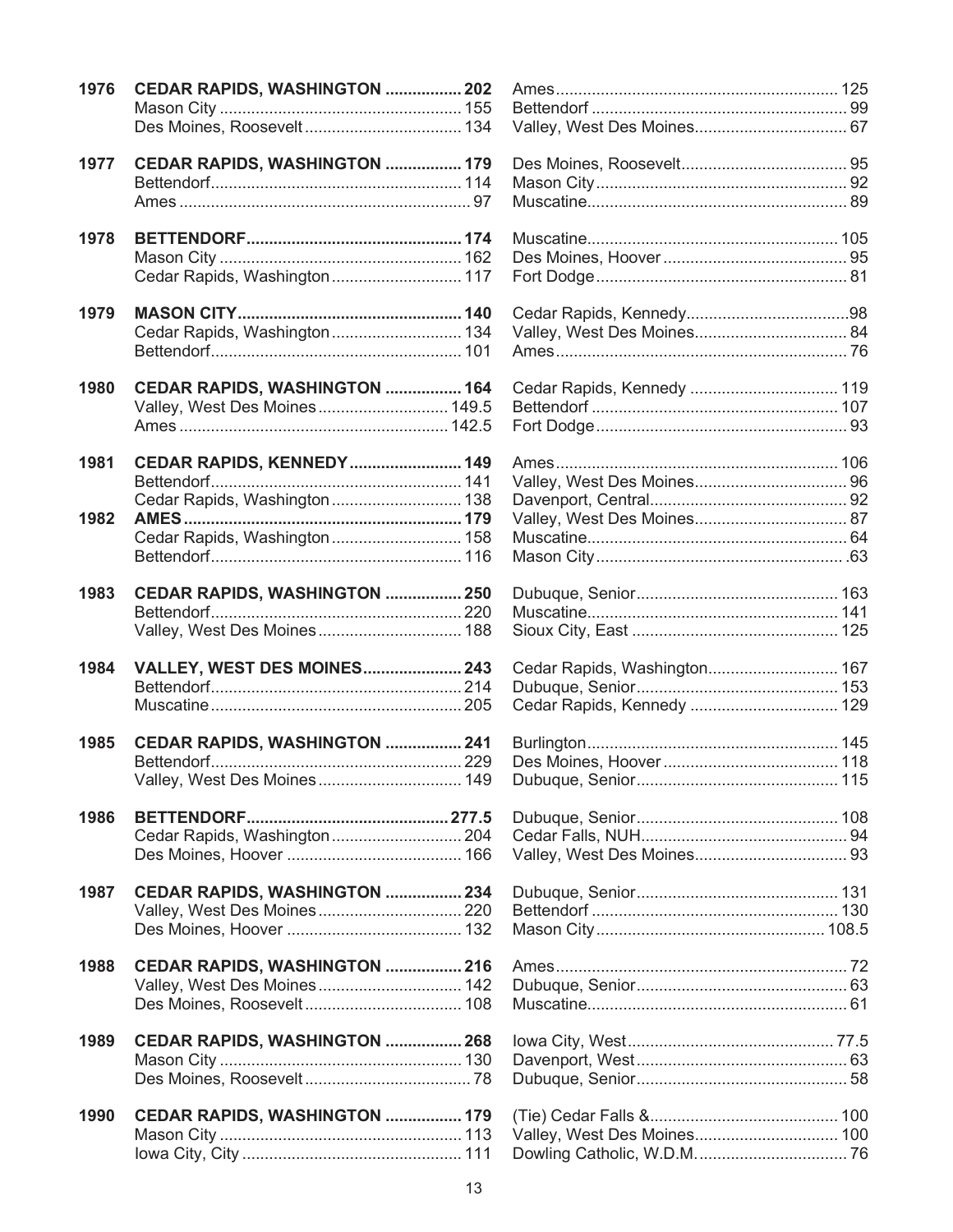| 1991 |                                      |                                   |  |
|------|--------------------------------------|-----------------------------------|--|
|      | Cedar Rapids, Washington 155         |                                   |  |
|      | Valley, West Des Moines 124          |                                   |  |
| 1992 | CEDAR RAPIDS, WASHINGTON  173        |                                   |  |
|      |                                      |                                   |  |
|      |                                      |                                   |  |
| 1993 |                                      |                                   |  |
|      |                                      |                                   |  |
|      |                                      |                                   |  |
| 1994 | CEDAR RAPIDS, WASHINGTON  137.5      |                                   |  |
|      |                                      | (Tie) Cedar Rapids, Kennedy &  82 |  |
|      |                                      |                                   |  |
| 1995 | CEDAR RAPIDS, WASHINGTON  175        |                                   |  |
|      |                                      |                                   |  |
|      |                                      |                                   |  |
| 1996 | CEDAR RAPIDS, WASHINGTON  212        |                                   |  |
|      |                                      |                                   |  |
|      |                                      |                                   |  |
| 1997 | CEDAR RAPIDS, WASHINGTON  189.5      |                                   |  |
|      |                                      |                                   |  |
|      | Dowling Catholic, W.D.M.  149.5      |                                   |  |
| 1998 |                                      |                                   |  |
|      | Cedar Rapids, Washington 145         |                                   |  |
|      |                                      |                                   |  |
| 1999 |                                      | Valley, West Des Moines 118       |  |
|      |                                      |                                   |  |
|      |                                      |                                   |  |
| 2000 | <b>DOWLING CATHOLIC, W.D.M.  194</b> |                                   |  |
|      |                                      |                                   |  |
|      | Valley, West Des Moines 150          |                                   |  |
| 2001 | DOWLING CATHOLIC, W.D.M.  173        |                                   |  |
|      |                                      |                                   |  |
|      | Valley, West Des Moines 167          |                                   |  |
| 2002 | DOWLING CATHOLIC, W.D.M.  197.5      |                                   |  |
|      |                                      |                                   |  |
|      |                                      |                                   |  |
| 2003 | DOWLING CATHOLIC, W.D.M.  192        |                                   |  |
|      |                                      |                                   |  |
|      | Valley, West Des Moines 137          |                                   |  |
| 2004 |                                      |                                   |  |
|      |                                      |                                   |  |
|      | Cedar Rapids, Washington  127        |                                   |  |
| 2005 |                                      | Cedar Rapids, Washington 125      |  |
|      | Valley, West Des Moines 137.50       |                                   |  |
|      |                                      |                                   |  |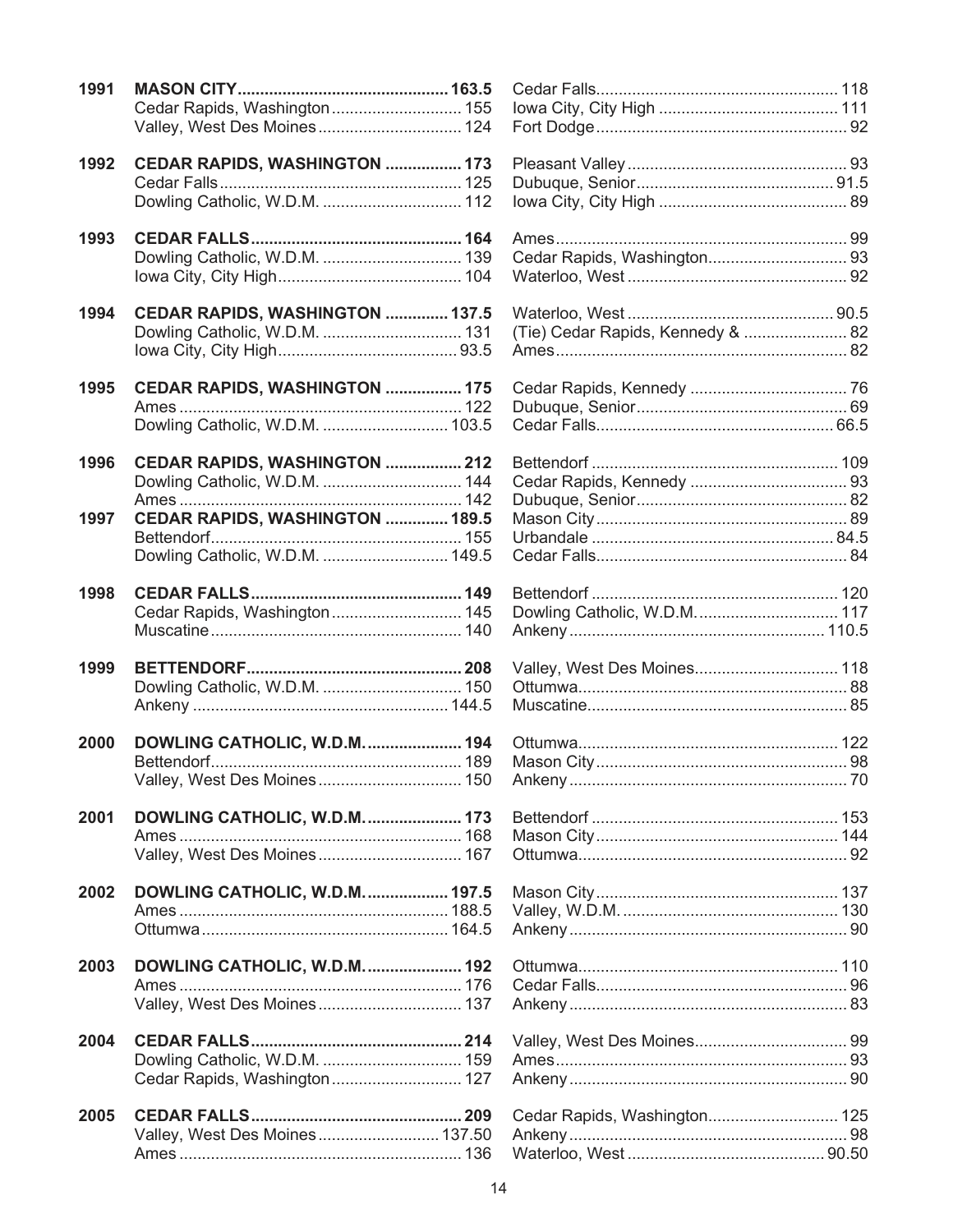| 2006 |                                    |                                |  |
|------|------------------------------------|--------------------------------|--|
|      | Cedar Rapids, Washington  164.5    |                                |  |
|      | Valley, West Des Moines 128        |                                |  |
| 2007 |                                    |                                |  |
|      | Cedar Rapids, Washington 151       |                                |  |
|      |                                    |                                |  |
| 2008 | CEDAR RAPIDS, WASHINGTON  171      |                                |  |
|      |                                    |                                |  |
|      |                                    |                                |  |
| 2009 |                                    | Cedar Rapids, Washington 124   |  |
|      |                                    |                                |  |
|      |                                    |                                |  |
| 2010 | <b>VALLEY, WEST DES MOINES 173</b> |                                |  |
|      |                                    |                                |  |
|      |                                    | Cedar Rapids, Washington 104   |  |
| 2011 |                                    | Cedar Rapids Washington 105.50 |  |
|      |                                    |                                |  |
|      |                                    |                                |  |
| 2012 |                                    |                                |  |
|      |                                    | Valley, West Des Moines 125.50 |  |
|      |                                    |                                |  |
| 2013 |                                    |                                |  |
|      |                                    | Valley, West Des Moines 112    |  |
|      |                                    |                                |  |
| 2014 |                                    |                                |  |
|      |                                    |                                |  |
|      | Valley, West Des Moines 124        |                                |  |
| 2015 |                                    |                                |  |
|      |                                    |                                |  |
|      | Valley, West Des Moines 119.5      |                                |  |
| 2016 |                                    | Cedar Rapids, Washington 195   |  |
|      |                                    |                                |  |
|      |                                    |                                |  |
| 2017 |                                    | Cedar Rapids, Washington 165.5 |  |
|      |                                    |                                |  |
|      |                                    |                                |  |
| 2018 |                                    |                                |  |
|      | Valley, West Des Moines 220        | Dowling Catholic, W.D.M 127.5  |  |
|      | (Tie) Ankeny; Bettendorf 166.5     |                                |  |
| 2019 |                                    |                                |  |
|      |                                    |                                |  |
|      |                                    |                                |  |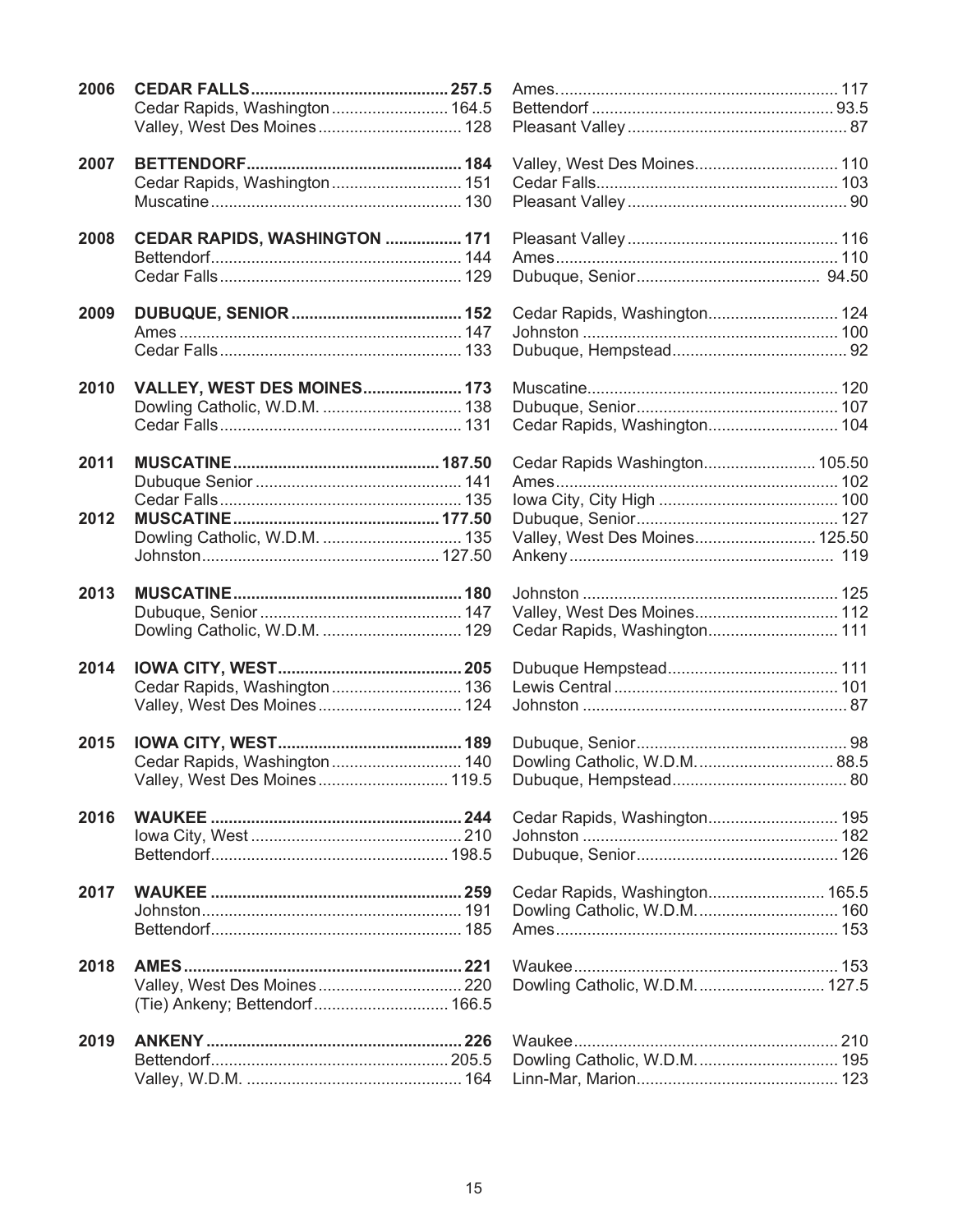# **STATE CHAMPIONS BY EVENT**

# **40-YARD FREESTYLE CHAMPIONS**

| 1937 |                                                                      |  |
|------|----------------------------------------------------------------------|--|
| 1938 |                                                                      |  |
| 1939 |                                                                      |  |
| 1940 |                                                                      |  |
| 1941 |                                                                      |  |
| 1942 |                                                                      |  |
| 1943 |                                                                      |  |
|      | Bob Anderson, Boone, set NATIONAL RECORD (:17.9) in prelims in 1943. |  |
|      | In 1944, during regular season, Anderson tied his NATIONAL RECORD.   |  |
| 1944 |                                                                      |  |
| 1945 |                                                                      |  |
| 1946 |                                                                      |  |
| 1947 |                                                                      |  |
| 1948 |                                                                      |  |
| 1949 |                                                                      |  |
| 1950 |                                                                      |  |
| 1951 |                                                                      |  |
| 1952 |                                                                      |  |
| 1953 |                                                                      |  |
| 1954 |                                                                      |  |
| 1955 |                                                                      |  |

| 1956 |  |
|------|--|
| 1957 |  |
| 1958 |  |
| 1959 |  |
| 1960 |  |
| 1961 |  |
| 1962 |  |
| 1963 |  |
| 1964 |  |
| 1965 |  |
| 1966 |  |
| 1967 |  |
| 1968 |  |
| 1969 |  |
| 1970 |  |
| 1971 |  |
| 1972 |  |
| 1973 |  |
| 1974 |  |
| 1975 |  |
| 1976 |  |
| 1977 |  |
| 1978 |  |
| 1979 |  |
| 1980 |  |
| 1981 |  |
| 1982 |  |
| 1983 |  |
| 1984 |  |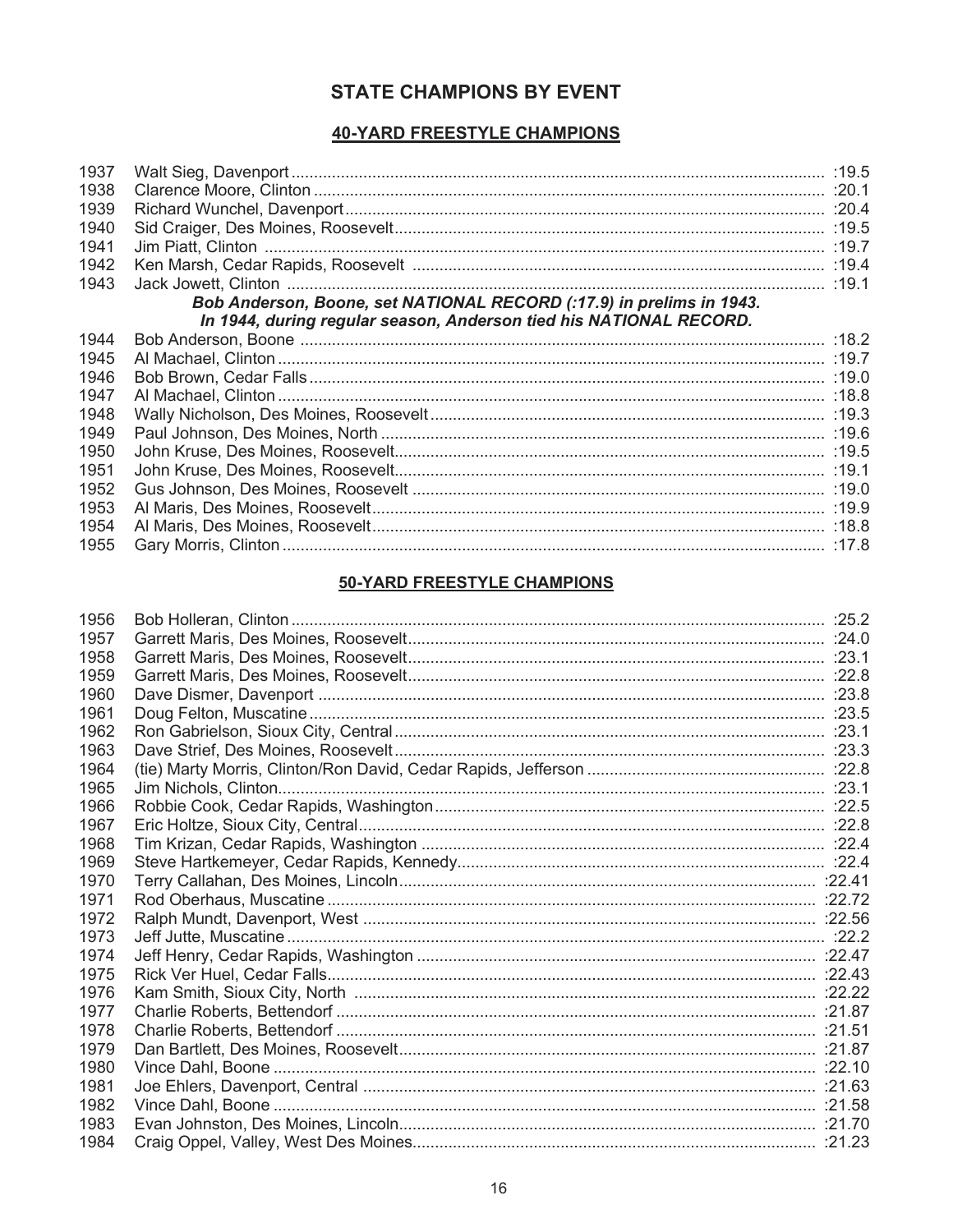| 1986<br>1987<br>1988<br>1989<br>1990<br>1991<br>1992<br>1993<br>1994<br>1995<br>1996<br>1997<br>1998<br>1999<br>2000<br>2001<br>2002<br>2003<br>2004<br>2005<br>2006<br>2007<br>2008<br>2009<br>2010<br>2011<br>2012<br>2013<br>2014<br>2015<br>2016<br>2017<br>2018<br>2019 | 1985 |  |
|------------------------------------------------------------------------------------------------------------------------------------------------------------------------------------------------------------------------------------------------------------------------------|------|--|
|                                                                                                                                                                                                                                                                              |      |  |
|                                                                                                                                                                                                                                                                              |      |  |
|                                                                                                                                                                                                                                                                              |      |  |
|                                                                                                                                                                                                                                                                              |      |  |
|                                                                                                                                                                                                                                                                              |      |  |
|                                                                                                                                                                                                                                                                              |      |  |
|                                                                                                                                                                                                                                                                              |      |  |
|                                                                                                                                                                                                                                                                              |      |  |
|                                                                                                                                                                                                                                                                              |      |  |
|                                                                                                                                                                                                                                                                              |      |  |
|                                                                                                                                                                                                                                                                              |      |  |
|                                                                                                                                                                                                                                                                              |      |  |
|                                                                                                                                                                                                                                                                              |      |  |
|                                                                                                                                                                                                                                                                              |      |  |
|                                                                                                                                                                                                                                                                              |      |  |
|                                                                                                                                                                                                                                                                              |      |  |
|                                                                                                                                                                                                                                                                              |      |  |
|                                                                                                                                                                                                                                                                              |      |  |
|                                                                                                                                                                                                                                                                              |      |  |
|                                                                                                                                                                                                                                                                              |      |  |
|                                                                                                                                                                                                                                                                              |      |  |
|                                                                                                                                                                                                                                                                              |      |  |
|                                                                                                                                                                                                                                                                              |      |  |
|                                                                                                                                                                                                                                                                              |      |  |
|                                                                                                                                                                                                                                                                              |      |  |
|                                                                                                                                                                                                                                                                              |      |  |
|                                                                                                                                                                                                                                                                              |      |  |
|                                                                                                                                                                                                                                                                              |      |  |
|                                                                                                                                                                                                                                                                              |      |  |
|                                                                                                                                                                                                                                                                              |      |  |
|                                                                                                                                                                                                                                                                              |      |  |
|                                                                                                                                                                                                                                                                              |      |  |
|                                                                                                                                                                                                                                                                              |      |  |
|                                                                                                                                                                                                                                                                              |      |  |

| 1937 |                                                                   |  |
|------|-------------------------------------------------------------------|--|
| 1938 |                                                                   |  |
| 1939 |                                                                   |  |
| 1940 |                                                                   |  |
| 1941 |                                                                   |  |
| 1942 |                                                                   |  |
| 1943 |                                                                   |  |
| 1944 |                                                                   |  |
|      | Anderson set a NATIONAL RECORD (:52.4) during season of 1943.     |  |
|      | His championship time (:52.3) in 1944 was also a NATIONAL RECORD. |  |
| 1945 |                                                                   |  |
| 1946 |                                                                   |  |
| 1947 |                                                                   |  |
| 1948 |                                                                   |  |
| 1949 |                                                                   |  |
| 1950 |                                                                   |  |
| 1951 |                                                                   |  |
| 1952 |                                                                   |  |
| 1953 |                                                                   |  |
| 1954 |                                                                   |  |
| 1955 |                                                                   |  |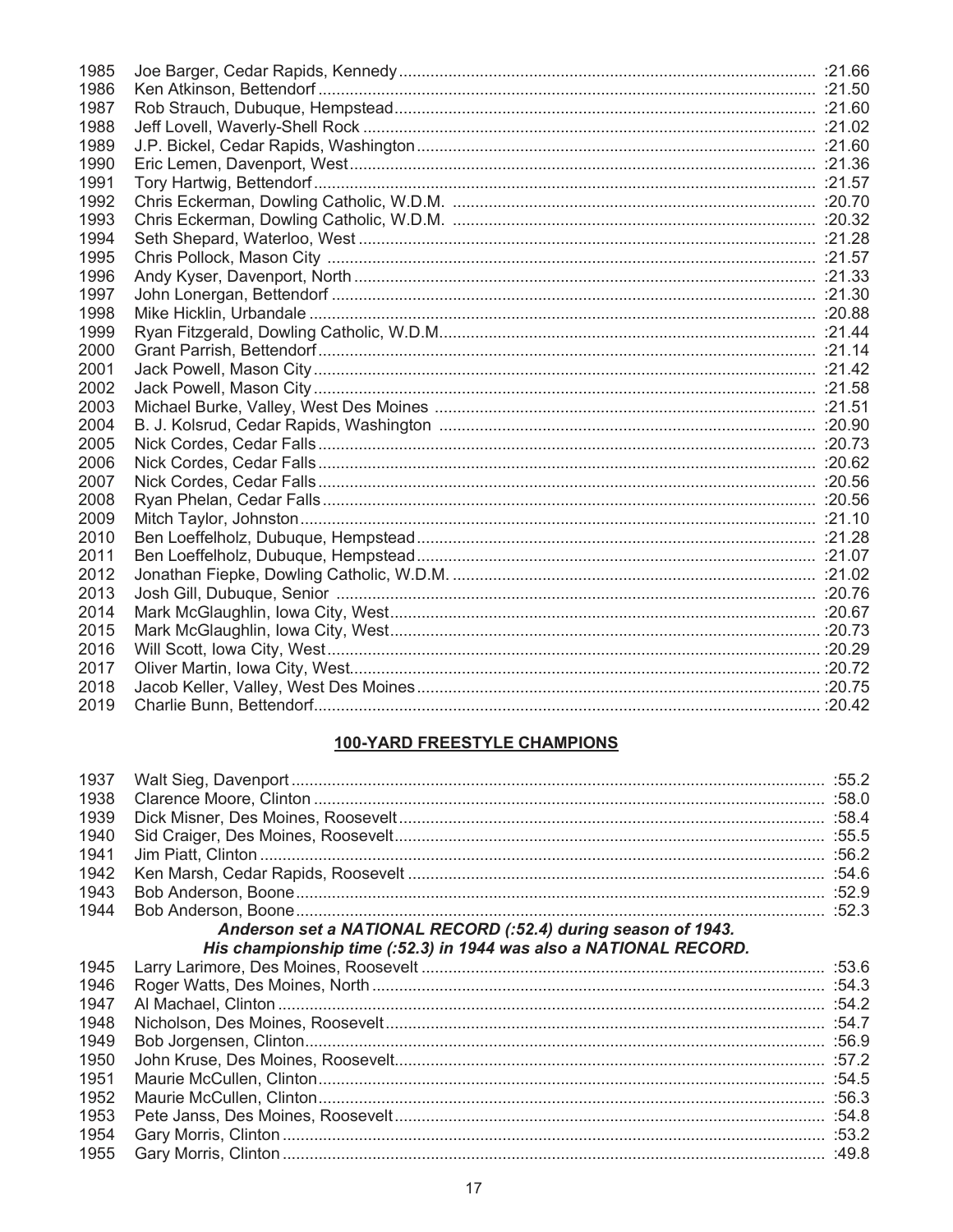| 1956 |  |
|------|--|
| 1957 |  |
| 1958 |  |
| 1959 |  |
| 1960 |  |
| 1961 |  |
| 1962 |  |
| 1963 |  |
| 1964 |  |
| 1965 |  |
| 1966 |  |
| 1967 |  |
| 1968 |  |
| 1969 |  |
| 1970 |  |
| 1971 |  |
| 1972 |  |
| 1973 |  |
| 1974 |  |
| 1975 |  |
| 1976 |  |
| 1977 |  |
| 1978 |  |
| 1979 |  |
| 1980 |  |
| 1981 |  |
| 1982 |  |
| 1983 |  |
| 1984 |  |
| 1985 |  |
| 1986 |  |
| 1987 |  |
| 1988 |  |
| 1989 |  |
| 1990 |  |
| 1991 |  |
| 1992 |  |
| 1993 |  |
| 1994 |  |
| 1995 |  |
| 1996 |  |
| 1997 |  |
| 1998 |  |
| 1999 |  |
| 2000 |  |
| 2001 |  |
| 2002 |  |
| 2003 |  |
| 2004 |  |
| 2005 |  |
| 2006 |  |
| 2007 |  |
| 2008 |  |
| 2009 |  |
| 2010 |  |
| 2011 |  |
| 2012 |  |
| 2013 |  |
| 2014 |  |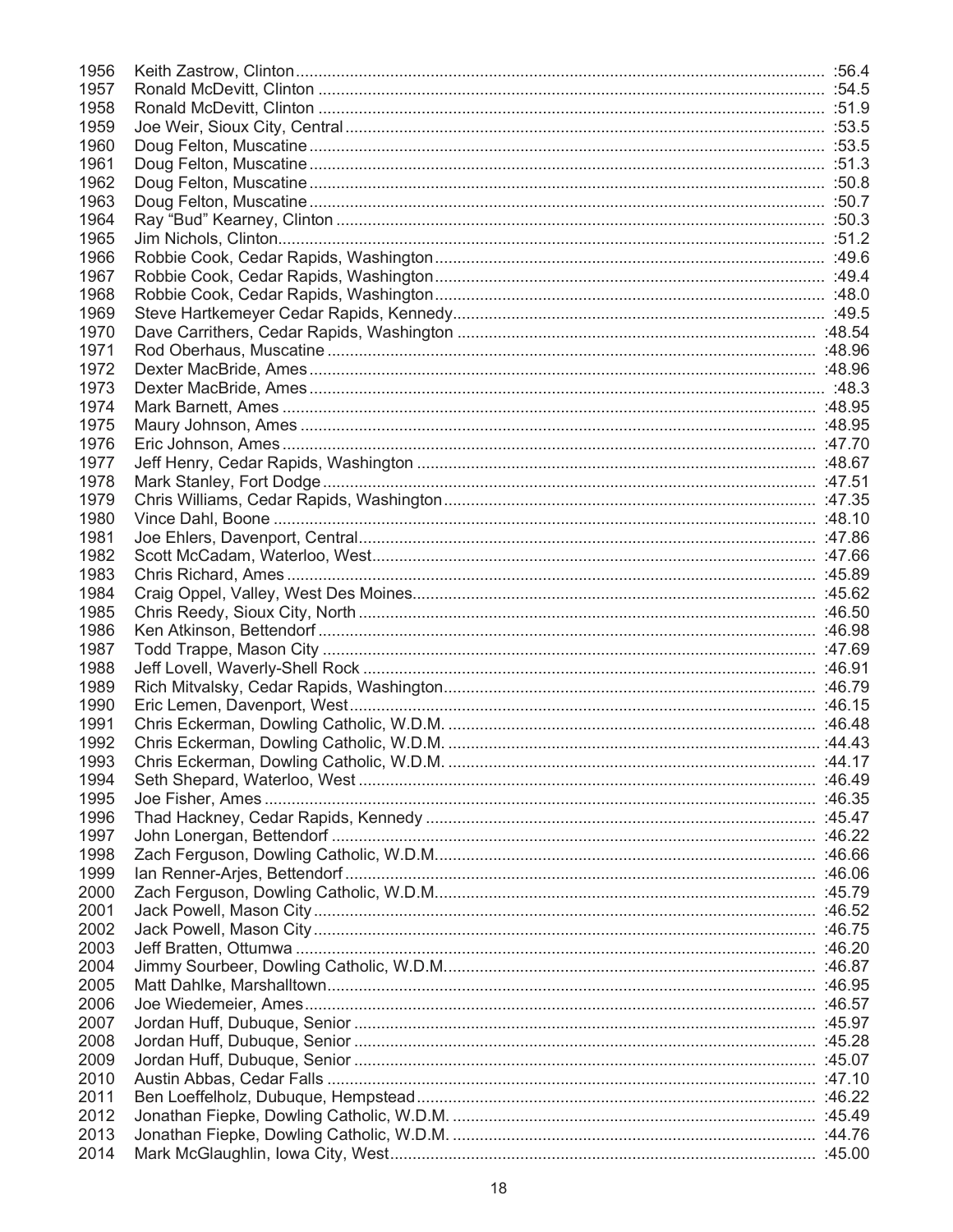# 220-YARD FREESTYLE CHAMPIONS

| 1949 |                                                               |  |
|------|---------------------------------------------------------------|--|
| 1950 |                                                               |  |
| 1951 |                                                               |  |
| 1952 |                                                               |  |
| 1953 |                                                               |  |
|      | Established a NATIONAL RECORD (1:58.5) during regular season. |  |
| 1954 |                                                               |  |
| 1955 |                                                               |  |
| 1956 |                                                               |  |
| 1957 |                                                               |  |
| 1958 |                                                               |  |
| 1959 |                                                               |  |
| 1960 |                                                               |  |
| 1961 |                                                               |  |
| 1962 |                                                               |  |
| 1963 |                                                               |  |
| 1964 |                                                               |  |
| 1965 |                                                               |  |
| 1966 |                                                               |  |
| 1967 |                                                               |  |
| 1968 |                                                               |  |
| 1969 |                                                               |  |
| 1970 |                                                               |  |
| 1971 |                                                               |  |
| 1972 |                                                               |  |
| 1973 |                                                               |  |
| 1974 |                                                               |  |
| 1975 |                                                               |  |
| 1976 |                                                               |  |
| 1977 |                                                               |  |
| 1978 |                                                               |  |
| 1979 |                                                               |  |
| 1980 |                                                               |  |
| 1981 |                                                               |  |
| 1982 |                                                               |  |
| 1983 |                                                               |  |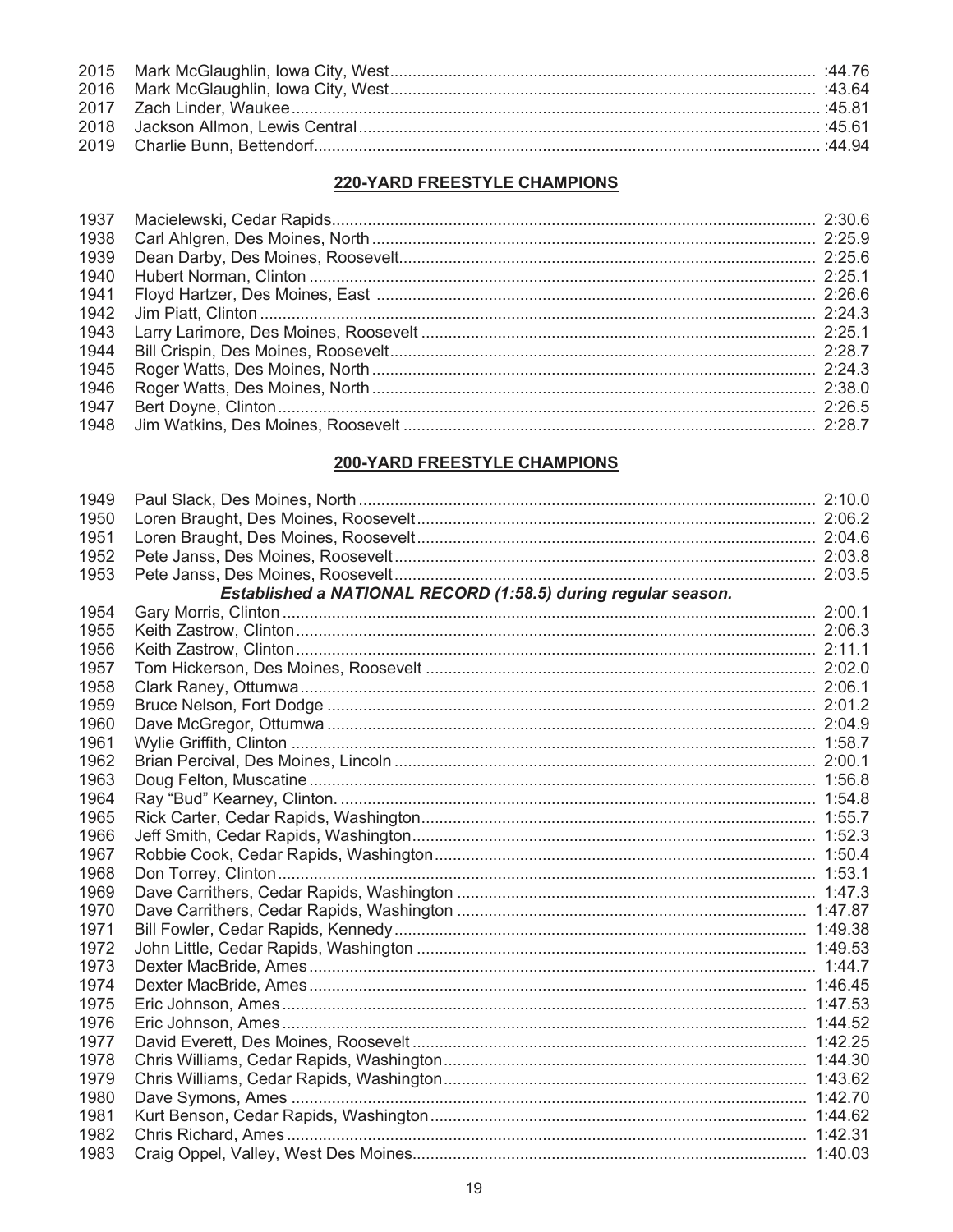| 1984 |  |
|------|--|
| 1985 |  |
| 1986 |  |
| 1987 |  |
| 1988 |  |
| 1989 |  |
| 1990 |  |
| 1991 |  |
| 1992 |  |
| 1993 |  |
| 1994 |  |
| 1995 |  |
| 1996 |  |
| 1997 |  |
| 1998 |  |
| 1999 |  |
| 2000 |  |
| 2001 |  |
| 2002 |  |
| 2003 |  |
| 2004 |  |
| 2005 |  |
| 2006 |  |
| 2007 |  |
| 2008 |  |
| 2009 |  |
| 2010 |  |
| 2011 |  |
| 2012 |  |
| 2013 |  |
| 2014 |  |
| 2015 |  |
| 2016 |  |
| 2017 |  |
| 2018 |  |
| 2019 |  |
|      |  |

# **400-YARD FREESTYLE CHAMPIONS**

| 1958 |  |
|------|--|
| 1959 |  |
| 1960 |  |
| 1961 |  |
| 1962 |  |
| 1963 |  |
| 1964 |  |
| 1965 |  |
| 1966 |  |
| 1967 |  |
| 1968 |  |
| 1969 |  |
| 1970 |  |
| 1971 |  |
| 1972 |  |
| 1973 |  |

|--|--|--|--|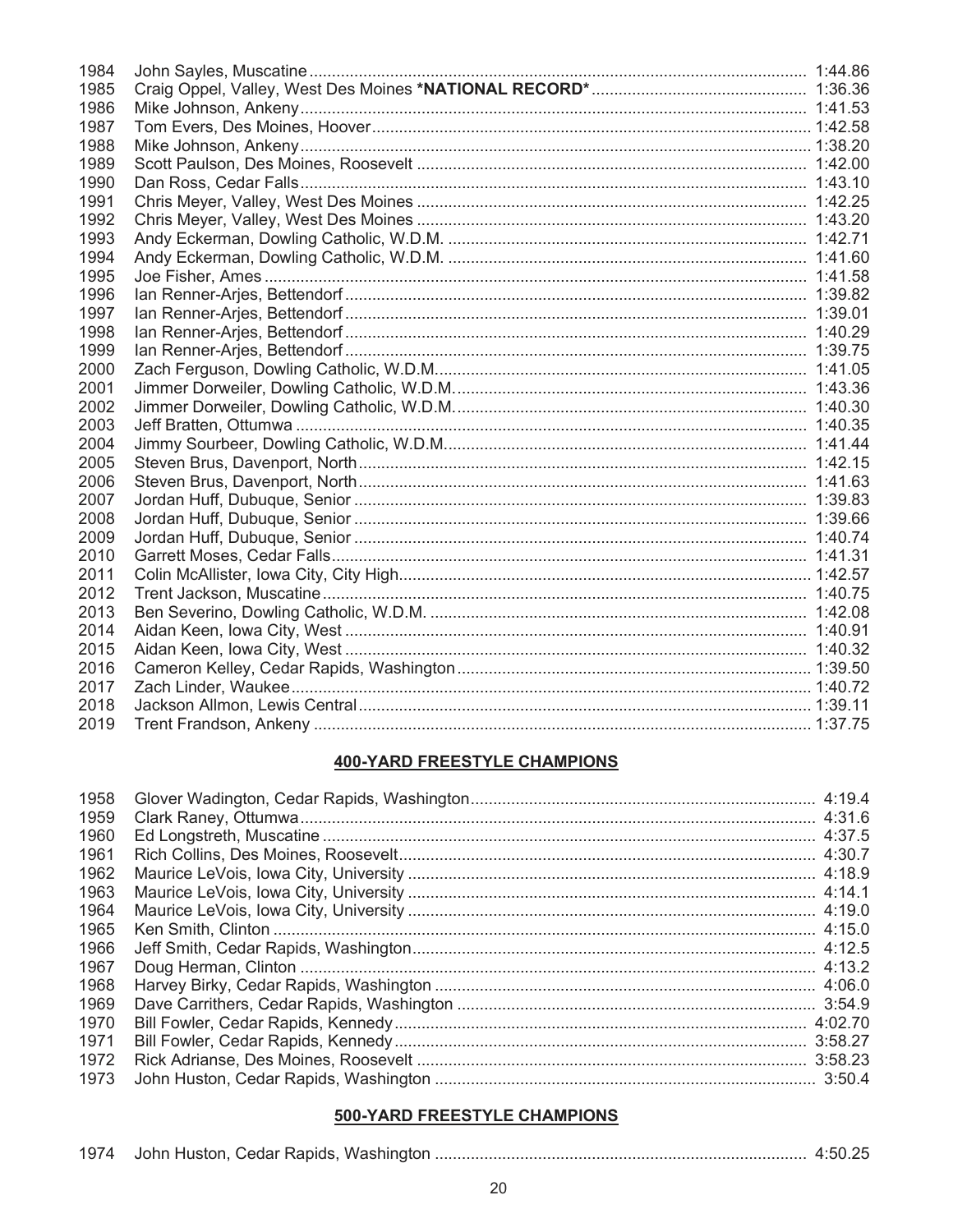| 1975 |  |
|------|--|
| 1976 |  |
| 1977 |  |
| 1978 |  |
| 1979 |  |
| 1980 |  |
| 1981 |  |
| 1982 |  |
| 1983 |  |
| 1984 |  |
| 1985 |  |
| 1986 |  |
| 1987 |  |
| 1988 |  |
| 1989 |  |
| 1990 |  |
| 1991 |  |
| 1992 |  |
| 1993 |  |
| 1994 |  |
| 1995 |  |
| 1996 |  |
| 1997 |  |
| 1998 |  |
| 1999 |  |
| 2000 |  |
| 2001 |  |
| 2002 |  |
| 2003 |  |
| 2004 |  |
| 2005 |  |
| 2006 |  |
| 2007 |  |
| 2008 |  |
| 2009 |  |
| 2010 |  |
| 2011 |  |
| 2012 |  |
| 2013 |  |
| 2014 |  |
| 2015 |  |
| 2016 |  |
| 2017 |  |
| 2018 |  |
| 2019 |  |

# 100-YARD BREASTSTROKE CHAMPIONS

| 1938                                                       |                                                                                                               |  |  |  |  |
|------------------------------------------------------------|---------------------------------------------------------------------------------------------------------------|--|--|--|--|
| 1939                                                       |                                                                                                               |  |  |  |  |
| 1940                                                       |                                                                                                               |  |  |  |  |
| 1941                                                       |                                                                                                               |  |  |  |  |
| 1942                                                       |                                                                                                               |  |  |  |  |
| Norman set NATIONAL RECORD (1:03.8) during regular season. |                                                                                                               |  |  |  |  |
|                                                            |                                                                                                               |  |  |  |  |
| 1944                                                       |                                                                                                               |  |  |  |  |
| 1945                                                       |                                                                                                               |  |  |  |  |
|                                                            | 1.03.1 = 1.03.1 = 1.03.1 = 1.03.1 = 1.03.1 = 1.03.1 = 1.03.1 = 1.03.1 = 1.03.1 = 1.03.1 = 1.03.1 = 1.03.1 = 1 |  |  |  |  |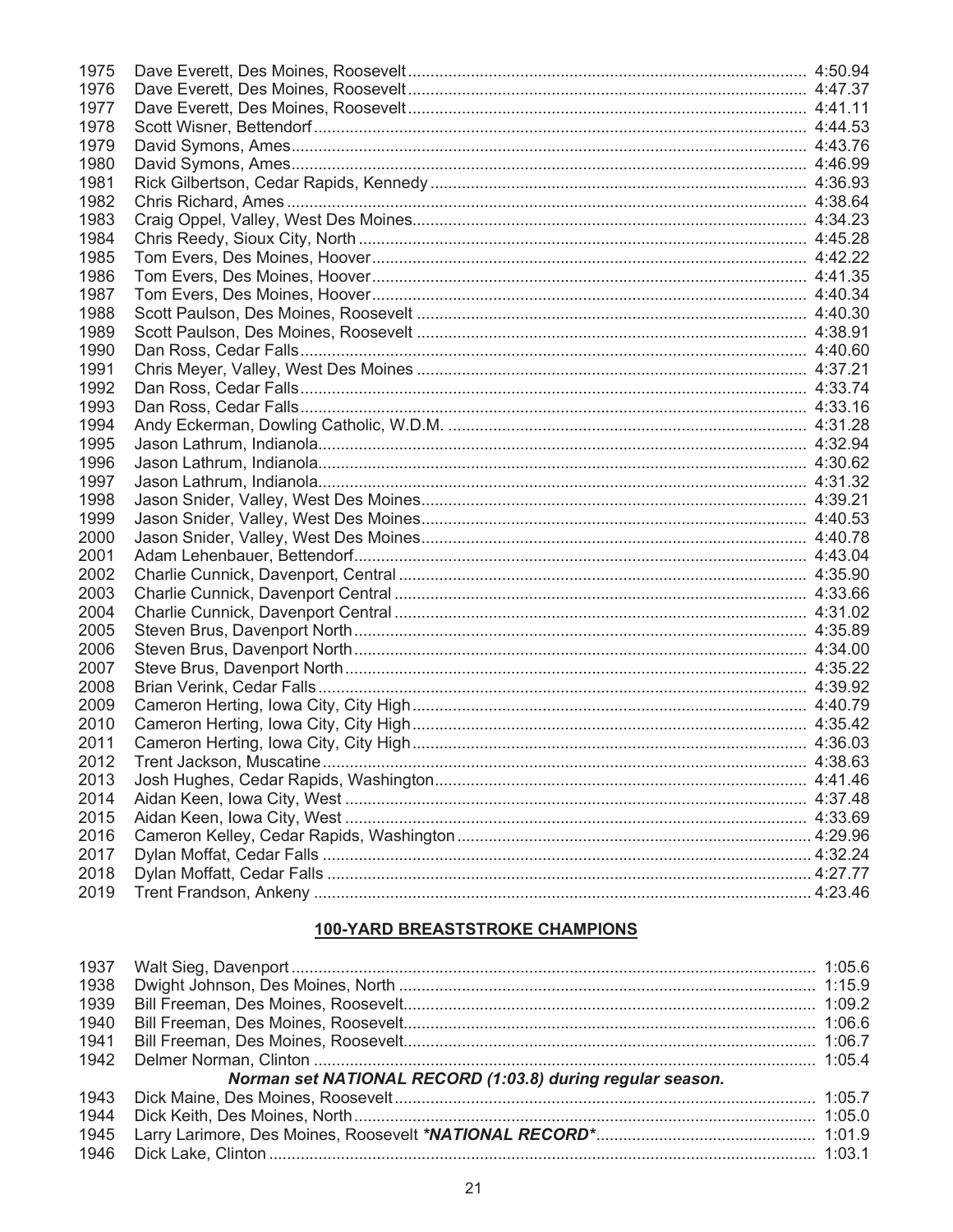| 1947 |                                                                |  |  |
|------|----------------------------------------------------------------|--|--|
| 1948 |                                                                |  |  |
| 1949 |                                                                |  |  |
| 1950 |                                                                |  |  |
| 1951 |                                                                |  |  |
| 1952 |                                                                |  |  |
| 1953 |                                                                |  |  |
| 1954 |                                                                |  |  |
| 1955 |                                                                |  |  |
| 1956 |                                                                |  |  |
|      | Mitchell set a NATIONAL RECORD (1:00.3) during regular season. |  |  |
|      |                                                                |  |  |
| 1957 |                                                                |  |  |
| 1958 |                                                                |  |  |
| 1959 |                                                                |  |  |
| 1960 |                                                                |  |  |
| 1961 |                                                                |  |  |
| 1962 |                                                                |  |  |
| 1963 |                                                                |  |  |
| 1964 |                                                                |  |  |
| 1965 |                                                                |  |  |
| 1966 |                                                                |  |  |
| 1967 |                                                                |  |  |
| 1968 |                                                                |  |  |
| 1969 |                                                                |  |  |
| 1970 |                                                                |  |  |
| 1971 |                                                                |  |  |
| 1972 |                                                                |  |  |
| 1973 |                                                                |  |  |
| 1974 |                                                                |  |  |
| 1975 |                                                                |  |  |
| 1976 |                                                                |  |  |
| 1977 |                                                                |  |  |
|      |                                                                |  |  |
| 1978 |                                                                |  |  |
| 1979 |                                                                |  |  |
| 1980 |                                                                |  |  |
| 1981 |                                                                |  |  |
| 1982 |                                                                |  |  |
| 1983 |                                                                |  |  |
| 1984 |                                                                |  |  |
| 1985 |                                                                |  |  |
| 1986 |                                                                |  |  |
| 1987 |                                                                |  |  |
| 1988 |                                                                |  |  |
| 1989 |                                                                |  |  |
| 1990 |                                                                |  |  |
| 1991 |                                                                |  |  |
| 1992 |                                                                |  |  |
| 1993 |                                                                |  |  |
| 1994 |                                                                |  |  |
| 1995 |                                                                |  |  |
| 1996 |                                                                |  |  |
| 1997 |                                                                |  |  |
| 1998 |                                                                |  |  |
| 1999 |                                                                |  |  |
| 2000 |                                                                |  |  |
|      |                                                                |  |  |
| 2001 |                                                                |  |  |
| 2002 |                                                                |  |  |
| 2003 |                                                                |  |  |
| 2004 |                                                                |  |  |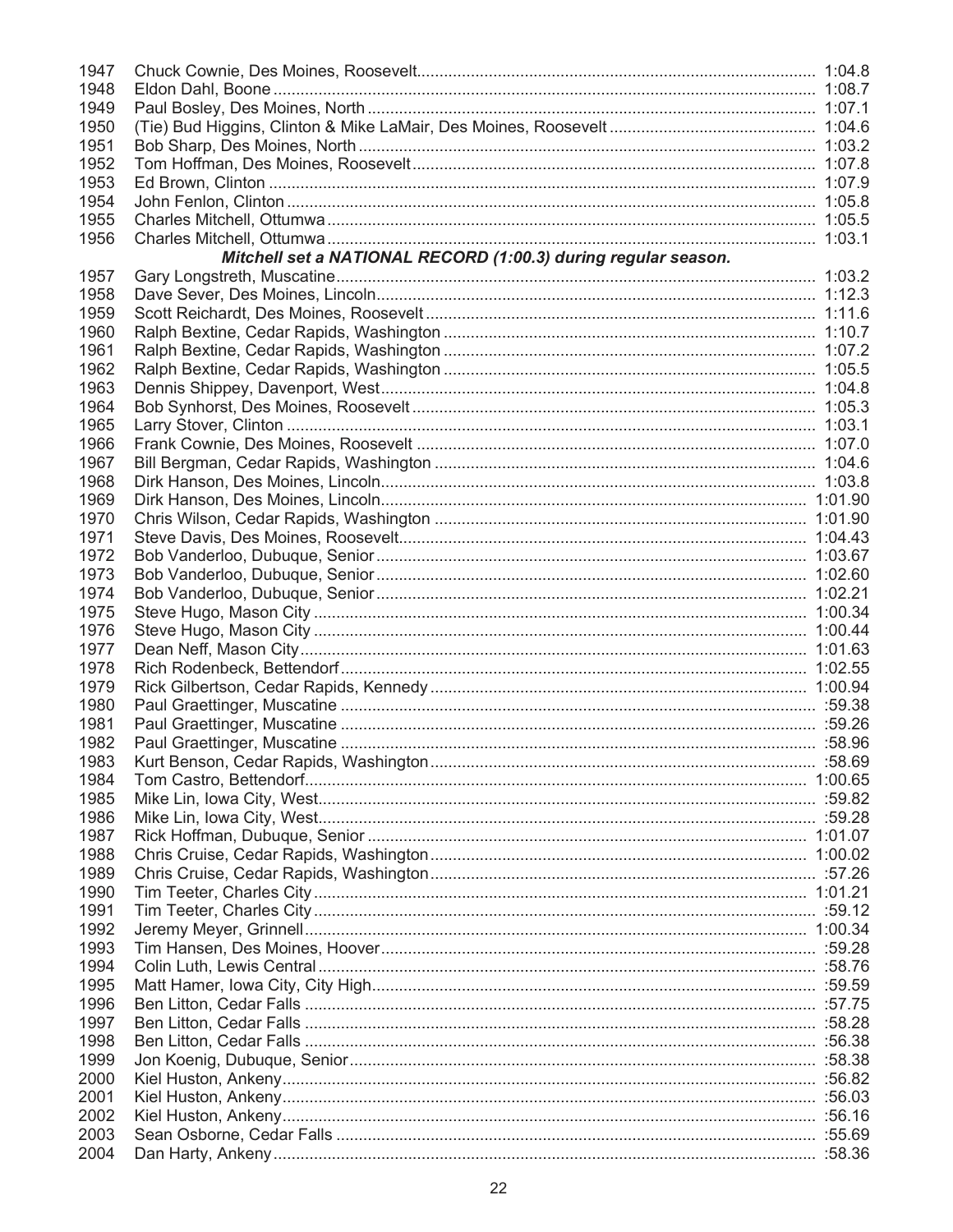| 2005 |  |
|------|--|
| 2006 |  |
| 2007 |  |
| 2008 |  |
| 2009 |  |
| 2010 |  |
| 2011 |  |
| 2012 |  |
| 2013 |  |
| 2014 |  |
| 2015 |  |
| 2016 |  |
| 2017 |  |
| 2018 |  |
| 2019 |  |
|      |  |

# **100-YARD BACKSTROKE CHAMPIONS**

| 1937 |  |
|------|--|
| 1938 |  |
| 1939 |  |
| 1940 |  |
| 1941 |  |
| 1942 |  |
| 1943 |  |
| 1944 |  |
| 1945 |  |
| 1946 |  |
| 1947 |  |
| 1948 |  |
| 1949 |  |
| 1950 |  |
| 1951 |  |
| 1952 |  |
| 1953 |  |
| 1954 |  |
| 1955 |  |
| 1956 |  |
| 1957 |  |
| 1958 |  |
| 1959 |  |
| 1960 |  |
| 1961 |  |
| 1962 |  |
| 1963 |  |
| 1964 |  |
| 1965 |  |
| 1966 |  |
| 1967 |  |
| 1968 |  |
| 1969 |  |
| 1970 |  |
| 1971 |  |
| 1972 |  |
| 1973 |  |
| 1974 |  |
| 1975 |  |
| 1976 |  |
| 1977 |  |
|      |  |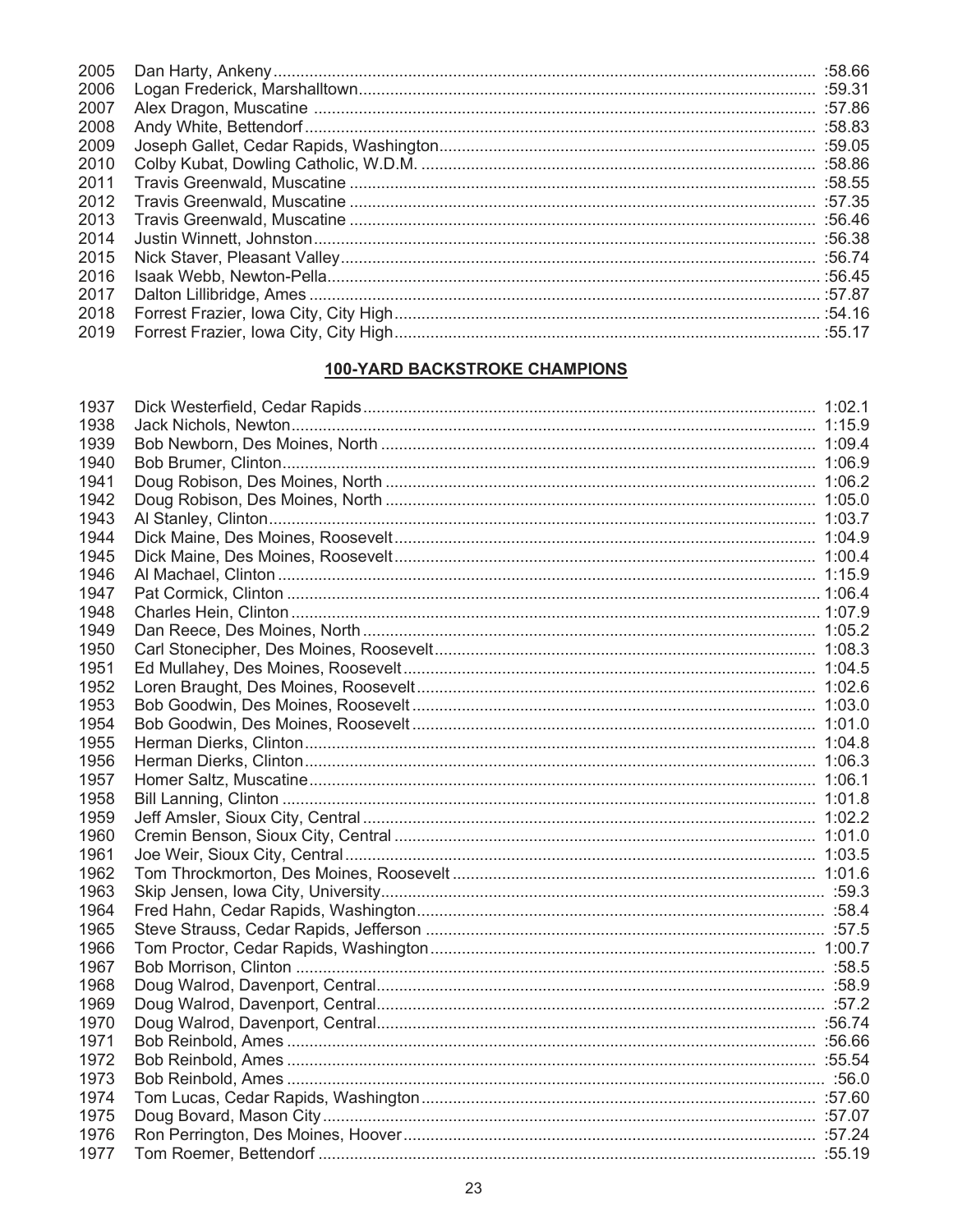| 1978 |  |
|------|--|
| 1979 |  |
| 1980 |  |
| 1981 |  |
| 1982 |  |
| 1983 |  |
| 1984 |  |
| 1985 |  |
| 1986 |  |
| 1987 |  |
| 1988 |  |
| 1989 |  |
| 1990 |  |
| 1991 |  |
| 1992 |  |
| 1993 |  |
| 1994 |  |
| 1995 |  |
| 1996 |  |
| 1997 |  |
| 1998 |  |
| 1999 |  |
| 2000 |  |
| 2001 |  |
| 2002 |  |
| 2003 |  |
| 2004 |  |
| 2005 |  |
| 2006 |  |
| 2007 |  |
| 2008 |  |
| 2009 |  |
| 2010 |  |
| 2011 |  |
| 2012 |  |
| 2013 |  |
| 2014 |  |
| 2015 |  |
| 2016 |  |
| 2017 |  |
| 2018 |  |
| 2019 |  |

# **100-YARD BUTTERFLY CHAMPIONS**

| 1958 |  |
|------|--|
| 1959 |  |
| 1960 |  |
| 1961 |  |
| 1962 |  |
| 1963 |  |
| 1964 |  |
| 1965 |  |
| 1966 |  |
| 1967 |  |
| 1968 |  |
| 1969 |  |
| 1970 |  |
|      |  |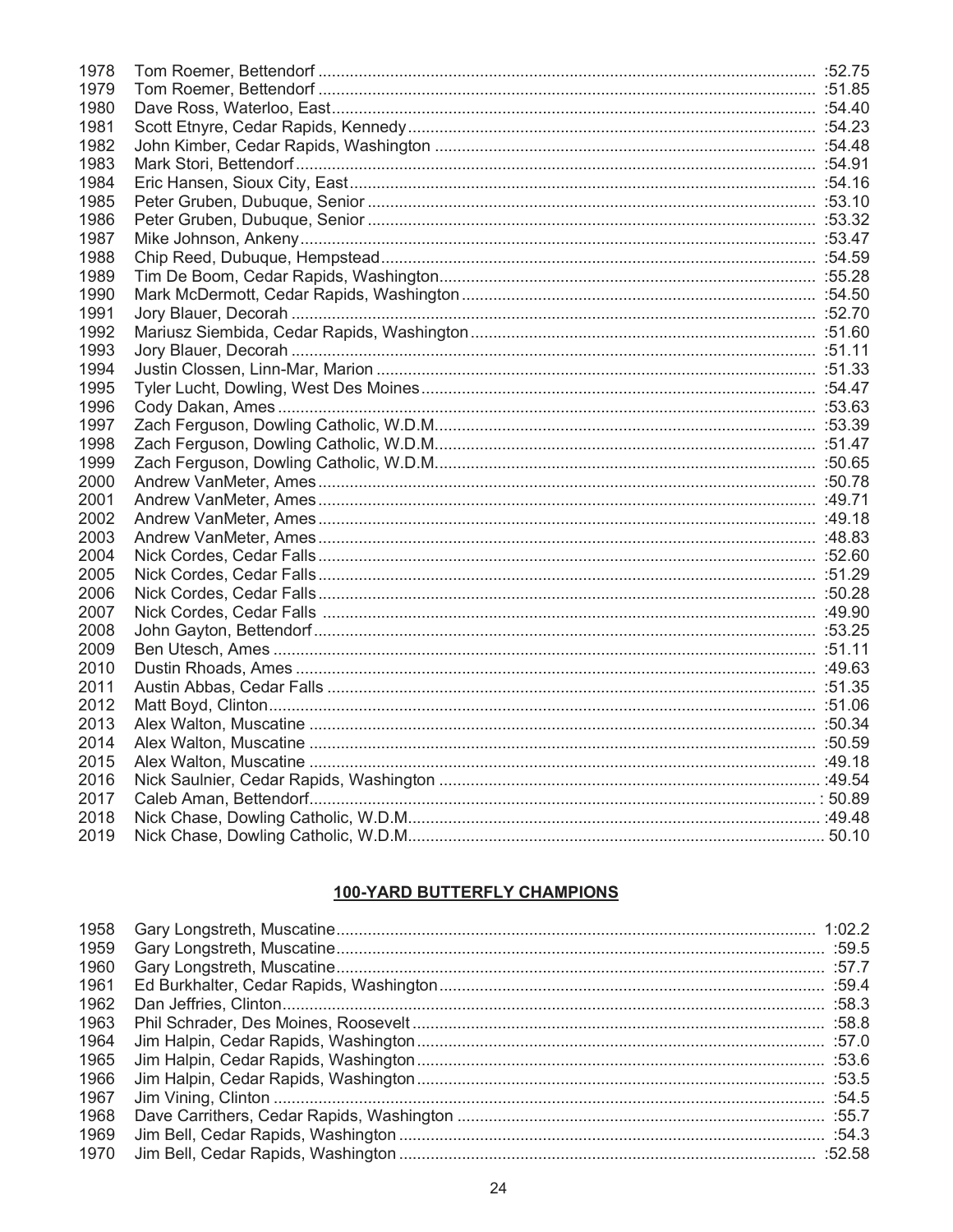| 1971 |  |
|------|--|
| 1972 |  |
| 1973 |  |
| 1974 |  |
| 1975 |  |
| 1976 |  |
| 1977 |  |
| 1978 |  |
| 1979 |  |
| 1980 |  |
| 1981 |  |
| 1982 |  |
| 1983 |  |
| 1984 |  |
| 1985 |  |
| 1986 |  |
| 1987 |  |
| 1988 |  |
| 1989 |  |
| 1990 |  |
| 1991 |  |
| 1992 |  |
| 1993 |  |
| 1994 |  |
| 1995 |  |
| 1996 |  |
| 1997 |  |
| 1998 |  |
| 1999 |  |
| 2000 |  |
| 2001 |  |
| 2002 |  |
| 2003 |  |
| 2004 |  |
| 2005 |  |
| 2006 |  |
| 2007 |  |
| 2008 |  |
| 2009 |  |
| 2010 |  |
| 2011 |  |
| 2012 |  |
| 2013 |  |
| 2014 |  |
| 2015 |  |
| 2016 |  |
| 2017 |  |
| 2018 |  |
| 2019 |  |

# **120-YARD INDIVIDUAL MEDLEY CHAMPIONS**

| Slack set a NATIONAL RECORD of 1:15.8 during the regular season. |  |
|------------------------------------------------------------------|--|
|                                                                  |  |
|                                                                  |  |
|                                                                  |  |
|                                                                  |  |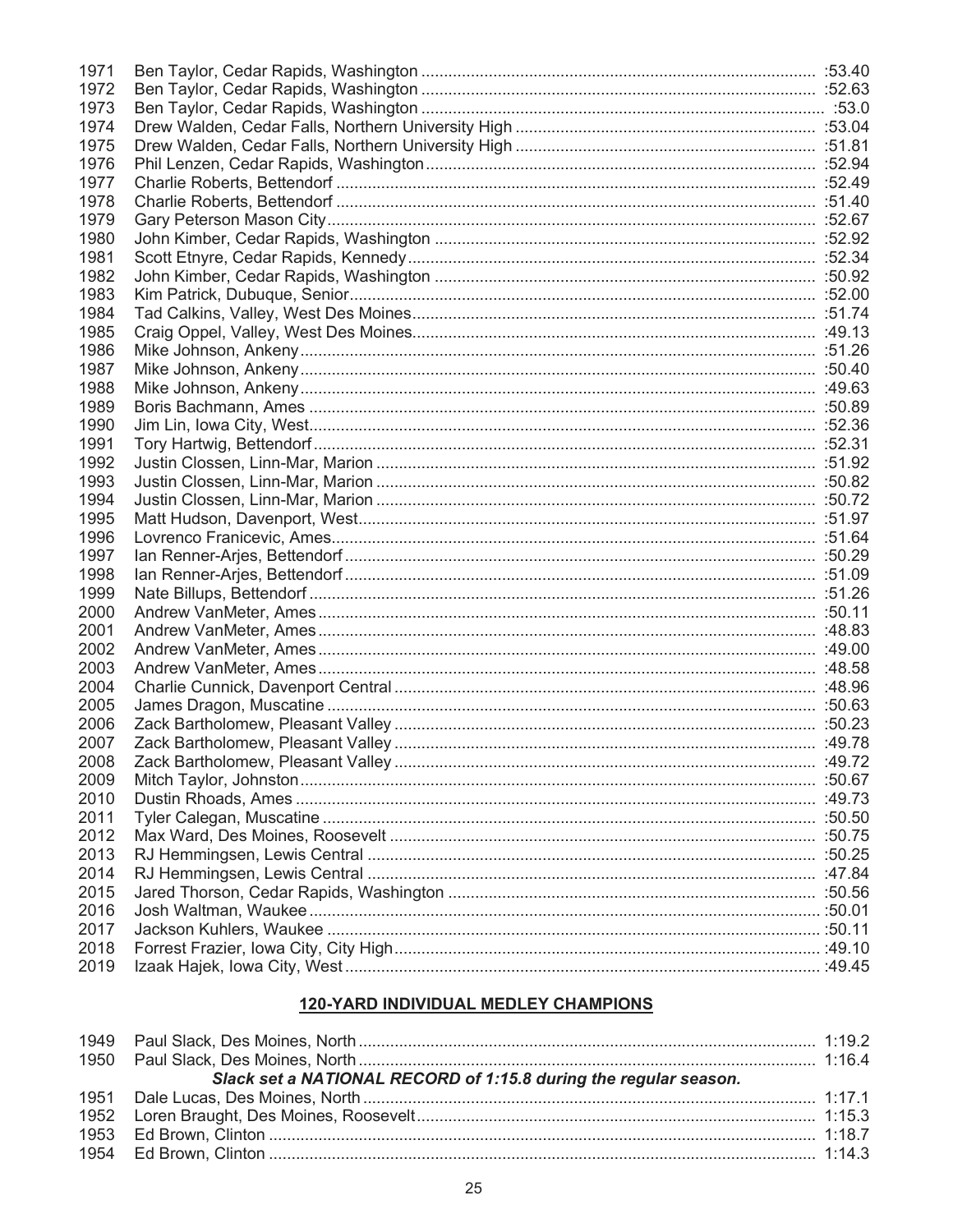| 1955 |  |  |  |
|------|--|--|--|
|------|--|--|--|

# **150-YARD INDIVIDUAL MEDLEY CHAMPIONS**

# 200-YARD INDIVIDUAL MEDLEY CHAMPIONS

| 1960 |  |
|------|--|
| 1961 |  |
| 1962 |  |
| 1963 |  |
| 1964 |  |
| 1965 |  |
| 1966 |  |
| 1967 |  |
| 1968 |  |
| 1969 |  |
| 1970 |  |
| 1971 |  |
| 1972 |  |
| 1973 |  |
| 1974 |  |
| 1975 |  |
| 1976 |  |
| 1977 |  |
| 1978 |  |
| 1979 |  |
| 1980 |  |
| 1981 |  |
| 1982 |  |
| 1983 |  |
| 1984 |  |
| 1985 |  |
| 1986 |  |
| 1987 |  |
| 1988 |  |
| 1989 |  |
| 1990 |  |
| 1991 |  |
| 1992 |  |
| 1993 |  |
| 1994 |  |
| 1995 |  |
| 1996 |  |
| 1997 |  |
| 1998 |  |
| 1999 |  |
| 2000 |  |
| 2001 |  |
| 2002 |  |
| 2003 |  |
| 2004 |  |
| 2005 |  |
| 2006 |  |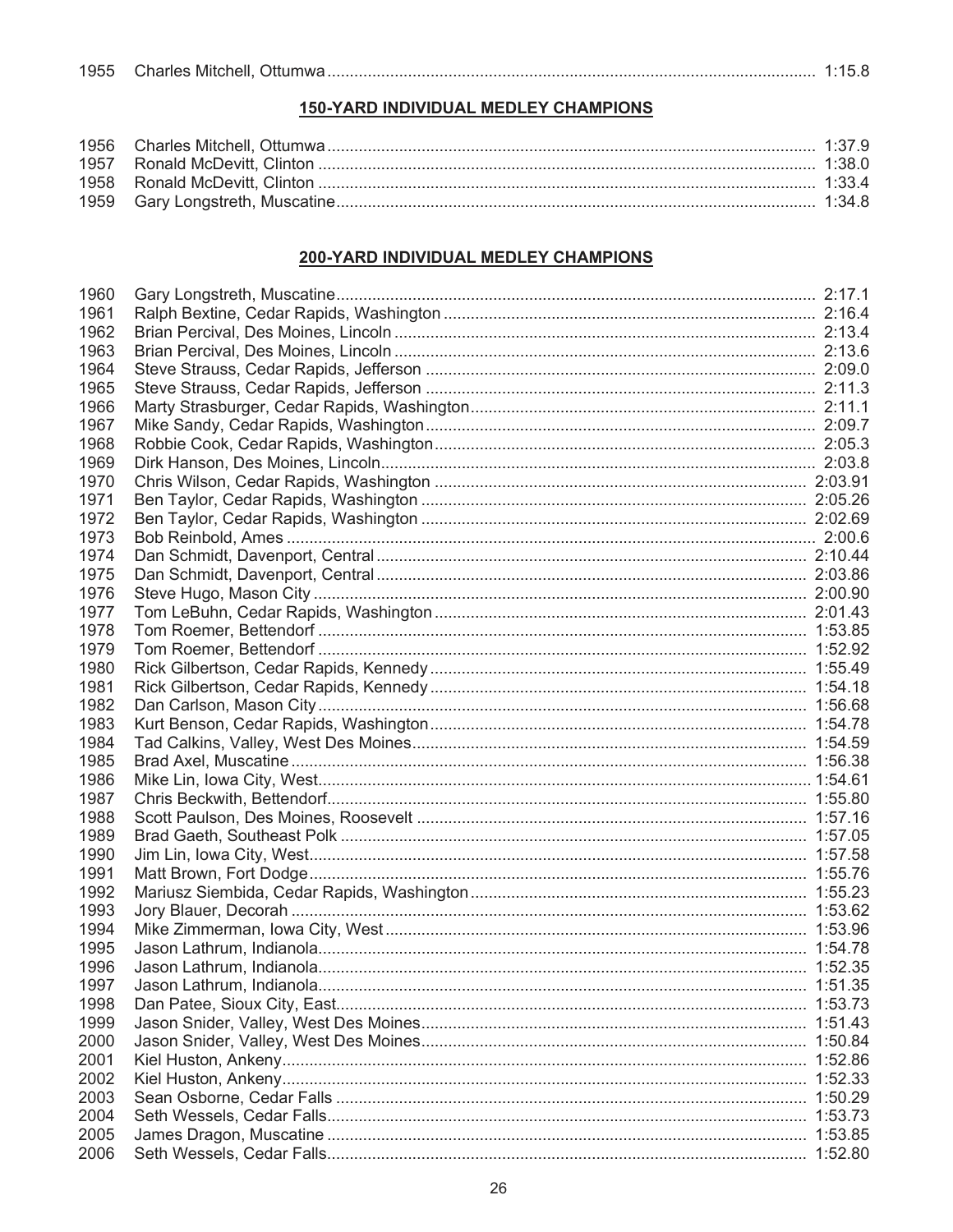| 2007 |  |
|------|--|
| 2008 |  |
| 2009 |  |
| 2010 |  |
| 2011 |  |
| 2012 |  |
| 2013 |  |
| 2014 |  |
| 2015 |  |
| 2016 |  |
| 2017 |  |
| 2018 |  |
| 2019 |  |
|      |  |

# **160-YARD FREESTYLE RELAY CHAMPIONS**

| 1937 | Event not contested                                                           |        |
|------|-------------------------------------------------------------------------------|--------|
| 1938 |                                                                               | 1:24.6 |
| 1939 |                                                                               |        |
| 1940 |                                                                               |        |
| 1941 |                                                                               | 1:21.3 |
| 1942 |                                                                               |        |
| 1943 |                                                                               |        |
| 1944 | DM Roosevelt (Ralph Katz-Wayne Humphrey-Bruce Bennett-Jim Dickerson)  1:17.0  |        |
|      | Set a NATIONAL RECORD (1:15.0) during regular season.                         |        |
| 1945 |                                                                               | 1:21.4 |
| 1946 |                                                                               | 1:20.0 |
| 1947 |                                                                               | 1:19.6 |
| 1948 |                                                                               | 1:20.1 |
| 1949 |                                                                               | 1:19.7 |
| 1950 |                                                                               | 1:20.1 |
| 1951 |                                                                               | 1:19.3 |
| 1952 |                                                                               |        |
| 1953 | Des Moines, Roosevelt (Bob Mercer-John Bridgeman-Scott Smith-Alan Maris)      | 1:21.2 |
| 1954 | Des Moines, Roosevelt (John Bridgeman-Scott Smith-Jim Schnell-Harrie Shearer) | 1:19.2 |
| 1955 | Des Moines, Roosevelt (Fred Bookey-Bill Niemann-Tom Lucan-Jim Ballou) 1:17.2  |        |
|      |                                                                               |        |

# **200-YARD FREESTYLE RELAY CHAMPIONS**

| 1956    | (Tie) Des Moines, Lincoln (Bob Lozier-Pete Abbott-Don Freeman-Charles Abbott) &    |         |
|---------|------------------------------------------------------------------------------------|---------|
|         | Des Moines, Roosevelt (Dick Shepler-Hopkins-Mort Bookey-Jim Ballou)                | 1:42.6  |
| 1957    | Des Moines, Roosevelt (Dave Dwyer-Dick Shepler-Tom Hickerson-Garrett Maris)        | 1:40.6  |
| 1958    | Des Moines, Roosevelt (John Galloway-Dave Dwyer-Dick Shepler-Tom Hickerson)        | 1:39.1  |
| 1959    |                                                                                    | 1:36.7  |
| 1960    |                                                                                    | 1:37.1  |
| 1961    | Sioux City, Central (Ron Wayman-Randy Bricker-Joe Weir-Ron Gabrielson)             | 1:35.3  |
| 1962    |                                                                                    | 1:35.8  |
| 1963    |                                                                                    | 1:33.3  |
| 1964    | Cedar Rapids, Washington (Ken Krizan-Tom Sage-Marty Strasburger-Greg Sieh)         | 1:32.1  |
| 1965    | Cedar Rapids, Washington (Ken Krizan-Al Carr-Jim Halpin-Marty Strassburger)        | 1:30.4  |
| 1966-90 | <b>Event Not Contested</b>                                                         |         |
| 1991    |                                                                                    | 1:27.94 |
| 1992    | Pleasant Valley (Shawn Dassie-Justin Lane-Kirk Moeller-Mike Griggs)                | 1:26.81 |
| 1993    | Dowling Catholic, W.D.M. (Billy Roth-Andy Eckerman-Marc Willis-Chris Eckerman)     | 1:28.17 |
| 1994    | Cedar Rapids, Washington (Brian Aiels-Jon Strother-Brennan Cleveland-Ryan Strauss) | 1:28.29 |
| 1995    | Cedar Rapids, Washington (Jon Strother-Brian Aiels-Luke Grafft-Ryan Strauss)       | 1:27.65 |
| 1996    | Cedar Rapids, Washington (Jon Strother-Brent Morgan-Luke Grafft-Allyn Secor)       | 1:26.06 |
| 1997    | Cedar Rapids, Washington (Allyn Secor-Colin Hanrahan-Mack Jilek-Jon Strother)      | 1:25.29 |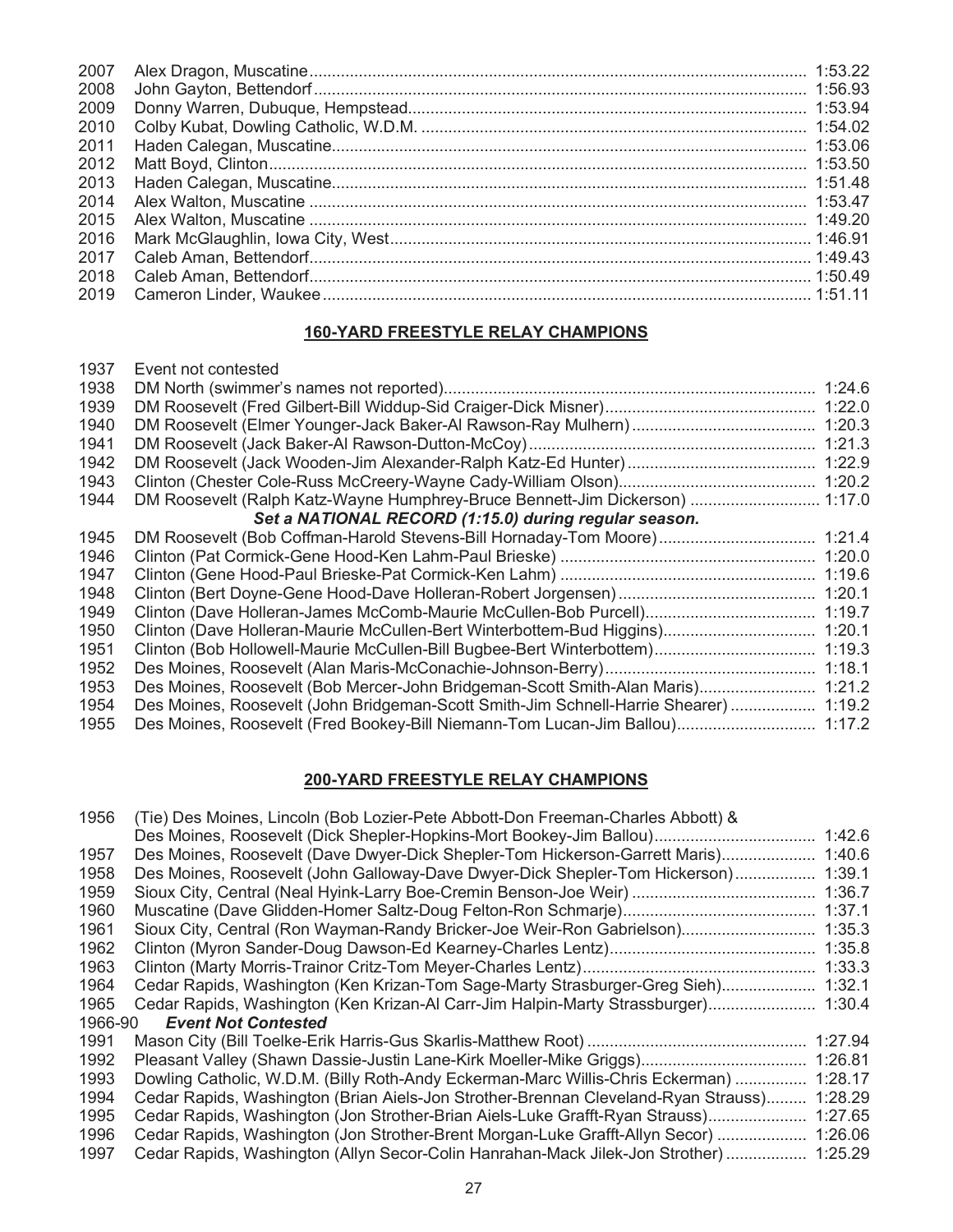| 1998 |                                                                                      | 1:26.87 |
|------|--------------------------------------------------------------------------------------|---------|
| 1999 | Bettendorf (Grant Parrish-Ryan McAnally-Martin Stonebreaker-lan Renner-Arjes)        | 1:26.87 |
| 2000 | Valley, West Des Moines (Jason Snider-Bryan Rowland-Richard Wolf-Nate Zittergruen)   | 1:25.51 |
| 2001 | Valley, West Des Moines (Bryan Rowland-Nate Welling-Peter Mercuris-Richard Wolf)     | 1:25.67 |
| 2002 |                                                                                      | 1:25.53 |
| 2003 | Dowling Catholic, W.D.M. (Jimmy Sourbeer-Ted Riesenberg-Jeff Kubat-Jimmer Dorweiler) | 1:27.23 |
| 2004 |                                                                                      | 1:26.17 |
| 2005 |                                                                                      | 1:26.03 |
| 2006 |                                                                                      | 1:24.58 |
| 2007 |                                                                                      | 1:26.32 |
| 2008 | Cedar Rapids, Washington (Christopher Emery-Banning Young-John Sevier-Ryan Phelan)   | 1:26.47 |
| 2009 | Cedar Rapids, Washington (John Sevier-Joseph Gallet-Will McCartan-Banning Young)     | 1:25.90 |
| 2010 |                                                                                      | 1:26.47 |
| 2011 |                                                                                      | 1:25.35 |
| 2012 | Muscatine (Travis Greenwald-Kris Treiber-Trent Jackson-Tate-Jackson)                 | 1:26.45 |
| 2013 | Dubuque, Senior (Josh Gill-Alex Duster-James Daughters-Justin Yuan)                  | 1:23.99 |
| 2014 |                                                                                      | 1:25.46 |
| 2015 |                                                                                      | 1:24.75 |
| 2016 | lowa City, West (Mark McGlaughlin-Aidan Keen-Oliver-Martin-Will Scott)               | 1:22.55 |
| 2017 |                                                                                      | 1:25.41 |
| 2018 | Bettendorf (Charlie Bunn-Luke Nickles-Andrew Ottavianelli-Caleb Aman)                | 1:24.82 |
| 2019 | Bettendorf (Andrew Ottavianelli-Luke Nickles-Sam Mitvalsky-Charlie Bunn) 1:23.56     |         |

# **400-YARD FREESTYLE RELAY CHAMPIONS**

| 1966 |                                                                                                  |  |
|------|--------------------------------------------------------------------------------------------------|--|
| 1967 | Cedar Rapids, Washington (John Beusch-Doug Barr-Mike Sandy-Tim Krizan) 3:27.0                    |  |
| 1968 | Davenport, West (Blaine Kock-Dan Matheson-John Rogers-Ken Martens) 3:31.5                        |  |
| 1969 | Davenport, West (Warren Wilson-John Rogers-Blaine Kock-Ken Martens) 3:26.2                       |  |
| 1970 | Muscatine (Dave Reusswig-Brad Titus-Chuck Havemann-Den Blackwood) 3:26.11                        |  |
| 1971 |                                                                                                  |  |
| 1972 | Cedar Rapids, Washington (John Koch-Stu Lenzen-John Little-Ben Taylor) 3:19.77                   |  |
| 1973 | Cedar Rapids, Washington (Stu Lenzen-Steve Shean-Jon Huston-Ben Taylor)  3:19.40                 |  |
| 1974 |                                                                                                  |  |
| 1975 |                                                                                                  |  |
| 1976 | Des Moines, Roosevelt (Tim Hoffman-Dan McBride-David Lynch-Dave Everett) 3:15.58                 |  |
| 1977 | Des Moines, Roosevelt (Tim Hoffman-Tom Barr-Dan Bartlett-Dave Everett) 3:15.58                   |  |
| 1978 |                                                                                                  |  |
| 1979 | Bettendorf (Steve Rodenbeck-Warren Tunwall-Eric Syverud-Tom Roemer)  3:17.60                     |  |
| 1980 |                                                                                                  |  |
| 1981 | Cedar Rapids, Kennedy (Scott Etnyre-Scott Irish-Ritch Madlom-Rick Gilbertson) 3:13.26            |  |
| 1982 |                                                                                                  |  |
| 1983 |                                                                                                  |  |
| 1984 |                                                                                                  |  |
| 1985 | Valley, West Des Moines (Steve Nelson-Tom Delay-Jeb Barmish-Craig Oppel) 3:15.49                 |  |
| 1986 |                                                                                                  |  |
| 1987 | Valley, West Des Moines (Steve Nelson-Steve Smits-Drew Smith-Mike Harris)  3:13.78               |  |
| 1988 | Valley, West Des Moines (John Weber-Steve Smits-Drew Smith-Mike Harris) 3:11.87                  |  |
| 1989 | Cedar Rapids, Washington (J.P. Bickel-Anthony Johnson-Jemahl Roland-Rich Mitvalsky) 3:11.36      |  |
| 1990 |                                                                                                  |  |
| 1991 |                                                                                                  |  |
| 1992 | Cedar Rapids, Washington (Karl Lippisch-Tomasz Piotrowski-John Olinger-Mariusz Siembida) 3:14.55 |  |
| 1993 |                                                                                                  |  |
| 1994 |                                                                                                  |  |
| 1995 |                                                                                                  |  |
| 1996 |                                                                                                  |  |
| 1997 | Bettendorf (Ian Renner-Arjes-Josh Morehouse-Osmar Godoi-John Lonergan) 3:10.17                   |  |
| 1998 |                                                                                                  |  |
| 1999 | Bettendorf (Mike Lonergan-Nate Billups-Martin Stonebreaker-lan Renner-Arjes)  3:10.47            |  |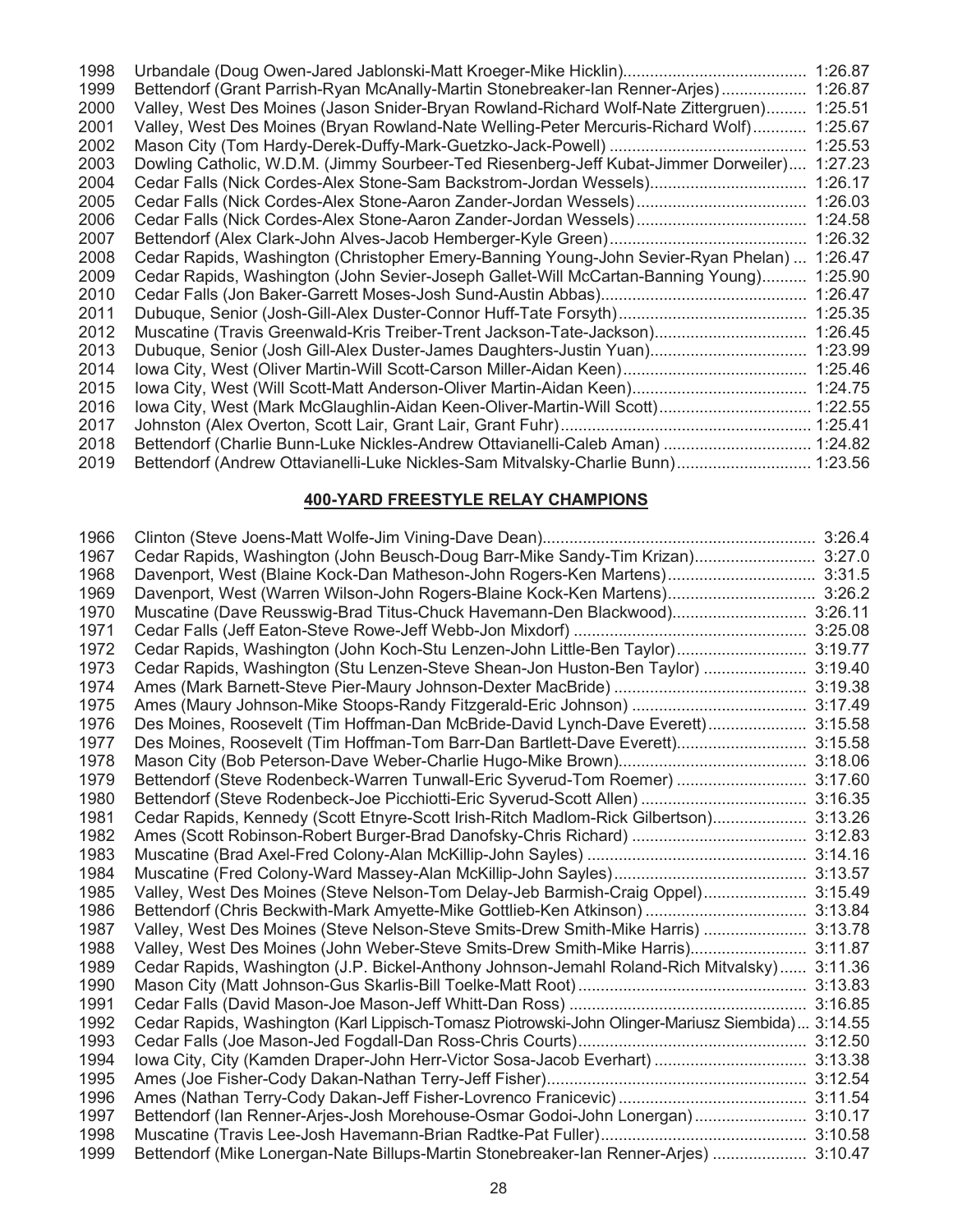| 2000 | Dowling Catholic, W.D.M. (Josh Otis-Jimmer Dorweiler-Johnny Sourbeer-Zach Ferguson) | 3:09.56 |
|------|-------------------------------------------------------------------------------------|---------|
| 2001 | Dowling Catholic, W.D.M. (Matt Bzdega-Jimmer Dorweiler-Adam Mitchell-Josh Otis)     | 3:08.11 |
| 2002 | Dowling Catholic, W.D.M. (Adam Mitchell-Jimmer-Dorweiler-Johnny Sourbeer-Josh Otis) | 3:05.87 |
| 2003 | Dowling Catholic, W.D.M. (Jimmy Sourbeer-Fred Nesbit-Jeff Kubat-Jimmer Dorweiler)   | 3:09.13 |
| 2004 | Cedar Falls (Seth Wessels-Sam Backstrom-Raymond Holz-Jordan Wessels)                | 3:12.29 |
| 2005 | Cedar Falls (Seth Wessels-Aaron Zander-Raymond Holz-Jordan Wessels)                 | 3:13.19 |
| 2006 |                                                                                     | 3:11.38 |
| 2007 |                                                                                     | 3:12.49 |
| 2008 | Pleasant Valley (Will Horvat-John Beck-Jared Damman-Zack Bartholomew)               | 3:11.98 |
| 2009 |                                                                                     | 3:08.44 |
| 2010 | Valley, West Des Moines (Jim Skoumal-Nate Harris-Charlie Hogan-Ian Conte)           | 3:09.27 |
| 2011 |                                                                                     | 3:09.85 |
| 2012 | Dowling Catholic, W.D.M. (Ben Severino-Nate Tystahl-Alek Martin-Jonathan Fiepke)    | 3:09.04 |
| 2013 | Dowling Catholic, W.D.M. (Ben Severino-Spencer Clark-John Carmody-Jonathan Fiepke)  | 3:09.44 |
| 2014 | lowa City, West (Aidan Keen-Will Scott-Matt Anderson-Mark McGlaughlin)              | 3:08.43 |
| 2015 | lowa City, West (Mark McGlaughlin-Oliver Martin-Will Scott-Aidan Keen)              | 3:02.98 |
| 2016 | lowa City, West (Mark McGlaughlin-Aidan Keen-Oliver Martin-Will Scott)              | 3:03.18 |
| 2017 |                                                                                     | 3:07.62 |
| 2018 | Valley, West Des Moines (Gregg Lichinsky-Evan Porter-Casey Bach-Jacob Keller)       | 3:06.87 |
| 2019 | Bettendorf (Andrew Ottavianelli-Luke Nickles-Alex Stone-Charlie Bunn)               | 3:05.10 |

#### **180-YARD MEDLEY RELAY CHAMPIONS**

| 1937 |                                                                         | 1:48.3 |
|------|-------------------------------------------------------------------------|--------|
| 1938 |                                                                         |        |
| 1939 |                                                                         | 1:48.5 |
| 1940 |                                                                         | 1:44.8 |
| 1941 |                                                                         | 1:46.3 |
|      | Same trio established a NATIONAL RECORD (1:40.7) during regular season. |        |
| 1942 |                                                                         | 1:43.4 |
| 1943 |                                                                         | 1:45.0 |
| 1944 |                                                                         | 1:42.3 |
| 1945 |                                                                         | 1:46.8 |
|      | Same trio established a NATIONAL RECORD (1:37.3) during regular season. |        |
| 1946 |                                                                         | 1:47.3 |
| 1947 |                                                                         |        |
| 1948 |                                                                         | 1:49.0 |
| 1949 |                                                                         | 1:45.7 |
| 1950 |                                                                         | 1:45.9 |
| 1951 |                                                                         | 1:44.0 |
| 1952 |                                                                         | 1:44.9 |
| 1953 |                                                                         | 1:43.7 |
| 1954 |                                                                         | 1:42.6 |
| 1955 |                                                                         | 1:46.7 |

# **200-YARD MEDLEY RELAY CHAMPIONS**

| 1956 | Des Moines, Roosevelt (Dean Ellis-Mike Graham-Tyler Marshall-Tom Thayer)  1:55.5        |  |
|------|-----------------------------------------------------------------------------------------|--|
| 1957 | Des Moines, Roosevelt (Mike McBride-Tyler Marshall-Tom Thayer-Bill White) 1:54.0        |  |
| 1958 |                                                                                         |  |
| 1959 | Des Moines, Roosevelt (John Brown-Scott Reichardt-Chuck Corwin-Garritt Maris) 1:51.0    |  |
| 1960 | Cedar Rapids, Washington (Dave Topinka-Bob Gates-Ed Burkhalter-John Ruml) 1:52.5        |  |
| 1961 | Cedar Rapids, Washington (Jim Peterson-Dennis Krizan-Ed Burkhalter-John Ruml)  1:51.9   |  |
| 1962 | (tie) Des Moines, Roosevelt (Tom Throckmorton-Don Tesdell-Jeff Gallagher-Ken Hickerson) |  |
|      |                                                                                         |  |
| 1963 | Des Moines, Roosevelt (Tom Throckmorton-Bob Synhorst-Bill Schroeder-Dave Scott) 1:46.8  |  |
| 1964 | Cedar Rapids, Washington (Fred Hahn-Tom Owens-Jim Halpin-Greg Sieh) 1:44.5              |  |
| 1965 |                                                                                         |  |
| 1966 | Cedar Rapids, Washington (Tom Proctor-Bill Bergman-Jim Halpin-Tim Krizan) 1:43.4        |  |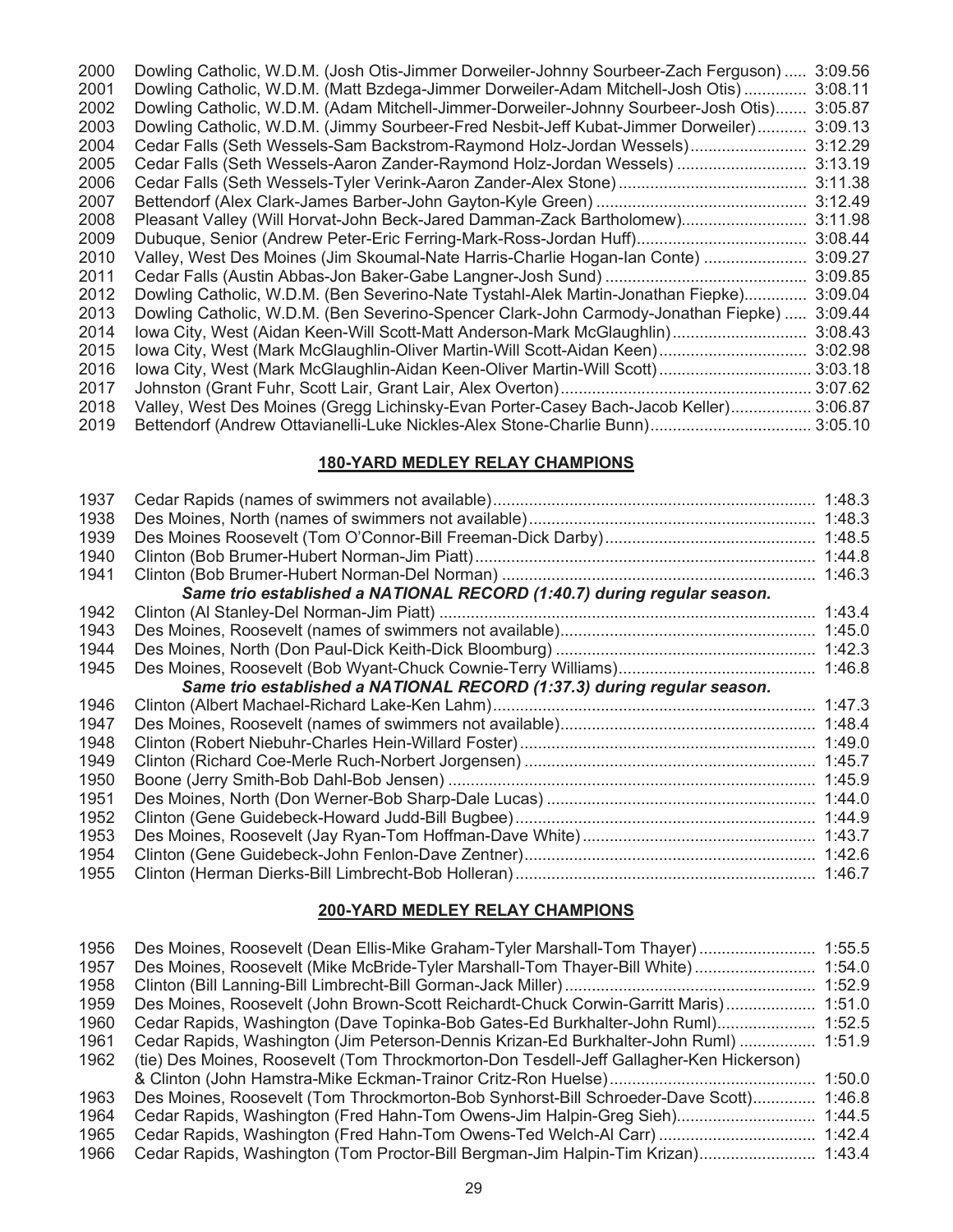| 1967 | Cedar Rapids, Washington (Tom Proctor-Bill Bergman-Scott Thompson-Doug Barr) 1:43.9          |  |
|------|----------------------------------------------------------------------------------------------|--|
| 1968 | Cedar Rapids, Washington (Tom Proctor-Jim Bell-Chris Wilson-Bruce Dixon) 1:43.2              |  |
| 1969 | Cedar Rapids, Washington (Robbie McKay-Steve Reeder-Jim Bell-Nick Gearhart) 1:45.0           |  |
| 1970 | Cedar Rapids, Washington (Robbie McKay-Steve Reeder-Jim Bell-Kevin Spratt)  1:42.92          |  |
| 1971 | Cedar Rapids, Washington (Robbie McKay-Warren Smith-Mike Stodola-John Hunting) 1:44.62       |  |
| 1972 | Davenport, West (Brad Porter-Joe Burbridge-Ralph Mundt-Mark Christensen) 1:43.11             |  |
| 1973 | Des Moines, Roosevelt (Randy Atess-Ward Klein-Randy Jones-Jim Crispon) 1:43.0                |  |
| 1974 | Cedar Rapids, Washington (Dave Crites-Brian Mykleby-Jim Williams-Jeff Henry) 1:44.18         |  |
| 1975 |                                                                                              |  |
| 1976 |                                                                                              |  |
| 1977 | Bettendorf (Tom Roemer-Rich Rodenbeck-Charlie Roberts-Tom Waterman) 1:40.54                  |  |
|      | (Swam a then-record 1:39.90 in prelims)                                                      |  |
| 1978 |                                                                                              |  |
| 1979 |                                                                                              |  |
| 1980 |                                                                                              |  |
| 1981 |                                                                                              |  |
| 1982 | Cedar Rapids, Washington (George Purdie-Kurt Benson-John Kimber-Steve Fleischer) 1:38.69     |  |
| 1983 | Cedar Rapids, Washington (Bruce LeBuhn-Kurt Benson-John Fogarty-Brad Danielson)  1:37.72     |  |
| 1984 | Dubuque, Senior (Peter Gruben-Doug Christiansen-Den Bennett-Brian Hanner)  1:38.45           |  |
|      |                                                                                              |  |
| 1985 | Cedar Rapids, Washington (Bruce LeBuhn-Sean McGowan-David Murray-David Glandon) 1:40.09      |  |
| 1986 | Cedar Rapids, Washington (Tony DeBoom-Sean McGowan-David Murray-Andy McIntosh) 1:37.65       |  |
| 1987 |                                                                                              |  |
| 1988 | Cedar Rapids, Washington (Mark McDermott-Chris Cruise-Jemahl Roland-Anthony Johnson) 1:37.60 |  |
| 1989 | Cedar Rapids, Washington (Tim DeBoom-Chris Cruise-Jemahl Roland-Rich Mitvalsky) 1:34.57      |  |
| 1990 | Cedar Rapids, Washington (Mark McDermott-Carter Meredith-Robb Rudd-Eric Brown) 1:39.38       |  |
| 1991 |                                                                                              |  |
| 1992 | Cedar Rapids, Washington (Mariusz Siembida-Karl Lippisch-Darin Harden-Mark Aiels) 1:38.31    |  |
| 1993 |                                                                                              |  |
| 1994 | Cedar Rapids, Washington (Ty Olson-Luke Grafft-Jon Strother-Ryan Strauss) 1:37.98            |  |
| 1995 | Cedar Rapids, Washington (Mack Jilek-Luke Grafft-Jon Strother-Ryan Strauss) 1:37.25          |  |
| 1996 | Cedar Rapids, Washington (Mack Jilek-Luke Grafft-Jon Strother-Allyn Secor)  1:36.36          |  |
| 1997 | Cedar Rapids, Washington (Mack Jilek-Clay Grafft-Jon Strother-Colin Hanrahan)  1:35.97       |  |
| 1998 |                                                                                              |  |
| 1999 | Dubuque, Senior (Chris Oberhoffer-Luke Johnson-Jon Koenig-Ryan Gavin) 1:36.23                |  |
| 2000 | Valley, West Des Moines (Jason Snider-Nathan Welling-Mike Mosher-Nate Zittergruen) 1:36.55   |  |
| 2001 |                                                                                              |  |
| 2002 | Ames (Andrew VanMeter-Michael Eggert-Michael Peterson-Tony Borich) 1:34.68                   |  |
| 2003 | Ames (Andrew VanMeter-Bobby Sundvold-Michael Eggert-Tommy Strehlow) 1:35.44                  |  |
| 2004 | Cedar Rapids, Washington (Nick Basile-B.J. Kolsrud-Joe Taylor-Andrew Visser) 1:36.24         |  |
| 2005 | Ames (Bobby Sundvold-Josh Peterson-Joe Wiedemeier-Tommy Strehlow) 1:36.01                    |  |
| 2006 |                                                                                              |  |
| 2007 |                                                                                              |  |
| 2008 |                                                                                              |  |
| 2009 | Cedar Rapids, Washington (Ian Ford-Joseph Gallet-Will McCartan-John Sevier) 1:35.65          |  |
| 2010 |                                                                                              |  |
| 2011 | Muscatine (Haden Calegan-Travis Greenwald-Tyler Calegan-Paul Jindrich)  1:35.17              |  |
| 2012 |                                                                                              |  |
| 2013 | Muscatine (Alex Walton-Michael Sovers-Travis Greenwald-Matt Krueger) 1:35.24                 |  |
| 2014 | lowa City, West (Mark McGlaughlin-Matt Anderson-Carson Miller-Oliver Martin) 1:35.94         |  |
| 2015 | lowa City, West (Mark McGlaughlin-Matt Anderson-Oliver Martin-Will Scott)  1:33.39           |  |
| 2016 | Dubuque, Senior (John Colin-Andrew Breitfelder-Jacob Hansen-Brandon Sindt)  1:34.03          |  |
| 2017 |                                                                                              |  |
| 2018 | Ames (Ethan Johnson-Dalton Lillibridge-Misho Mahrous-Nick Matthews)  1:33.83                 |  |
| 2019 | Dowling Catholic, W.D.M. (Nick Chase-Jerry Xu-Gage Agnew-John Culver)  1:32.67               |  |
|      |                                                                                              |  |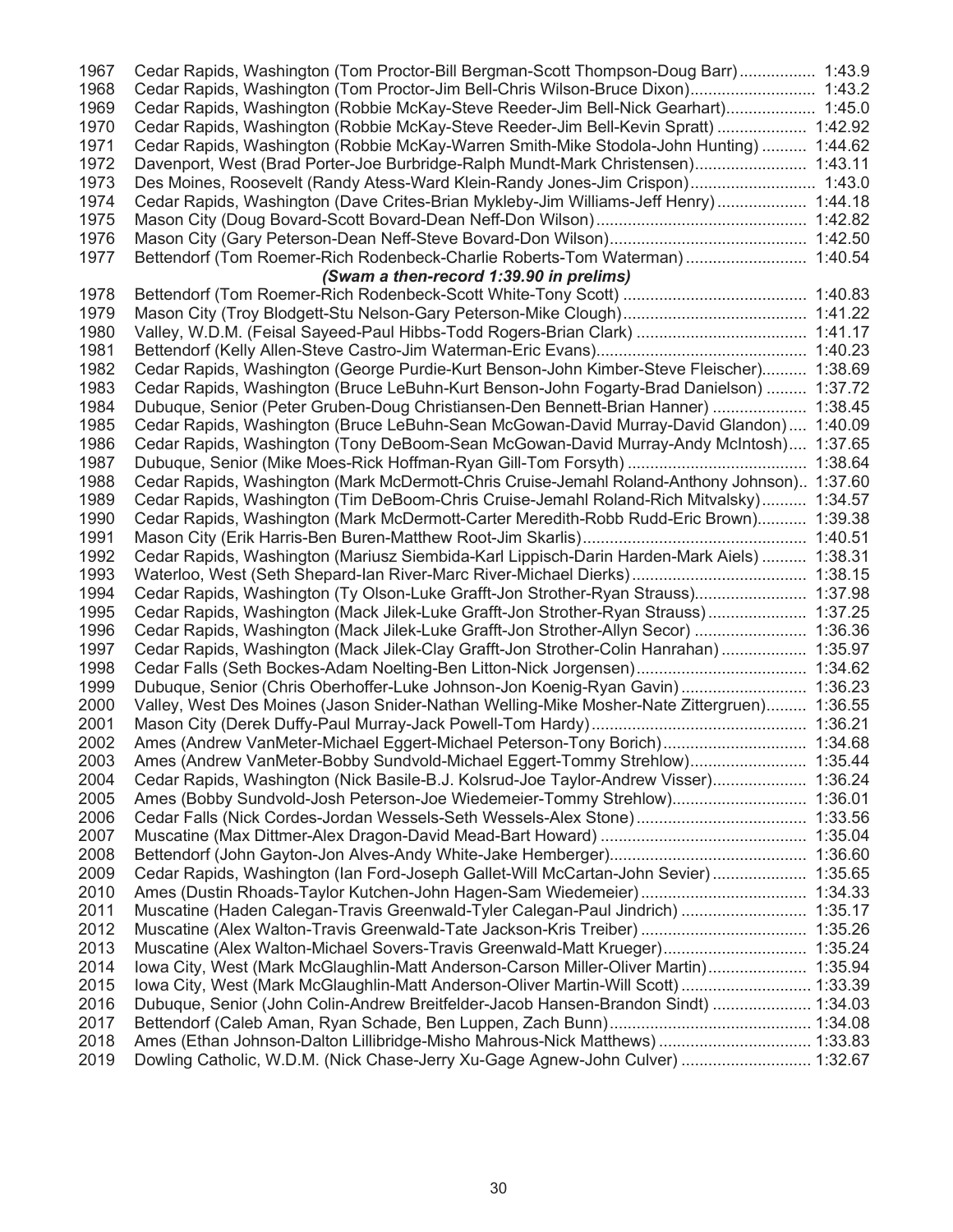# **Plan on attending IOWA'S 84th STATE HIGH SCHOOL BOYS' SWIMMING CHAMPIONSHIPS**

# **February 15, 2020**

**University of Iowa Natatorium - Campus Recreation & Wellness Center**



# *STATE MEET EVENT CHAMPIONS SUMMARY SINCE 1937*

*Ten Iowa high schools gathered in fall of 1936 for an informal "state competition." It was then decided that the first IHSAA sponsored State Meet was to be September 18, 1937 with no team scores being kept. Following the competition, it was decided to hold the State Meet during the winter months rather than the fall. Thus, the next IHSAA sponsored State Meet and first team scored State Meet was held in February 1938.*

|                     | 160-Freestyle Relay  Des Moines, Roosevelt (names not available)  1:24.6              |  |
|---------------------|---------------------------------------------------------------------------------------|--|
|                     |                                                                                       |  |
|                     |                                                                                       |  |
| 100-Freestyle       |                                                                                       |  |
| 220-Freestyle       |                                                                                       |  |
|                     |                                                                                       |  |
|                     |                                                                                       |  |
|                     |                                                                                       |  |
|                     | 180-Medley Relay Des Moines, Roosevelt (Tom O'Connor-Bill Freeman-Dick Darby)  1:48.5 |  |
| 160-Freestyle Relay | Des Moines, Roosevelt                                                                 |  |
|                     | (Fred Gilbert-Bill Widdup-Sid Craiger-Dick Misner)  1:22.0                            |  |
|                     |                                                                                       |  |
|                     |                                                                                       |  |
|                     |                                                                                       |  |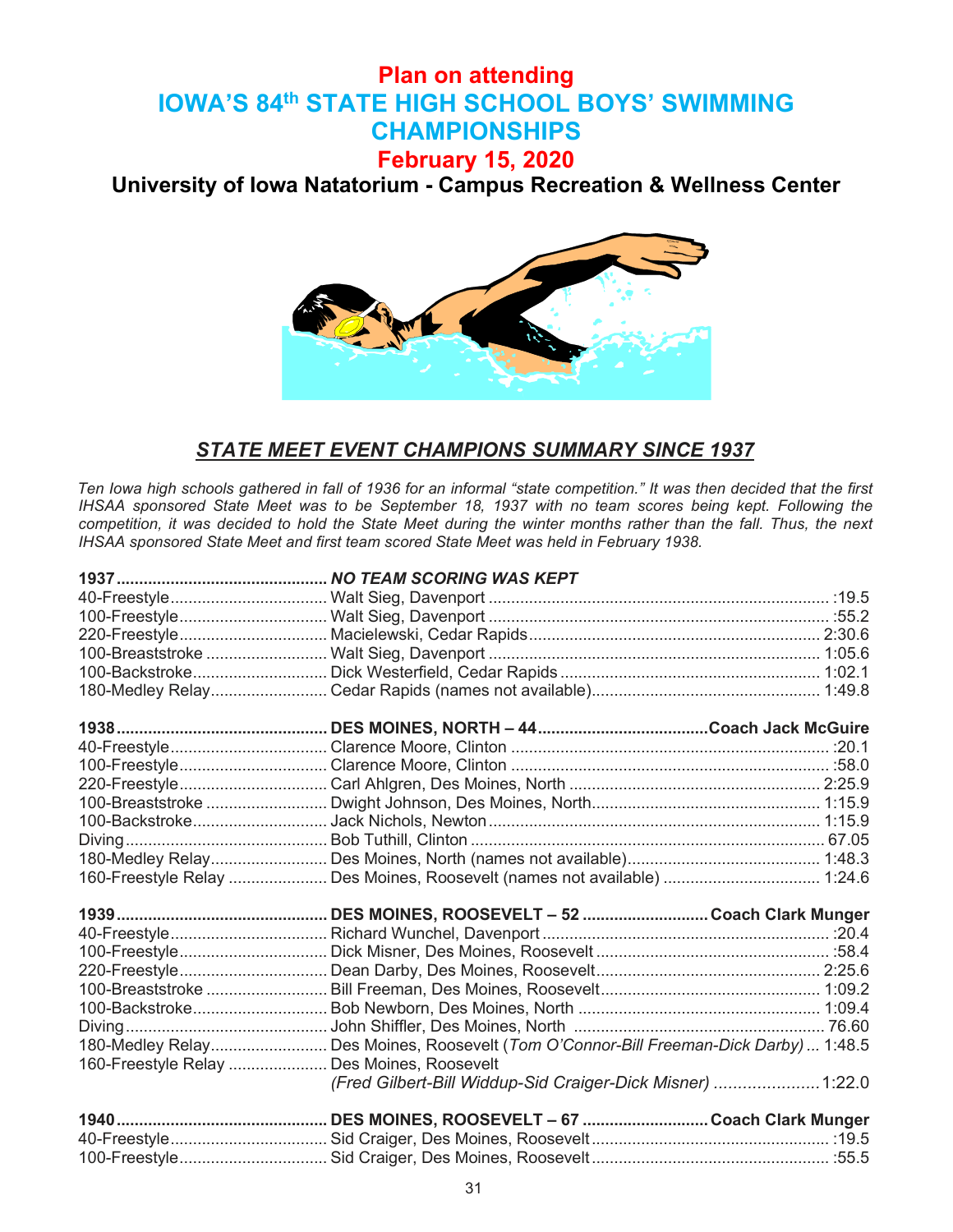| 180-Medley RelayClinton (Bob Brumer-*Hubert Norman-Jim Piatt) 1:44.8 |                                                          |
|----------------------------------------------------------------------|----------------------------------------------------------|
| 160-Freestyle Relay  Des Moines, Roosevelt                           |                                                          |
|                                                                      |                                                          |
|                                                                      | (Elmer Younger-Jack Baker-Al Rawson-Ray Mulhern)  1:20.3 |

| 160-Freestyle Relay  Des Moines, Roosevelt (Jack Baker-Al Rawson-Dutton-McCoy) 1:21.3        |  |
|----------------------------------------------------------------------------------------------|--|
| * Mr. Norman had only one leg in achieving his three State Meet gold medals in 1940 and 1941 |  |

| 160-Freestyle Relay  Des Moines, Roosevelt |                                                          |  |
|--------------------------------------------|----------------------------------------------------------|--|
|                                            | (Jack Wooden-Jim Alexander-Ralph Katz-Ed Hunter)  1:22.9 |  |

|                              | Bob Anderson, Boone, set *NATIONAL RECORD* (:17.9) in prelims.  |  |
|------------------------------|-----------------------------------------------------------------|--|
|                              |                                                                 |  |
|                              |                                                                 |  |
|                              |                                                                 |  |
|                              |                                                                 |  |
|                              |                                                                 |  |
|                              |                                                                 |  |
| 160-Freestyle Relay  Clinton |                                                                 |  |
|                              | (Chester Cole-Russell McCreevy-Wayne Cady-William Olson) 1:20.2 |  |

| 160-Freestyle Relay  Des Moines, Roosevelt |                                                                |  |
|--------------------------------------------|----------------------------------------------------------------|--|
|                                            | (Ralph Katz-Wayne Humphrey-Bryce Bennett-Jim Dickerson) 1:17.0 |  |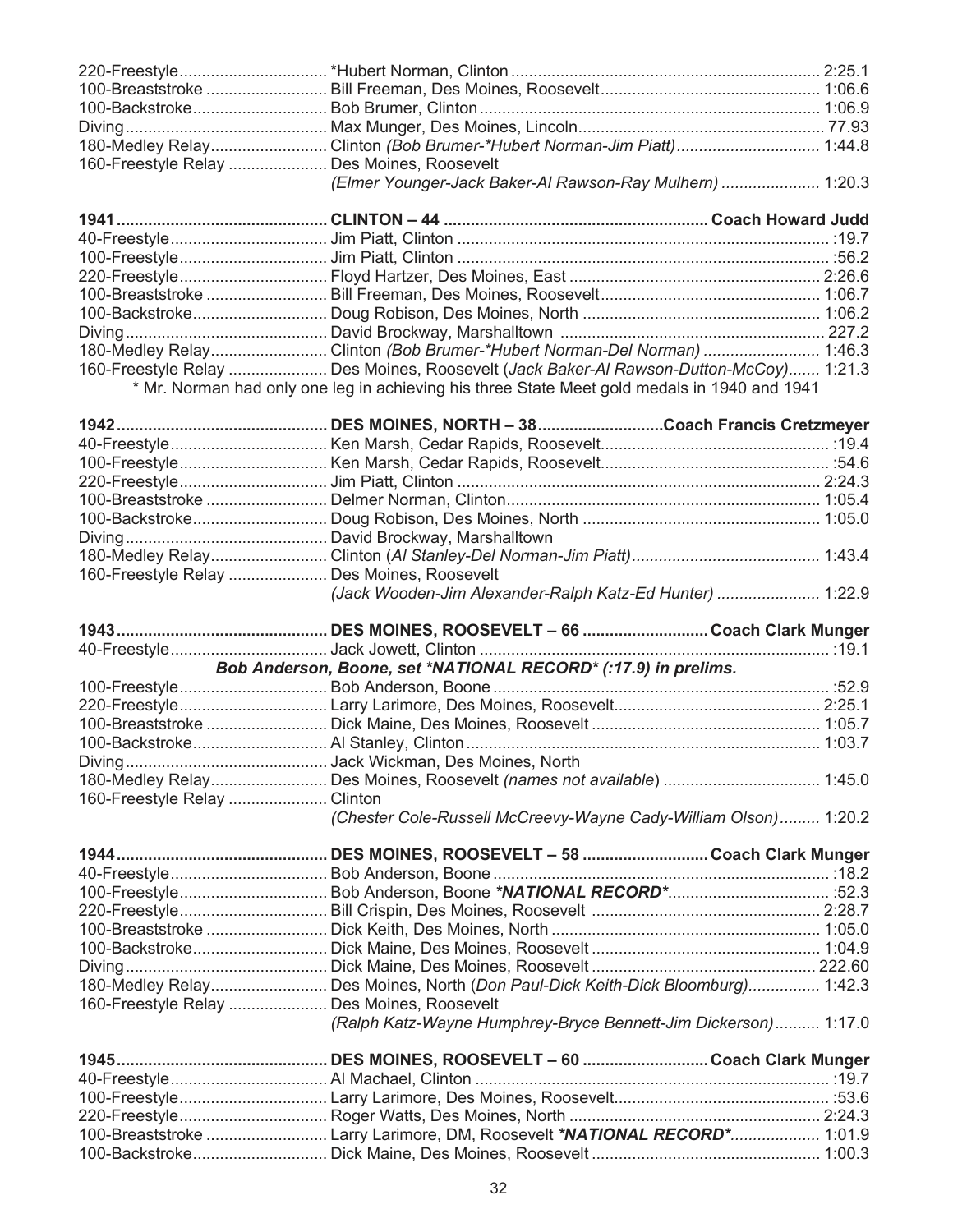| 100-Freestyle<br>220-Freestyle<br>100-Breaststroke<br>180-Medley Relay<br>Clinton (Pat Cormick-Gene Hood-Ken Lahm-Paul Brieske) 1:20.0<br>160-Freestyle Relay<br>180-Medley Relay<br>160-Freestyle Relay<br>Clinton (Gene Hood-Paul Brieske-Pat Cormick-Ken Lahm) 1:19.6<br>180-Medley Relay<br>Clinton (Robert Niebuhr-Charles Hein-Willard Foster)  1:49.0<br>160-Freestyle Relay<br>Clinton (Bert Doyne-Gene Hood-Dave Holleran-Robert Jorgensen). 1:20.1<br>100-Freestyle<br>160-Freestyle Relay  Clinton<br>(Dave Holleran-James McComb-Maurie McCullen-Bob Purcell)  1:19.7<br>160-Freestyle Relay  Clinton<br>(Dave Holleran-Maurie McCullen-Bert Winterbottem-Bud Higgins)  1:20.1 |
|--------------------------------------------------------------------------------------------------------------------------------------------------------------------------------------------------------------------------------------------------------------------------------------------------------------------------------------------------------------------------------------------------------------------------------------------------------------------------------------------------------------------------------------------------------------------------------------------------------------------------------------------------------------------------------------------|
|                                                                                                                                                                                                                                                                                                                                                                                                                                                                                                                                                                                                                                                                                            |
|                                                                                                                                                                                                                                                                                                                                                                                                                                                                                                                                                                                                                                                                                            |
|                                                                                                                                                                                                                                                                                                                                                                                                                                                                                                                                                                                                                                                                                            |
|                                                                                                                                                                                                                                                                                                                                                                                                                                                                                                                                                                                                                                                                                            |
|                                                                                                                                                                                                                                                                                                                                                                                                                                                                                                                                                                                                                                                                                            |
|                                                                                                                                                                                                                                                                                                                                                                                                                                                                                                                                                                                                                                                                                            |
|                                                                                                                                                                                                                                                                                                                                                                                                                                                                                                                                                                                                                                                                                            |
|                                                                                                                                                                                                                                                                                                                                                                                                                                                                                                                                                                                                                                                                                            |
|                                                                                                                                                                                                                                                                                                                                                                                                                                                                                                                                                                                                                                                                                            |
|                                                                                                                                                                                                                                                                                                                                                                                                                                                                                                                                                                                                                                                                                            |
|                                                                                                                                                                                                                                                                                                                                                                                                                                                                                                                                                                                                                                                                                            |
|                                                                                                                                                                                                                                                                                                                                                                                                                                                                                                                                                                                                                                                                                            |
|                                                                                                                                                                                                                                                                                                                                                                                                                                                                                                                                                                                                                                                                                            |
|                                                                                                                                                                                                                                                                                                                                                                                                                                                                                                                                                                                                                                                                                            |
|                                                                                                                                                                                                                                                                                                                                                                                                                                                                                                                                                                                                                                                                                            |
|                                                                                                                                                                                                                                                                                                                                                                                                                                                                                                                                                                                                                                                                                            |
|                                                                                                                                                                                                                                                                                                                                                                                                                                                                                                                                                                                                                                                                                            |
|                                                                                                                                                                                                                                                                                                                                                                                                                                                                                                                                                                                                                                                                                            |
|                                                                                                                                                                                                                                                                                                                                                                                                                                                                                                                                                                                                                                                                                            |
|                                                                                                                                                                                                                                                                                                                                                                                                                                                                                                                                                                                                                                                                                            |
|                                                                                                                                                                                                                                                                                                                                                                                                                                                                                                                                                                                                                                                                                            |
|                                                                                                                                                                                                                                                                                                                                                                                                                                                                                                                                                                                                                                                                                            |
|                                                                                                                                                                                                                                                                                                                                                                                                                                                                                                                                                                                                                                                                                            |
|                                                                                                                                                                                                                                                                                                                                                                                                                                                                                                                                                                                                                                                                                            |
|                                                                                                                                                                                                                                                                                                                                                                                                                                                                                                                                                                                                                                                                                            |
|                                                                                                                                                                                                                                                                                                                                                                                                                                                                                                                                                                                                                                                                                            |
|                                                                                                                                                                                                                                                                                                                                                                                                                                                                                                                                                                                                                                                                                            |
|                                                                                                                                                                                                                                                                                                                                                                                                                                                                                                                                                                                                                                                                                            |
|                                                                                                                                                                                                                                                                                                                                                                                                                                                                                                                                                                                                                                                                                            |
|                                                                                                                                                                                                                                                                                                                                                                                                                                                                                                                                                                                                                                                                                            |
|                                                                                                                                                                                                                                                                                                                                                                                                                                                                                                                                                                                                                                                                                            |
|                                                                                                                                                                                                                                                                                                                                                                                                                                                                                                                                                                                                                                                                                            |
|                                                                                                                                                                                                                                                                                                                                                                                                                                                                                                                                                                                                                                                                                            |
|                                                                                                                                                                                                                                                                                                                                                                                                                                                                                                                                                                                                                                                                                            |
|                                                                                                                                                                                                                                                                                                                                                                                                                                                                                                                                                                                                                                                                                            |
|                                                                                                                                                                                                                                                                                                                                                                                                                                                                                                                                                                                                                                                                                            |
|                                                                                                                                                                                                                                                                                                                                                                                                                                                                                                                                                                                                                                                                                            |
|                                                                                                                                                                                                                                                                                                                                                                                                                                                                                                                                                                                                                                                                                            |
|                                                                                                                                                                                                                                                                                                                                                                                                                                                                                                                                                                                                                                                                                            |
|                                                                                                                                                                                                                                                                                                                                                                                                                                                                                                                                                                                                                                                                                            |
|                                                                                                                                                                                                                                                                                                                                                                                                                                                                                                                                                                                                                                                                                            |
|                                                                                                                                                                                                                                                                                                                                                                                                                                                                                                                                                                                                                                                                                            |
|                                                                                                                                                                                                                                                                                                                                                                                                                                                                                                                                                                                                                                                                                            |
|                                                                                                                                                                                                                                                                                                                                                                                                                                                                                                                                                                                                                                                                                            |
|                                                                                                                                                                                                                                                                                                                                                                                                                                                                                                                                                                                                                                                                                            |
|                                                                                                                                                                                                                                                                                                                                                                                                                                                                                                                                                                                                                                                                                            |
|                                                                                                                                                                                                                                                                                                                                                                                                                                                                                                                                                                                                                                                                                            |
|                                                                                                                                                                                                                                                                                                                                                                                                                                                                                                                                                                                                                                                                                            |
|                                                                                                                                                                                                                                                                                                                                                                                                                                                                                                                                                                                                                                                                                            |
|                                                                                                                                                                                                                                                                                                                                                                                                                                                                                                                                                                                                                                                                                            |
|                                                                                                                                                                                                                                                                                                                                                                                                                                                                                                                                                                                                                                                                                            |
|                                                                                                                                                                                                                                                                                                                                                                                                                                                                                                                                                                                                                                                                                            |
|                                                                                                                                                                                                                                                                                                                                                                                                                                                                                                                                                                                                                                                                                            |
|                                                                                                                                                                                                                                                                                                                                                                                                                                                                                                                                                                                                                                                                                            |
| Clinton (Pat Cormick-Gene Hood-Ken Lahm-Paul Brieske) 120.0<br>160-Freestyle Relay                                                                                                                                                                                                                                                                                                                                                                                                                                                                                                                                                                                                         |
| Des Moines, Roosevelt (Bob Wyant-Chuck Cownie-Terry Williams). 1:46.8<br>180-Medley Relay                                                                                                                                                                                                                                                                                                                                                                                                                                                                                                                                                                                                  |
|                                                                                                                                                                                                                                                                                                                                                                                                                                                                                                                                                                                                                                                                                            |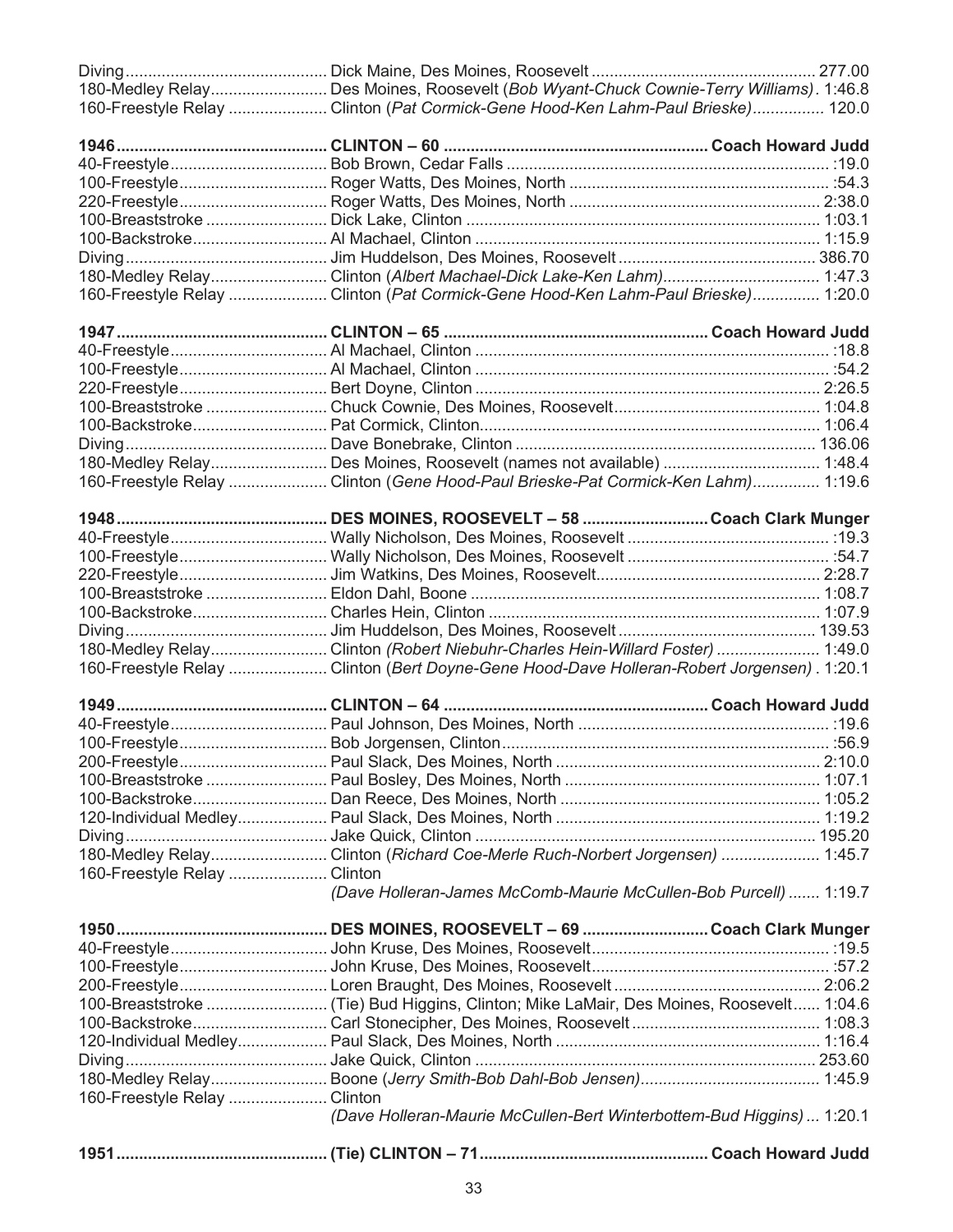|                                            | DES MOINES, ROOSEVELT - 71  Coach Clark Munger                                   |  |
|--------------------------------------------|----------------------------------------------------------------------------------|--|
| 40-Freestyle                               |                                                                                  |  |
|                                            |                                                                                  |  |
|                                            |                                                                                  |  |
|                                            |                                                                                  |  |
|                                            |                                                                                  |  |
|                                            |                                                                                  |  |
|                                            |                                                                                  |  |
|                                            | 180-Medley Relay Des Moines, North (Don Werner-Bob Sharp-Dale Lucas) 1:44.0      |  |
| 160-Freestyle Relay  Clinton               |                                                                                  |  |
|                                            | (Bob Hollowell-Maurie McCullen-Bill Bugbee-Bert Winterbottem)  1:19.3            |  |
|                                            |                                                                                  |  |
|                                            |                                                                                  |  |
|                                            |                                                                                  |  |
|                                            |                                                                                  |  |
|                                            |                                                                                  |  |
|                                            |                                                                                  |  |
|                                            |                                                                                  |  |
|                                            |                                                                                  |  |
|                                            |                                                                                  |  |
| 160-Freestyle Relay  Des Moines, Roosevelt |                                                                                  |  |
|                                            |                                                                                  |  |
|                                            |                                                                                  |  |
|                                            |                                                                                  |  |
|                                            |                                                                                  |  |
|                                            |                                                                                  |  |
|                                            |                                                                                  |  |
|                                            |                                                                                  |  |
|                                            |                                                                                  |  |
|                                            |                                                                                  |  |
|                                            | 180-Medley Relay Des Moines, Roosevelt (Jay Ryan-Tom Hoffman-Dave White)  1:43.7 |  |
| 160-Freestyle Relay                        | Des Moines, Roosevelt                                                            |  |
|                                            | (Bob Mercer-John Bridgeman-Scott Smith-Alan Maris)  1:21.2                       |  |
|                                            |                                                                                  |  |
|                                            |                                                                                  |  |
|                                            |                                                                                  |  |
|                                            |                                                                                  |  |
|                                            |                                                                                  |  |
|                                            |                                                                                  |  |
|                                            |                                                                                  |  |
|                                            |                                                                                  |  |
|                                            | 180-Medley Relay Clinton (Gene Guidebeck-John Fenlon-Dave Zentner) 1:42.6        |  |
| 160-Freestyle Relay  Des Moines, Roosevelt |                                                                                  |  |
|                                            | (John Bridgeman-Scott Smith-Jim Schnell-Harrie Shearer) 1:19.2                   |  |
|                                            |                                                                                  |  |
|                                            |                                                                                  |  |
|                                            |                                                                                  |  |
|                                            |                                                                                  |  |
|                                            |                                                                                  |  |
|                                            |                                                                                  |  |
|                                            |                                                                                  |  |
|                                            |                                                                                  |  |
|                                            | 180-Medley Relay Clinton (Herman Dierks-Bill Limbrecht-Bob Holleran)  1:46.7     |  |
| 160-Freestyle Relay  Des Moines, Roosevelt |                                                                                  |  |
|                                            | (Fred Bookey-Bill Niemann-Tom Lucas-Jim Ballou) 1:17.2                           |  |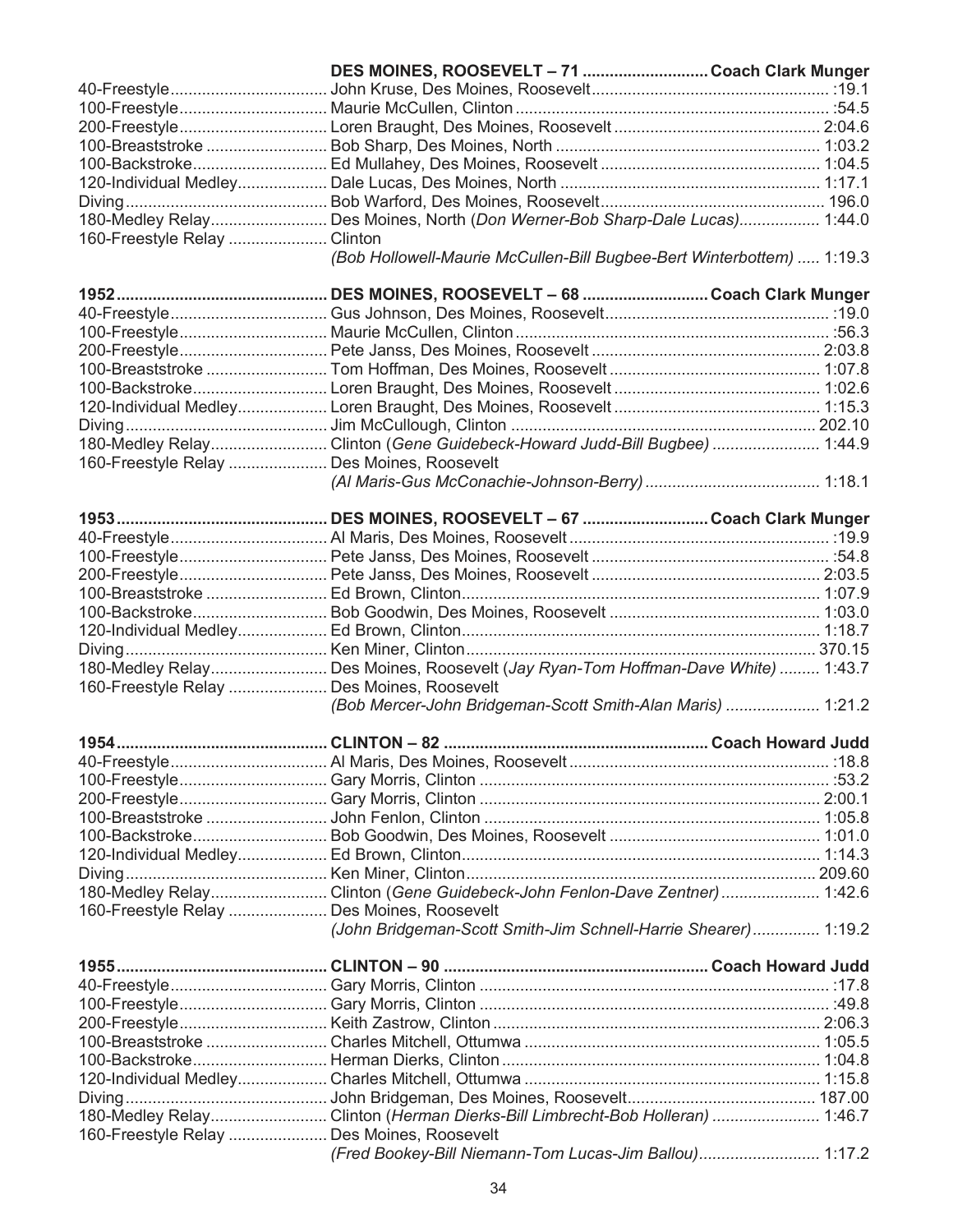| 200-Medley Relay Des Moines, Roosevelt         |                                                                                        |  |
|------------------------------------------------|----------------------------------------------------------------------------------------|--|
|                                                | (Dean Ellis-Mike Graham-Tyler Marshall-Tom Thayer)  1:55.5                             |  |
| 200-Freestyle Relay  (Tie) Des Moines, Lincoln |                                                                                        |  |
|                                                | (Bob Lozier-Pete Abbott-Don Freeman-Charles Abbott)                                    |  |
|                                                | & Des Moines, Roosevelt                                                                |  |
|                                                |                                                                                        |  |
|                                                | (Dick Shepler-Hopkins-Mort Bookey-Jim Ballou) 1:42.6                                   |  |
|                                                |                                                                                        |  |
|                                                |                                                                                        |  |
|                                                |                                                                                        |  |
|                                                |                                                                                        |  |
|                                                |                                                                                        |  |
|                                                |                                                                                        |  |
|                                                |                                                                                        |  |
|                                                |                                                                                        |  |
|                                                |                                                                                        |  |
| 200-Medley Relay Des Moines, Roosevelt         |                                                                                        |  |
|                                                | (Mike McBride-Tyler Marshall-Tom Thayer-Bill White) 1:54.0                             |  |
| 200-Freestyle Relay  Des Moines, Roosevelt     |                                                                                        |  |
|                                                | (Dave Dwyer-Dick Shepler-Tom Hickerson-Garrett Maris)  1:40.6                          |  |
|                                                |                                                                                        |  |
|                                                |                                                                                        |  |
|                                                |                                                                                        |  |
|                                                |                                                                                        |  |
|                                                |                                                                                        |  |
|                                                |                                                                                        |  |
|                                                | 400-Freestyle Glover Wadington, Cedar Rapids, Washington  4:19.4                       |  |
|                                                |                                                                                        |  |
|                                                |                                                                                        |  |
|                                                |                                                                                        |  |
|                                                |                                                                                        |  |
|                                                |                                                                                        |  |
|                                                | 200-Medley Relay Clinton (Bill Gorman-Bill Limbrecht-Jack Miller-Bill Lanning)  1:52.9 |  |
| 200-Freestyle Relay  Des Moines, Roosevelt     |                                                                                        |  |
|                                                | (John Galloway-Dave Dwyer-Dick Shepler-Tom Hickerson)                                  |  |
|                                                |                                                                                        |  |
|                                                |                                                                                        |  |
|                                                |                                                                                        |  |
|                                                |                                                                                        |  |
|                                                |                                                                                        |  |
|                                                |                                                                                        |  |
|                                                |                                                                                        |  |
|                                                |                                                                                        |  |
|                                                |                                                                                        |  |
|                                                |                                                                                        |  |
|                                                |                                                                                        |  |
| 200-Medley Relay Des Moines, Roosevelt         |                                                                                        |  |
|                                                | (John Brown-Scott Reichardt-Chuck Corwin-Garrett Maris) 1:51.0                         |  |
| 200-Freestyle Relay  Sioux City, Central       | (Neal Hyink-Larry Boe-Cremin Benson-Joe Weir) 1:36.7                                   |  |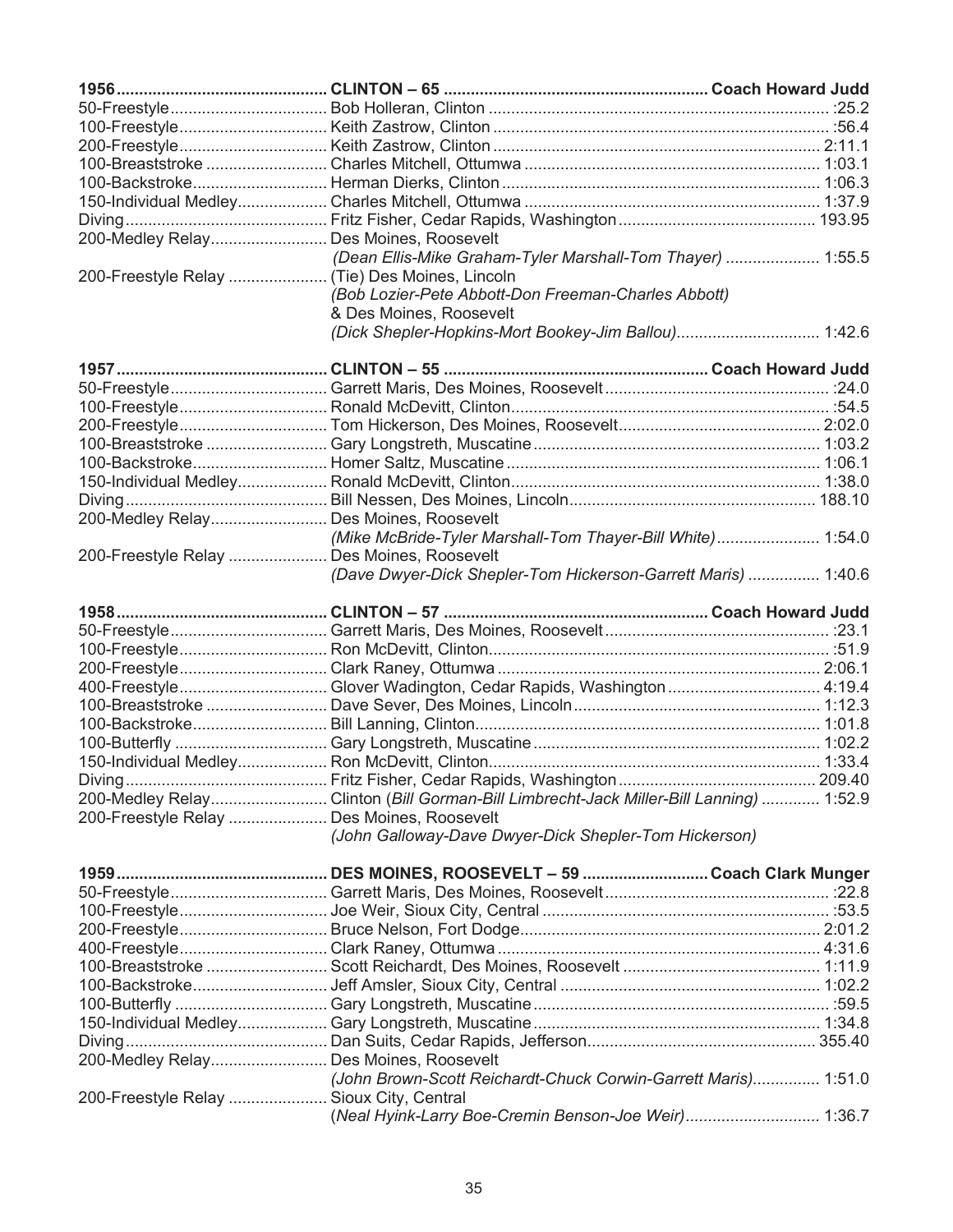| 200-Medley Relay Cedar Rapids, Washington |                                                                                                                                              |  |
|-------------------------------------------|----------------------------------------------------------------------------------------------------------------------------------------------|--|
|                                           | (Dave Topinka-Bob Gates-Ed Burkhalter-John Ruml)  1:52.5                                                                                     |  |
| 200-Freestyle Relay  Muscatine            |                                                                                                                                              |  |
|                                           | (Dave Glidden-Homer Saltz-Doug Felton-Ron Schmarje) 1:37.1                                                                                   |  |
|                                           |                                                                                                                                              |  |
|                                           |                                                                                                                                              |  |
|                                           |                                                                                                                                              |  |
|                                           |                                                                                                                                              |  |
|                                           |                                                                                                                                              |  |
|                                           |                                                                                                                                              |  |
|                                           |                                                                                                                                              |  |
|                                           |                                                                                                                                              |  |
|                                           |                                                                                                                                              |  |
|                                           |                                                                                                                                              |  |
|                                           |                                                                                                                                              |  |
|                                           |                                                                                                                                              |  |
| 200-Medley Relay Cedar Rapids, Washington |                                                                                                                                              |  |
|                                           | (Jim Peterson-Dennis Krizan-Ed Burkhalter-John Ruml)  1:51.9                                                                                 |  |
| 200-Freestyle Relay  Sioux City, Central  |                                                                                                                                              |  |
|                                           | (Ron Wayman-Randy Bricker-Joe Weir-Ron Gabrielson) 1:35.3                                                                                    |  |
|                                           |                                                                                                                                              |  |
|                                           |                                                                                                                                              |  |
|                                           |                                                                                                                                              |  |
|                                           |                                                                                                                                              |  |
|                                           |                                                                                                                                              |  |
|                                           |                                                                                                                                              |  |
|                                           |                                                                                                                                              |  |
|                                           |                                                                                                                                              |  |
|                                           |                                                                                                                                              |  |
|                                           |                                                                                                                                              |  |
|                                           |                                                                                                                                              |  |
|                                           |                                                                                                                                              |  |
|                                           | (Tom Throckmorton-Don Tesdell-Jeff Gallagher-Ken Hickerson)                                                                                  |  |
|                                           |                                                                                                                                              |  |
| 200-Freestyle Relay                       | & Clinton (John Hamstra-Mike Eckman-Trainor Critz-Ron Huelse)  1:50.0<br>Clinton (Mylon Sander-Doug Dawson-Ed Kearney-Charles Lentz)  1:35.8 |  |
|                                           |                                                                                                                                              |  |
|                                           |                                                                                                                                              |  |
|                                           |                                                                                                                                              |  |
|                                           |                                                                                                                                              |  |
|                                           |                                                                                                                                              |  |
|                                           |                                                                                                                                              |  |
|                                           |                                                                                                                                              |  |
|                                           |                                                                                                                                              |  |
|                                           |                                                                                                                                              |  |
|                                           |                                                                                                                                              |  |
|                                           |                                                                                                                                              |  |
| 200-Medley Relay Des Moines, Roosevelt    |                                                                                                                                              |  |
|                                           | (Tom Throckmorton-Bob Synhorst-Bill Schroeder-Dave Scott) 1:46.8                                                                             |  |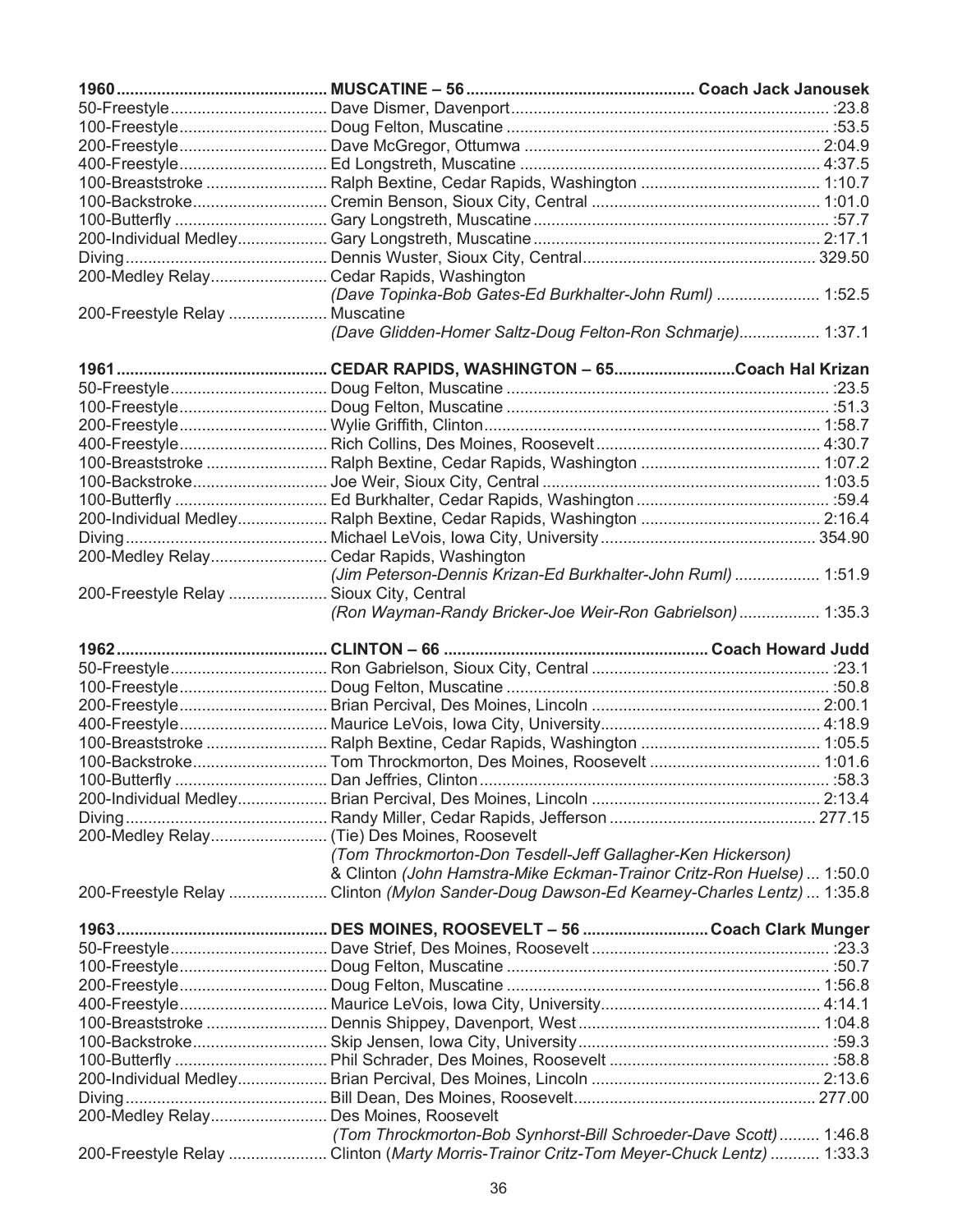|                                               | (Fred Hahn-Tom Owens-Jim Halpin-Greg Sieh)  1:44.5                       |  |
|-----------------------------------------------|--------------------------------------------------------------------------|--|
| 200-Freestyle Relay  Cedar Rapids, Washington |                                                                          |  |
|                                               | (Ken Krizan-Tom Sage-Marty Strasburger-Greg Sieh)  1:32.1                |  |
|                                               |                                                                          |  |
|                                               |                                                                          |  |
|                                               |                                                                          |  |
|                                               |                                                                          |  |
|                                               |                                                                          |  |
|                                               |                                                                          |  |
|                                               |                                                                          |  |
|                                               |                                                                          |  |
|                                               |                                                                          |  |
|                                               |                                                                          |  |
|                                               |                                                                          |  |
| 200-Medley Relay Cedar Rapids, Washington     |                                                                          |  |
|                                               |                                                                          |  |
| 200-Freestyle Relay  Cedar Rapids, Washington |                                                                          |  |
|                                               | (Ken Krizan-Al Carr-Jim Halpin-Marty Strasburger)  1:30.4                |  |
|                                               |                                                                          |  |
|                                               |                                                                          |  |
|                                               |                                                                          |  |
|                                               |                                                                          |  |
|                                               |                                                                          |  |
|                                               |                                                                          |  |
|                                               |                                                                          |  |
|                                               |                                                                          |  |
|                                               |                                                                          |  |
|                                               |                                                                          |  |
|                                               | 200-Individual Medley Marty Strasburger, Cedar Rapids, Washington 2:11.1 |  |
|                                               |                                                                          |  |
| 200-Medley Relay Cedar Rapids, Washington     |                                                                          |  |
|                                               | (Tom Proctor-Bill Bergman-Jim Halpin-Tim Krizan) 1:43.4                  |  |
| 400-Freestyle Relay  Clinton                  | (Steve Joens-Matt Wolfe-Jim Vining-Dave Dean)  3:26.4                    |  |
|                                               |                                                                          |  |
|                                               |                                                                          |  |
|                                               |                                                                          |  |
|                                               |                                                                          |  |
|                                               |                                                                          |  |
|                                               |                                                                          |  |
|                                               |                                                                          |  |
|                                               |                                                                          |  |
|                                               |                                                                          |  |
|                                               |                                                                          |  |
|                                               |                                                                          |  |
| 200-Medley Relay Cedar Rapids, Washington     |                                                                          |  |
|                                               | (Tom Proctor-Bill Bergman-Scott Thompson-Doug Barr) 1:43.9               |  |
| 400-Freestyle Relay  Cedar Rapids, Washington | (John Beusch-Doug Barr-Mike Sandy-Tim Krizan) 3:27.0                     |  |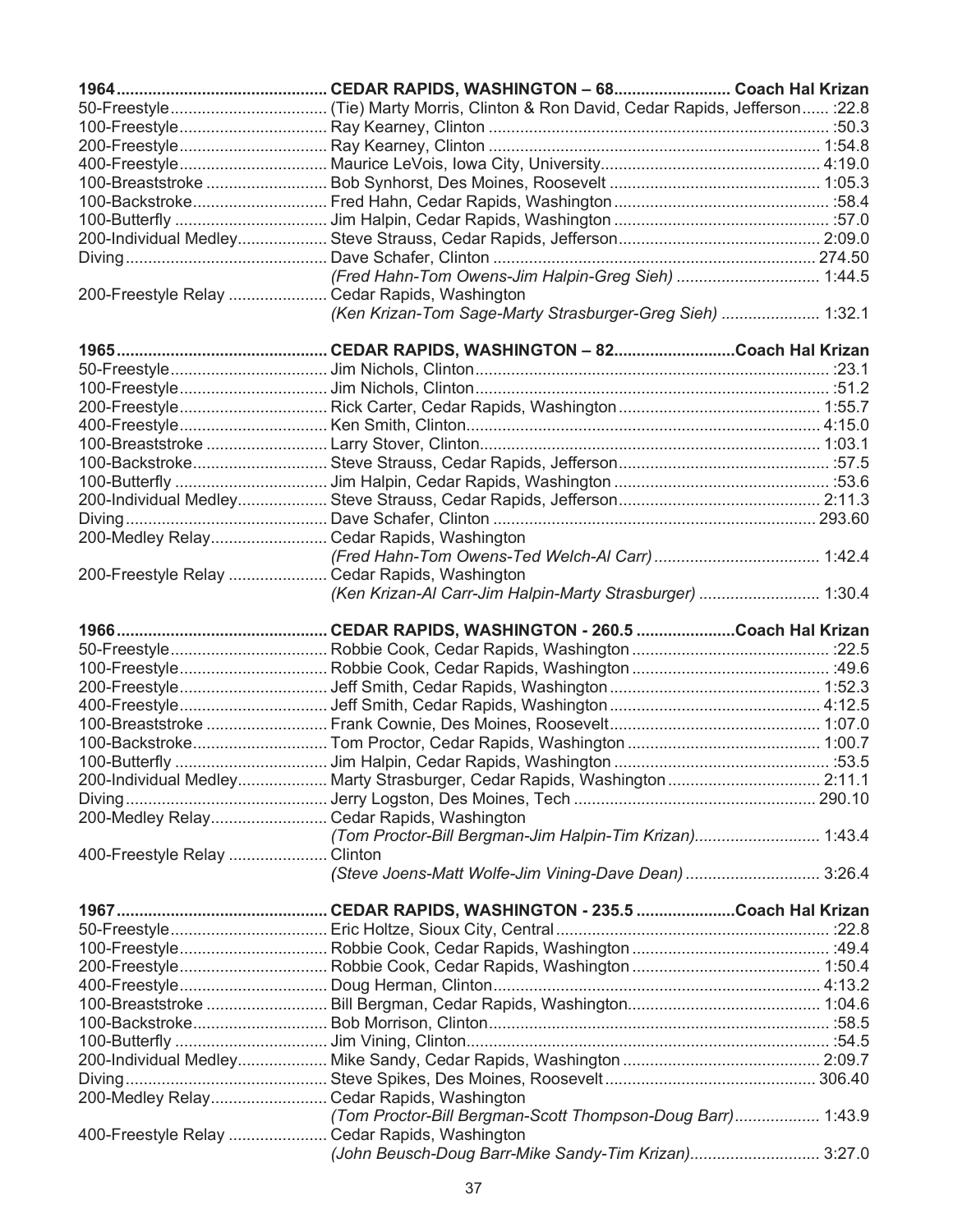| 200-Medley Relay Cedar Rapids, Washington |                                                                    |  |
|-------------------------------------------|--------------------------------------------------------------------|--|
|                                           | (Tom Proctor-Jim Bell-Chris Wilson-Bruce Dixon) 1:43.2             |  |
| 400-Freestyle Relay  Davenport, West      |                                                                    |  |
|                                           |                                                                    |  |
|                                           | (Blaine Koch-Dan Matheson-John Rogers-Ken Martens)  3:31.5         |  |
|                                           |                                                                    |  |
|                                           |                                                                    |  |
|                                           |                                                                    |  |
|                                           |                                                                    |  |
|                                           |                                                                    |  |
|                                           |                                                                    |  |
|                                           |                                                                    |  |
|                                           |                                                                    |  |
|                                           |                                                                    |  |
|                                           |                                                                    |  |
| 200-Medley Relay Cedar Rapids, Washington |                                                                    |  |
|                                           | (Robbie McKay-Steve Reeder-Jim Bell-Nick Gearhart)  1:45.0         |  |
|                                           |                                                                    |  |
| 400-Freestyle Relay                       | Davenport, West                                                    |  |
|                                           | (Warren Wilson-John Rogers-Blaine Koch-Ken Martens) 3:26.2         |  |
|                                           |                                                                    |  |
|                                           |                                                                    |  |
|                                           |                                                                    |  |
|                                           |                                                                    |  |
|                                           |                                                                    |  |
|                                           |                                                                    |  |
|                                           |                                                                    |  |
|                                           |                                                                    |  |
|                                           |                                                                    |  |
|                                           |                                                                    |  |
|                                           |                                                                    |  |
|                                           |                                                                    |  |
| 200-Medley Relay Cedar Rapids, Washington |                                                                    |  |
|                                           | (Rob McKay-Steve Reeder-Jim Bell-Kevin Spratt) 1:42.92             |  |
| 400-Freestyle Relay  Muscatine            |                                                                    |  |
|                                           | (Dave Reusswig-Brad Titus-Chuck Havemann-Dennis Blackwood) 3:26.11 |  |
|                                           |                                                                    |  |
|                                           |                                                                    |  |
|                                           |                                                                    |  |
|                                           |                                                                    |  |
|                                           |                                                                    |  |
|                                           |                                                                    |  |
|                                           |                                                                    |  |
|                                           |                                                                    |  |
|                                           |                                                                    |  |
|                                           |                                                                    |  |
|                                           |                                                                    |  |
| 200-Medley Relay Cedar Rapids, Washington |                                                                    |  |
| 400-Freestyle Relay  Cedar Falls          | (Rob McKay-Warren Smith-Mike Stodola-John Hunting) 1:44.62         |  |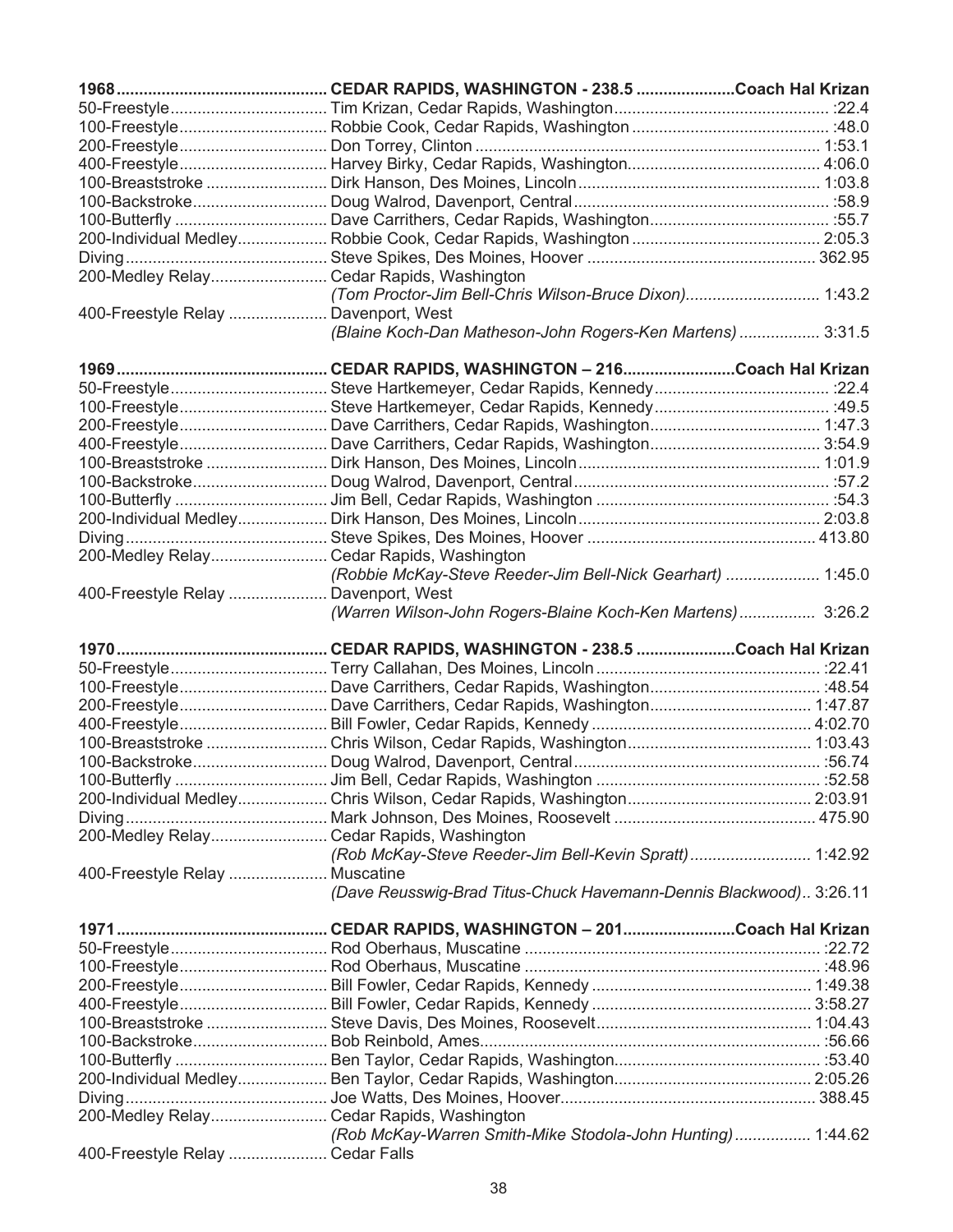| 200-Medley Relay Davenport, West              |                                                                   |  |
|-----------------------------------------------|-------------------------------------------------------------------|--|
|                                               | (Brad Porter-Joe Burbridge-Ralph Mundt-Mark Christensen)  1:43.11 |  |
| 400-Freestyle Relay  Cedar Rapids, Washington |                                                                   |  |
|                                               | (John Koch-Stu Lenzen-John Little-Ben Taylor) 3:19.77             |  |
|                                               |                                                                   |  |
|                                               |                                                                   |  |
|                                               |                                                                   |  |
|                                               |                                                                   |  |
|                                               |                                                                   |  |
|                                               |                                                                   |  |
|                                               |                                                                   |  |
|                                               |                                                                   |  |
|                                               |                                                                   |  |
|                                               |                                                                   |  |
|                                               |                                                                   |  |
| 200-Medley Relay Des Moines, Roosevelt        |                                                                   |  |
|                                               | (Randy Atess-Ward Klein-Randy Jones-Jim Crispon) 1:43.0           |  |
| 400-Freestyle Relay  Cedar Rapids, Washington |                                                                   |  |
|                                               | (Stu Lenzen-Steve Shean-John Huston-Ben Taylor)  3:19.4           |  |
|                                               |                                                                   |  |
|                                               |                                                                   |  |
|                                               |                                                                   |  |
|                                               |                                                                   |  |
|                                               |                                                                   |  |
|                                               |                                                                   |  |
|                                               |                                                                   |  |
|                                               |                                                                   |  |
|                                               |                                                                   |  |
|                                               |                                                                   |  |
|                                               |                                                                   |  |
| 200-Medley Relay Cedar Rapids, Washington     |                                                                   |  |
|                                               | (Dave Crites-Brian Mykleby-Jim Williams-Jeff Henry) 1:44.18       |  |
| 400-Freestyle Relay  Ames                     |                                                                   |  |
|                                               | (Mark Barnett-Steve Pier-Maury Johnson-Dexter MacBride) 3:19.38   |  |
|                                               |                                                                   |  |
|                                               |                                                                   |  |
|                                               |                                                                   |  |
|                                               |                                                                   |  |
|                                               |                                                                   |  |
|                                               |                                                                   |  |
|                                               |                                                                   |  |
|                                               |                                                                   |  |
|                                               |                                                                   |  |
|                                               |                                                                   |  |
|                                               |                                                                   |  |
| 200-Medley Relay Mason City                   |                                                                   |  |
|                                               | (Doug Bovard-Scott Bovard-Dean Neff-Don Wilson) 1:42.82           |  |
|                                               |                                                                   |  |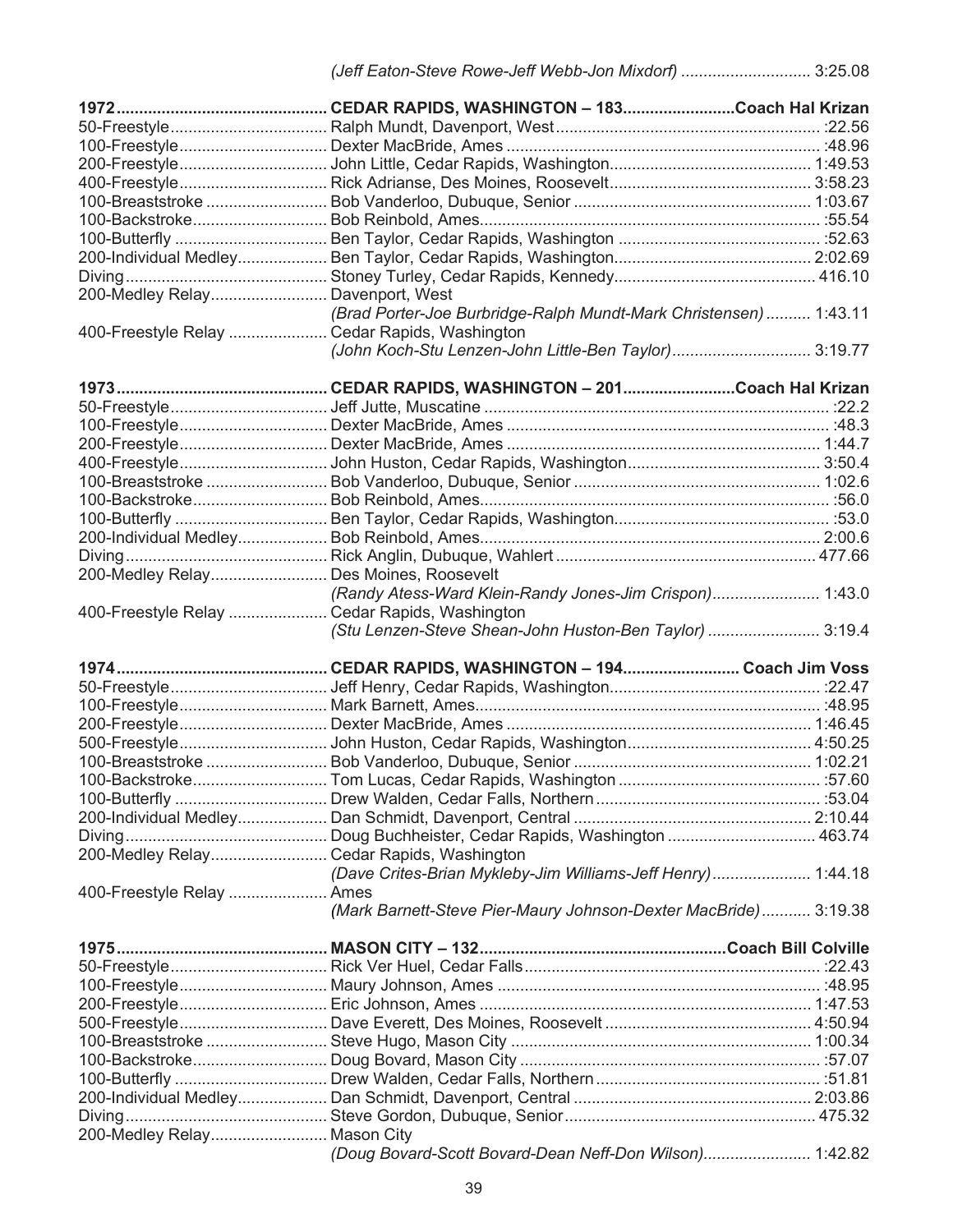| 200-Individual Medley           |                                                                  |  |
|---------------------------------|------------------------------------------------------------------|--|
|                                 |                                                                  |  |
|                                 |                                                                  |  |
| 200-Medley Relay                | <b>Mason City</b>                                                |  |
|                                 | (Gary Peterson-Dean Neff-Steve Bovard-Don Wilson)  1:42.50       |  |
| 400-Freestyle Relay             | Des Moines, Roosevelt                                            |  |
|                                 | (Tim Hoffman-Dan McBride-David Lynch-David Everett) 3:15.58      |  |
|                                 |                                                                  |  |
|                                 |                                                                  |  |
|                                 |                                                                  |  |
|                                 |                                                                  |  |
|                                 |                                                                  |  |
|                                 |                                                                  |  |
|                                 |                                                                  |  |
|                                 |                                                                  |  |
|                                 |                                                                  |  |
|                                 |                                                                  |  |
|                                 | <b>Bettendorf</b>                                                |  |
| 200-Medley Relay                |                                                                  |  |
|                                 | (Tom Roemer-Rich Rodenbeck-Charlie Roberts-Tom Waterman) 1:40.54 |  |
| 400-Freestyle Relay             | Des Moines, Roosevelt                                            |  |
|                                 | (Tim Hoffman-Tom Barr-Dan Bartlett-David Everett) 3:15.58        |  |
|                                 |                                                                  |  |
|                                 |                                                                  |  |
|                                 |                                                                  |  |
|                                 |                                                                  |  |
|                                 |                                                                  |  |
|                                 |                                                                  |  |
|                                 |                                                                  |  |
| 100-Backstroke                  |                                                                  |  |
|                                 |                                                                  |  |
|                                 |                                                                  |  |
|                                 |                                                                  |  |
| 200-Medley Relay Bettendorf     |                                                                  |  |
|                                 | (Tom Roemer-Rich Rodenbeck-Scott White-Tony Scott) 1:40.83       |  |
| 400-Freestyle Relay  Mason City |                                                                  |  |
|                                 | (Bob Peterson-Dave Weber-Charlie Hugo-Mike Brown) 3:18.06        |  |
|                                 |                                                                  |  |
|                                 |                                                                  |  |
|                                 |                                                                  |  |
|                                 |                                                                  |  |
|                                 |                                                                  |  |
|                                 |                                                                  |  |
|                                 |                                                                  |  |
|                                 |                                                                  |  |
|                                 |                                                                  |  |
|                                 |                                                                  |  |
|                                 |                                                                  |  |
| 200-Medley Relay Mason City     |                                                                  |  |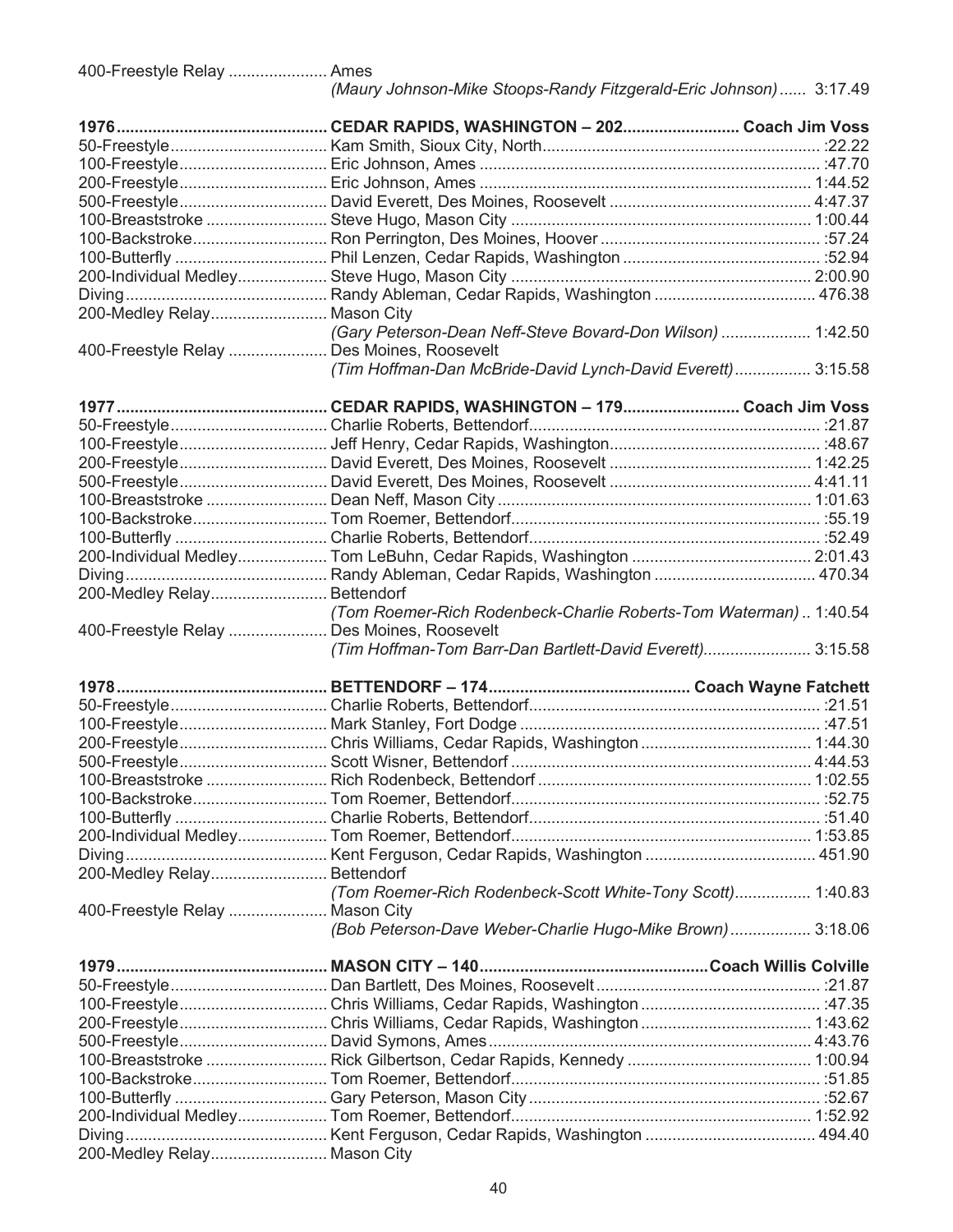| 400-Freestyle Relay                        | (Troy Blodgett-Stuart Nelson-Gary Peterson-Mike Clough)  1:41.22<br>Bettendorf |  |
|--------------------------------------------|--------------------------------------------------------------------------------|--|
|                                            | (Steve Rodenbeck-Warren Tunwall-Eric Syverud-Tom Roemer)  3:17.60              |  |
|                                            |                                                                                |  |
|                                            |                                                                                |  |
|                                            |                                                                                |  |
|                                            |                                                                                |  |
|                                            |                                                                                |  |
|                                            |                                                                                |  |
|                                            |                                                                                |  |
|                                            |                                                                                |  |
|                                            |                                                                                |  |
|                                            |                                                                                |  |
|                                            |                                                                                |  |
| 200-Medley Relay Valley, West Des Moines   |                                                                                |  |
|                                            | (Feisal Sayeed-Paul Hibbs-Todd Rogers-Brian Clark) 1:41.17                     |  |
| 400-Freestyle Relay  Bettendorf            |                                                                                |  |
|                                            | (Steve Rodenbeck-Joe Picchiotti-Eric Syverud-Scott Allen)  3:16.35             |  |
|                                            |                                                                                |  |
|                                            |                                                                                |  |
|                                            |                                                                                |  |
|                                            |                                                                                |  |
|                                            |                                                                                |  |
|                                            |                                                                                |  |
|                                            |                                                                                |  |
|                                            |                                                                                |  |
|                                            |                                                                                |  |
|                                            |                                                                                |  |
| 200-Medley Relay                           | Bettendorf                                                                     |  |
|                                            | (Kelly Allen-Steve Castro-Jim Waterman-Eric Evans) 1:40.23                     |  |
| 400-Freestyle Relay  Cedar Rapids, Kennedy |                                                                                |  |
|                                            | (Scott Etnyre-Scott Irish-Rotcj Madlom-Rick Gilbertson) 3:13.26                |  |
|                                            |                                                                                |  |
|                                            |                                                                                |  |
|                                            |                                                                                |  |
|                                            |                                                                                |  |
|                                            |                                                                                |  |
|                                            |                                                                                |  |
|                                            |                                                                                |  |
|                                            |                                                                                |  |
|                                            |                                                                                |  |
|                                            |                                                                                |  |
|                                            |                                                                                |  |
| 200-Medley Relay Cedar Rapids, Washington  |                                                                                |  |
|                                            | (George Purdie-Kurt Benson-John Kimber-Steve Fleischer)  1:38.69               |  |
| 400-Freestyle Relay  Ames                  |                                                                                |  |
|                                            | (Scott Robinson-Robert Burger-Brad Danofsky-Chris Richard)  3:12.83            |  |
|                                            |                                                                                |  |
|                                            |                                                                                |  |
|                                            |                                                                                |  |
|                                            |                                                                                |  |
|                                            |                                                                                |  |
|                                            |                                                                                |  |
|                                            |                                                                                |  |
|                                            |                                                                                |  |
|                                            |                                                                                |  |
|                                            |                                                                                |  |
|                                            |                                                                                |  |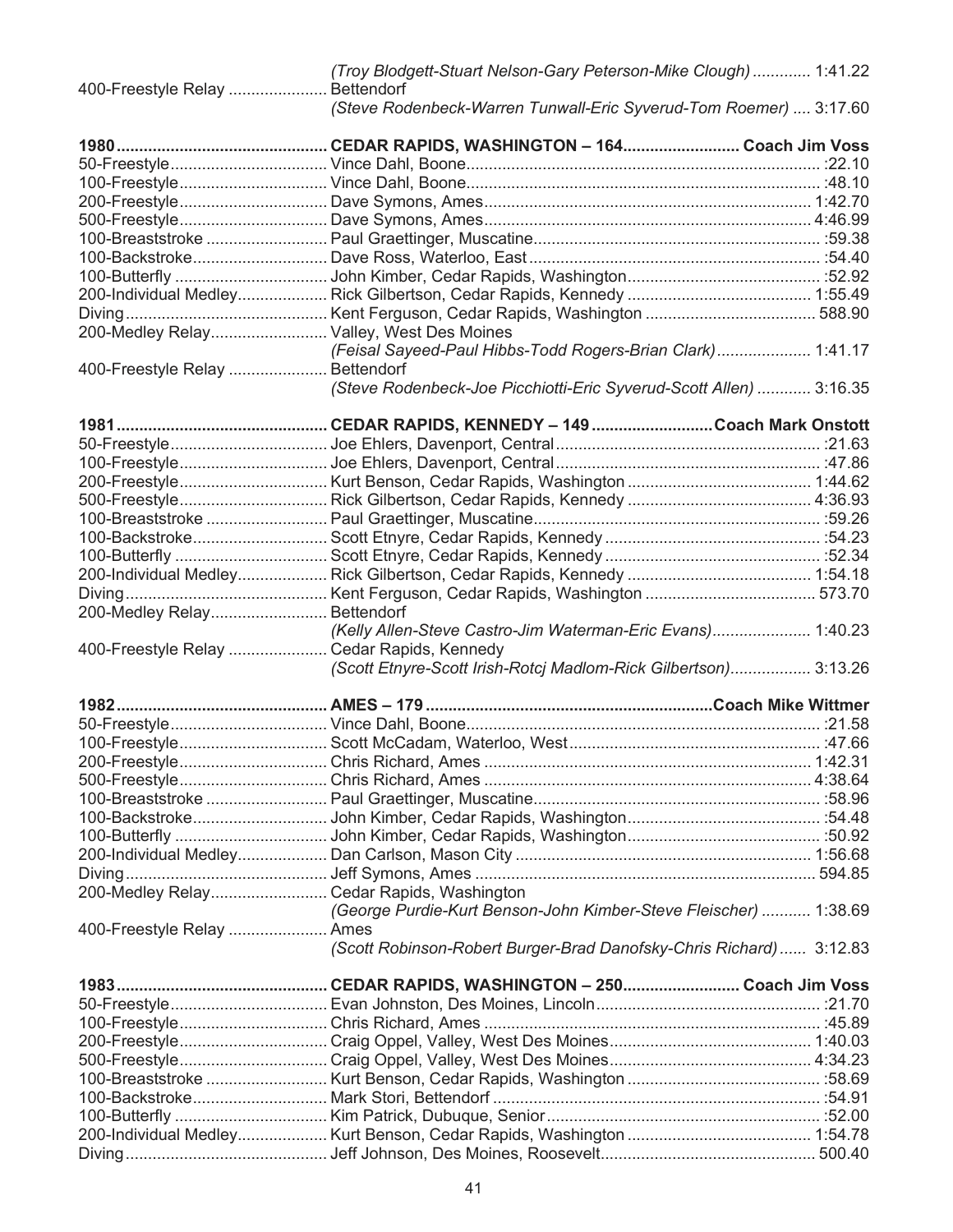| 200-Medley Relay Cedar Rapids, Washington    | (Bruce LeBuhn-Kurt Benson-John Fogarty-Brad Danielson)  1:37.72      |  |
|----------------------------------------------|----------------------------------------------------------------------|--|
| 400-Freestyle Relay  Muscatine               | (Brad Axel-Fred Colony-Alan McKillip-John Sayles)  3:14.16           |  |
|                                              |                                                                      |  |
|                                              |                                                                      |  |
|                                              |                                                                      |  |
|                                              |                                                                      |  |
|                                              |                                                                      |  |
|                                              |                                                                      |  |
|                                              |                                                                      |  |
|                                              |                                                                      |  |
|                                              |                                                                      |  |
|                                              |                                                                      |  |
|                                              |                                                                      |  |
| 200-Medley Relay Dubuque, Senior             |                                                                      |  |
|                                              | (Peter Gruben-Doug Christiansen-Dennis Bennett-Brian Hanner) 1:38.45 |  |
| 400-Freestyle Relay  Muscatine               |                                                                      |  |
|                                              | (Fred Colony-Ward Massey-Alan McKillip-John Sayles) 3:13.57          |  |
|                                              |                                                                      |  |
|                                              |                                                                      |  |
|                                              |                                                                      |  |
|                                              | 200-Freestyle Craig Oppel, Valley, W.D.M. *NATIONAL RECORD* 1:36.36  |  |
|                                              |                                                                      |  |
|                                              |                                                                      |  |
|                                              |                                                                      |  |
|                                              |                                                                      |  |
|                                              |                                                                      |  |
|                                              |                                                                      |  |
|                                              |                                                                      |  |
| 200-Medley Relay Cedar Rapids, Washington    |                                                                      |  |
|                                              | (Bruce LeBuhn-Sean McGowan-David Murray-David Glandon) 1:40.09       |  |
| 400-Freestyle Relay  Valley, West Des Moines |                                                                      |  |
|                                              | (Steve Nelson-Tom Delay-Jeb Barmish-Craig Oppel) 3:15.49             |  |
|                                              |                                                                      |  |
|                                              |                                                                      |  |
|                                              |                                                                      |  |
|                                              |                                                                      |  |
|                                              |                                                                      |  |
|                                              |                                                                      |  |
|                                              |                                                                      |  |
|                                              |                                                                      |  |
|                                              |                                                                      |  |
|                                              |                                                                      |  |
|                                              |                                                                      |  |
| 200-Medley Relay Cedar Rapids, Washington    |                                                                      |  |
|                                              | (Tony DeBoom-Sean McGowan-David Murray-Andy McIntosh) 1:37.65        |  |
| 400-Freestyle Relay  Bettendorf              |                                                                      |  |
|                                              | (Chris Beckwith-Mark Amyette-Mike Gottlieb-Ken Atkinson)  3:13.84    |  |
|                                              |                                                                      |  |
|                                              |                                                                      |  |
|                                              |                                                                      |  |
|                                              |                                                                      |  |
|                                              |                                                                      |  |
|                                              |                                                                      |  |
|                                              |                                                                      |  |
|                                              |                                                                      |  |
|                                              |                                                                      |  |
|                                              |                                                                      |  |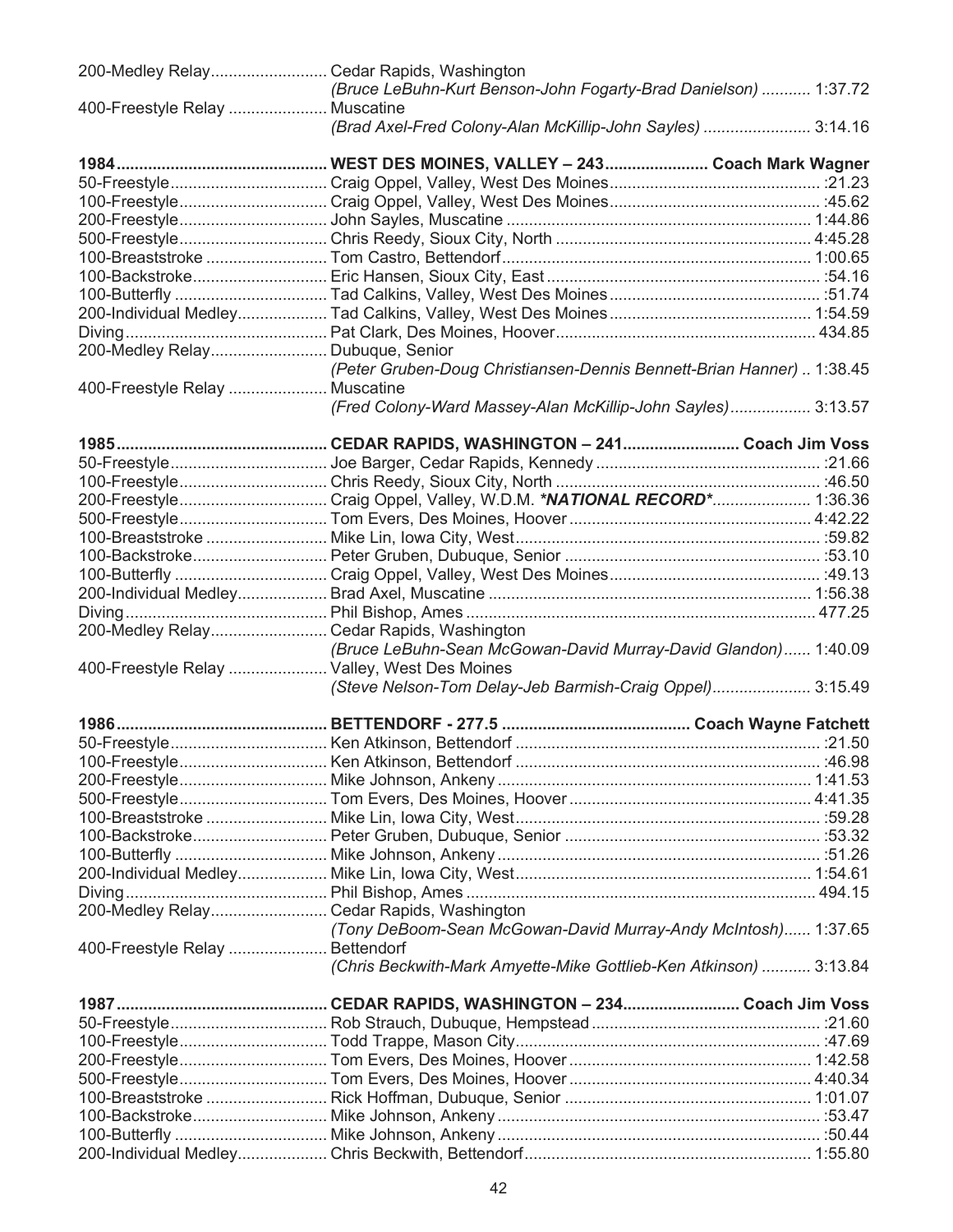| 200-Medley Relay                | Dubuque, Senior                                                      |  |
|---------------------------------|----------------------------------------------------------------------|--|
|                                 | (Mike Moes-Rick Hoffman-Ryan Gill-Tom Forsyth) 1:38.64               |  |
|                                 | 400-Freestyle Relay  Valley, West Des Moines                         |  |
|                                 | (Steve Nelson-Steve Smits-Drew Smith-Mike Harris)  3:13.78           |  |
|                                 |                                                                      |  |
|                                 |                                                                      |  |
|                                 |                                                                      |  |
|                                 |                                                                      |  |
| 200-Freestyle                   |                                                                      |  |
| 500-Freestyle                   |                                                                      |  |
| 100-Breaststroke                |                                                                      |  |
| 100-Backstroke                  |                                                                      |  |
|                                 |                                                                      |  |
|                                 |                                                                      |  |
| 200-Individual Medley           |                                                                      |  |
|                                 |                                                                      |  |
| 200-Medley Relay                | Cedar Rapids, Washington                                             |  |
|                                 | (Mark McDermott-Chris Cruise-Jamahl Roland-Anthony Johnson). 1:37.60 |  |
|                                 | 400-Freestyle Relay  Valley, West Des Moines                         |  |
|                                 | (John Weber-Steve Smits-Drew Smith-Mike Harris)  3:11.87             |  |
|                                 |                                                                      |  |
|                                 |                                                                      |  |
|                                 |                                                                      |  |
|                                 |                                                                      |  |
|                                 |                                                                      |  |
| 500-Freestyle                   |                                                                      |  |
| 100-Breaststroke                |                                                                      |  |
| 100-Backstroke                  |                                                                      |  |
| 100-Butterfly                   |                                                                      |  |
| 200-Individual Medley           |                                                                      |  |
|                                 |                                                                      |  |
| 200-Medley Relay                | Cedar Rapids, Washington                                             |  |
|                                 | (Tim De Boom-Chris Cruise-Jamahl Roland-Rich Mitvalsky) 1:34.57      |  |
| 400-Freestyle Relay             | Cedar Rapids, Washington                                             |  |
|                                 | (J.P. Bickel-Anthony Johnson-Jamahl Roland-Rich Mitvalsky) 3:11.36   |  |
|                                 |                                                                      |  |
|                                 |                                                                      |  |
|                                 |                                                                      |  |
|                                 |                                                                      |  |
|                                 |                                                                      |  |
|                                 |                                                                      |  |
|                                 |                                                                      |  |
|                                 |                                                                      |  |
|                                 |                                                                      |  |
|                                 |                                                                      |  |
|                                 |                                                                      |  |
|                                 | 200-Medley Relay Cedar Rapids, Washington                            |  |
|                                 | (Mark McDermott-Carter Meredith-Robb Rudd-Eric Brown)  1:39.38       |  |
| 400-Freestyle Relay  Mason City |                                                                      |  |
|                                 | (Matt Johnson-Gus Skarlis-Bill Toelke-Matt Root) 3:13.83             |  |
|                                 |                                                                      |  |
|                                 |                                                                      |  |
|                                 |                                                                      |  |
|                                 |                                                                      |  |
|                                 |                                                                      |  |
|                                 |                                                                      |  |
|                                 |                                                                      |  |
|                                 | .52.70/https://www.morror.com/music/community-Backstroke.com/inter-  |  |
|                                 |                                                                      |  |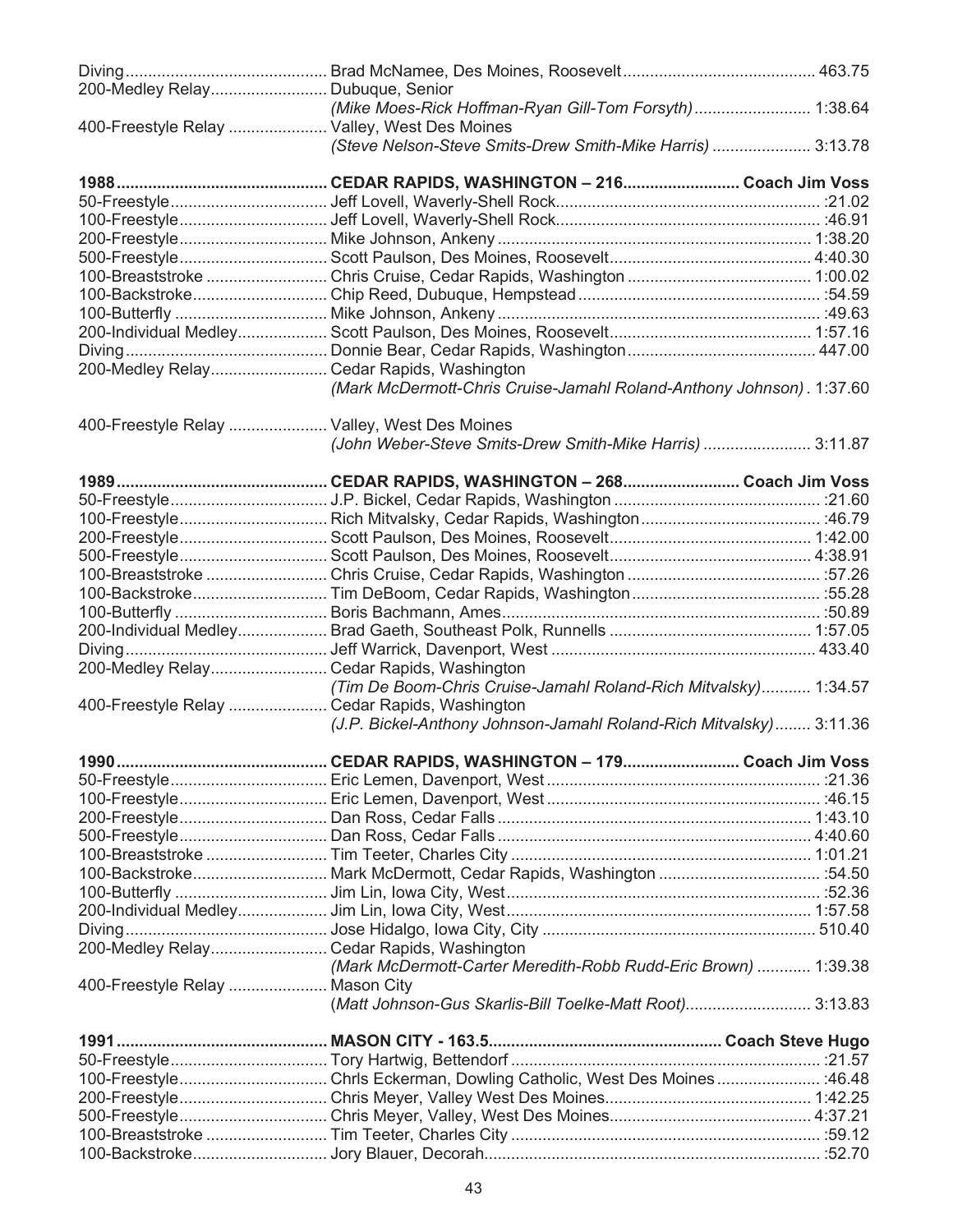| 200-Medley Relay Mason City                   |                                                                           |  |
|-----------------------------------------------|---------------------------------------------------------------------------|--|
|                                               |                                                                           |  |
| 200-Freestyle Relay  Mason City               |                                                                           |  |
|                                               | (Bill Toelke-Erik Harris-Gus Skarlis-Matthew Root) 1:27.94                |  |
| 400-Freestyle Relay  Cedar Falls              |                                                                           |  |
|                                               | (David Mason-Joe Mason-Jeff Whitt-Dan Ross)  3:16.85                      |  |
|                                               |                                                                           |  |
|                                               |                                                                           |  |
|                                               |                                                                           |  |
|                                               |                                                                           |  |
|                                               |                                                                           |  |
|                                               |                                                                           |  |
|                                               |                                                                           |  |
|                                               | 100-Backstroke Mariusz Siembida, Cedar Rapids, Washington  :51.60         |  |
|                                               |                                                                           |  |
|                                               | 200-Individual Medley Mariusz Siembida, Cedar Rapids, Washington  1:55.23 |  |
|                                               |                                                                           |  |
| 200-Medley Relay Cedar Rapids, Washington     |                                                                           |  |
|                                               | (Mariusz Siembida-Karl Lippisch-Darin Harden-Mark Aiels)  1:38.31         |  |
| 200-Freestyle Relay  Pleasant Valley          |                                                                           |  |
|                                               | (Shawn Dassie-Justin Lane-Kirk Moeller-Mike Griggs) 1:26.81               |  |
| 400-Freestyle Relay  Cedar Rapids, Washington |                                                                           |  |
|                                               | (Karl Lippisch-Tomaz Piotrowski-John Olinger-Mariusz Siembida) 3:14.55    |  |
|                                               |                                                                           |  |
|                                               |                                                                           |  |
|                                               |                                                                           |  |
|                                               |                                                                           |  |
|                                               |                                                                           |  |
|                                               |                                                                           |  |
|                                               |                                                                           |  |
|                                               |                                                                           |  |
|                                               |                                                                           |  |
|                                               |                                                                           |  |
|                                               |                                                                           |  |
| 200-Medley Relay Waterloo, West               |                                                                           |  |
|                                               | (Seth Shepard-lan River-Marc River-Michael Dierks)  1:38.15               |  |
|                                               | 200-Freestyle Relay  Dowling Catholic, West Des Moines                    |  |
|                                               |                                                                           |  |
|                                               | (Billy Roth-Andy Eckerman-Marc Willis-Chris Eckerman) 1:28.17             |  |
| 400-Freestyle Relay  Cedar Falls              |                                                                           |  |
|                                               | (Joe Mason-Jed Fogdall-Dan Ross-Chris Courts) 3:12.50                     |  |
|                                               |                                                                           |  |
|                                               |                                                                           |  |
|                                               |                                                                           |  |
|                                               |                                                                           |  |
|                                               |                                                                           |  |
|                                               |                                                                           |  |
|                                               |                                                                           |  |
|                                               |                                                                           |  |
|                                               |                                                                           |  |
|                                               |                                                                           |  |
|                                               |                                                                           |  |
| 200-Medley Relay Cedar Rapids, Washington     |                                                                           |  |
|                                               | (Ty Olson-Luke Grafft-Jon Strother-Ryan Strauss)  1:37.98                 |  |
| 200-Freestyle Relay  Cedar Rapids, Washington |                                                                           |  |
|                                               | (Brian Aiels-Jon Strother-Brennan Cleveland-Ryan Strauss) 1:28.29         |  |
| 400-Freestyle Relay  lowa City, City High     |                                                                           |  |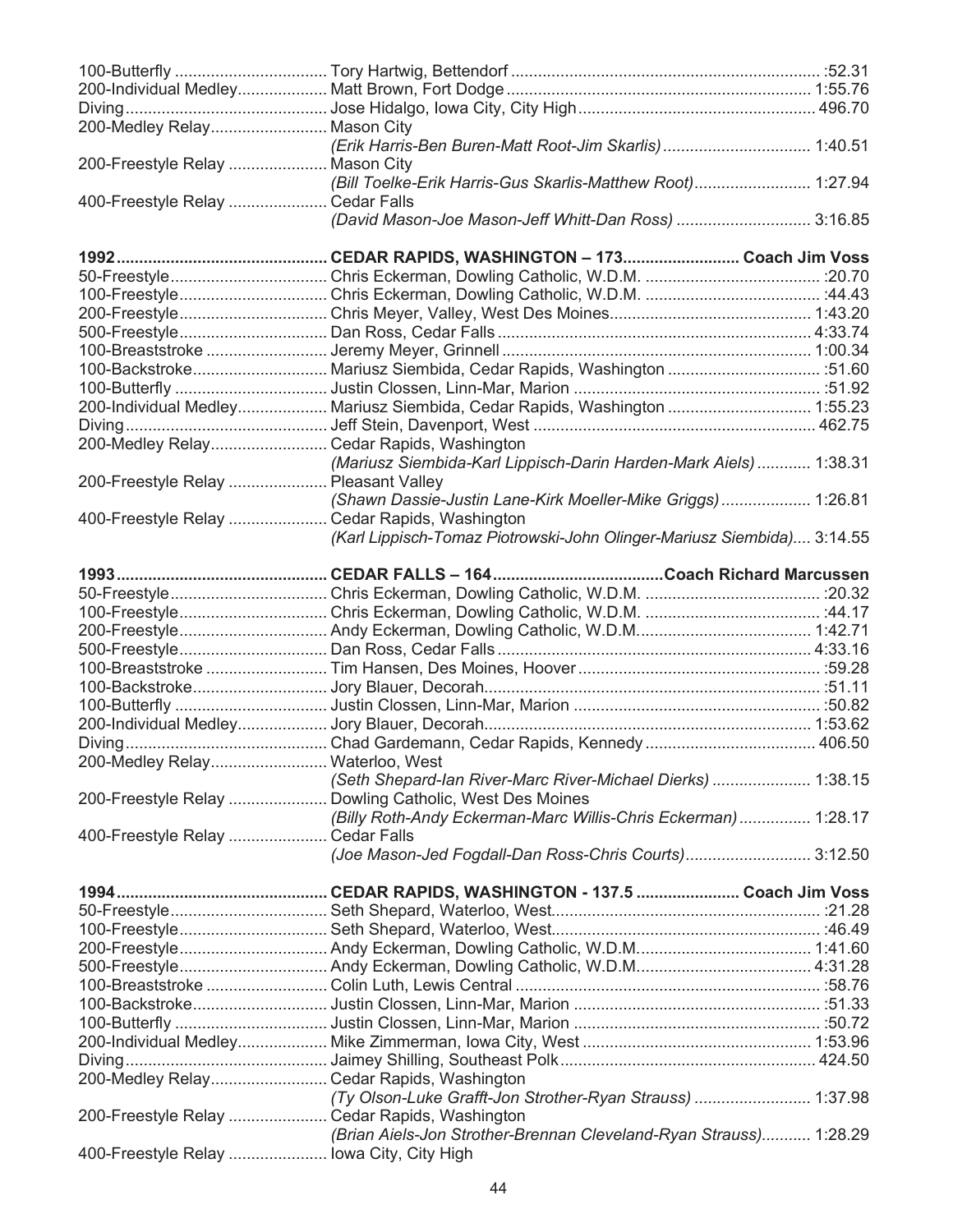| 200-Medley Relay Cedar Rapids, Washington     |                                                                     |  |
|-----------------------------------------------|---------------------------------------------------------------------|--|
|                                               | (Mack Jilek-Luke Grafft-Jon Strother-Ryan Strauss) 1:37.25          |  |
| 200-Freestyle Relay  Cedar Rapids, Washington |                                                                     |  |
|                                               | (Jon Strother-Brian Aiels-Luke Grafft-Ryan Strauss) 1:27.65         |  |
| 400-Freestyle Relay  Ames                     |                                                                     |  |
|                                               | (Joe Fisher-Cody Dakan-Nathan Terry-Jeff Fisher)  3:12.54           |  |
|                                               |                                                                     |  |
|                                               |                                                                     |  |
|                                               |                                                                     |  |
|                                               |                                                                     |  |
|                                               |                                                                     |  |
|                                               |                                                                     |  |
|                                               |                                                                     |  |
|                                               |                                                                     |  |
|                                               |                                                                     |  |
| 200-Medley Relay Cedar Rapids, Washington     |                                                                     |  |
|                                               | (Mack Jilek-Luke Grafft-Jon Strother-Allyn Secor)  1:36.36          |  |
| 200-Freestyle Relay  Cedar Rapids, Washington |                                                                     |  |
|                                               | (Jon Strother-Brent Morgan-Luke Grafft-Allyn Secor)  1:26.06        |  |
| 400-Freestyle Relay  Ames                     |                                                                     |  |
|                                               | (Nathan Terry-Cody Dakan-Jeff Fisher-Lovrenco Franicevic) 3:11.54   |  |
|                                               |                                                                     |  |
|                                               |                                                                     |  |
|                                               |                                                                     |  |
|                                               |                                                                     |  |
|                                               |                                                                     |  |
|                                               |                                                                     |  |
|                                               |                                                                     |  |
|                                               |                                                                     |  |
|                                               |                                                                     |  |
| 200-Medley Relay Cedar Rapids, Washington     |                                                                     |  |
|                                               | (Mack Jilek-Clay Grafft-Jon Strother-Colin Hanrahan)  1:35.97       |  |
|                                               |                                                                     |  |
| 200-Freestyle Relay  Cedar Rapids, Washington |                                                                     |  |
|                                               | (Allyn Secor-Colin Hanrahan-Mack Jilek-Jon Strother)  1:25.29       |  |
| 400-Freestyle Relay  Bettendorf               | (Ian Renner-Arjes-Josh Morehouse-Osmar Godoi-John Lonergan) 3:10.17 |  |
|                                               |                                                                     |  |
|                                               |                                                                     |  |
|                                               |                                                                     |  |
|                                               |                                                                     |  |
|                                               |                                                                     |  |
|                                               |                                                                     |  |
|                                               |                                                                     |  |
|                                               |                                                                     |  |
|                                               |                                                                     |  |
|                                               |                                                                     |  |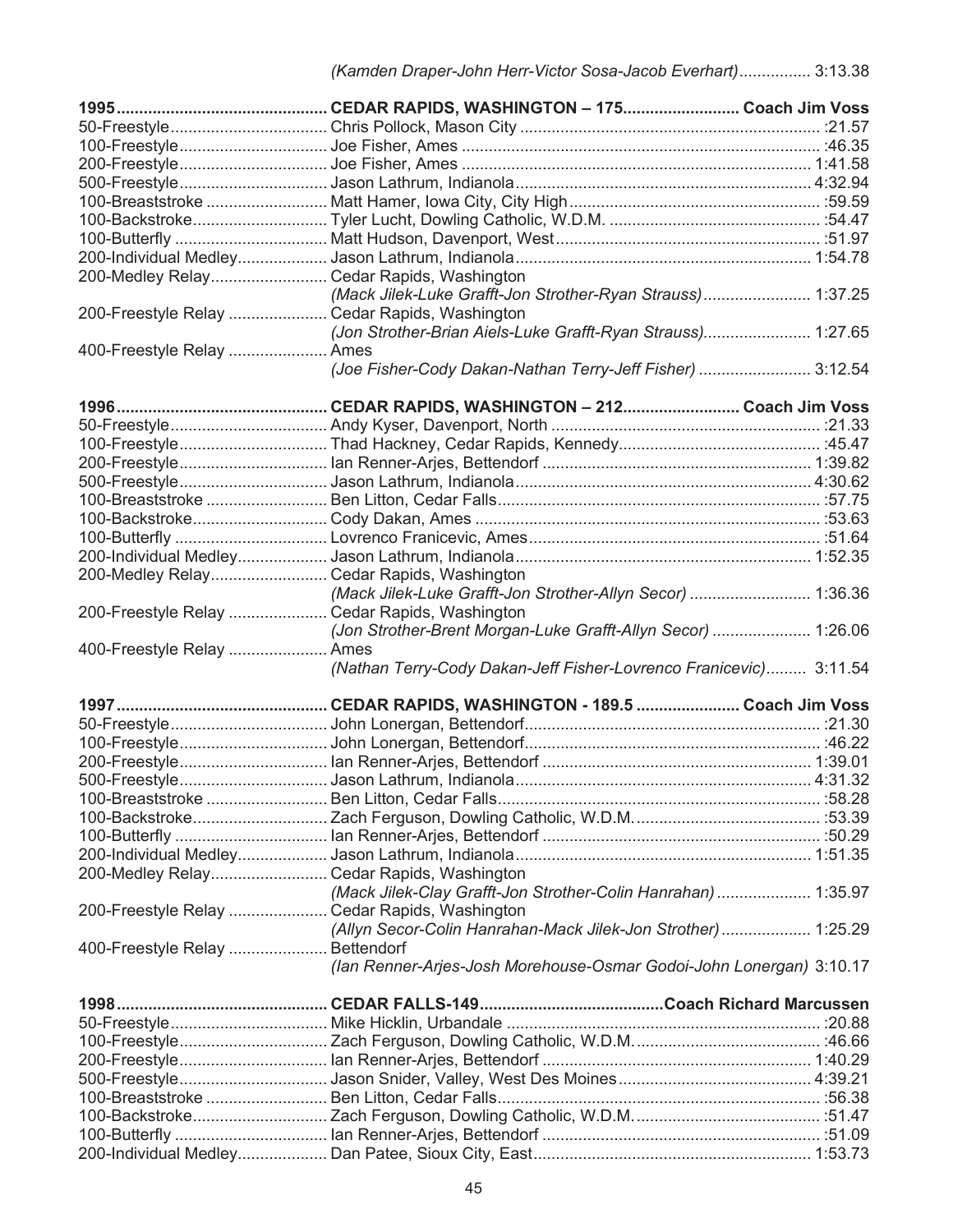| 200-Medley Relay Cedar Falls                 |                                                                                                                              |
|----------------------------------------------|------------------------------------------------------------------------------------------------------------------------------|
|                                              | (Seth Bockes-Adam Noelting-Ben Litton-Nick Jorgensen) 1:34.62                                                                |
| 200-Freestyle Relay  Urbandale               |                                                                                                                              |
|                                              | (Doug Owen-Jared Jablonski-Matt Kroeger-Mike Hicklin) 1:26.87                                                                |
| 400-Freestyle Relay                          | Muscatine                                                                                                                    |
|                                              | (Travis Lee-Josh Havemann-Brian Radtke-Pat Fuller) 3:10.58                                                                   |
|                                              | 1999…………………………………………… BETTENDORF-208………………………………………………Coach Mike Ahrens                                                      |
|                                              |                                                                                                                              |
|                                              |                                                                                                                              |
|                                              |                                                                                                                              |
|                                              |                                                                                                                              |
|                                              |                                                                                                                              |
| 100-Breaststroke                             | Jon Koenig, Dubuque, Senior:58.38                                                                                            |
| 100-Backstroke                               |                                                                                                                              |
|                                              |                                                                                                                              |
| 200-Individual Medley                        |                                                                                                                              |
| 200-Medley Relay Dubuque, Senior             |                                                                                                                              |
|                                              | (Chris Oberhoffer-Luke Johnson-Jon Koenig-Ryan Gavin) 1:36.23                                                                |
| 200-Freestyle Relay  Bettendorf              |                                                                                                                              |
|                                              | (Grant Parrish-Ryan McAnally-Martin Stonebraker-Ian Renner-Arjes) 1:26.87                                                    |
| 400-Freestyle Relay                          | Bettendorf                                                                                                                   |
|                                              | (Mike Lonergan-Nate Billips-Martin Stonebraker-Ian Renner-Arjes)  3:10.47                                                    |
|                                              |                                                                                                                              |
|                                              |                                                                                                                              |
|                                              |                                                                                                                              |
|                                              |                                                                                                                              |
|                                              |                                                                                                                              |
|                                              |                                                                                                                              |
|                                              |                                                                                                                              |
|                                              |                                                                                                                              |
|                                              |                                                                                                                              |
| 200-Individual Medley                        |                                                                                                                              |
| 200-Medley Relay Valley, West Des Moines     |                                                                                                                              |
|                                              | (Jason Snider-Nathan Welling-Mike Mosher-Nate Zittergruen)  1:36.55                                                          |
| 200-Freestyle Relay  Valley, West Des Moines |                                                                                                                              |
|                                              | (Jason Snider-Brad Rowland-Richard Wolf-Nate Zittergruen)  1:25.51                                                           |
|                                              | 400-Freestyle Relay  Dowling Catholic, West Des Moines<br>(Josh Otis-Jimmer Dorweiler-Johnny Sourbeer-Zach Ferguson) 3:09.56 |
|                                              |                                                                                                                              |
|                                              |                                                                                                                              |
|                                              |                                                                                                                              |
|                                              |                                                                                                                              |
|                                              |                                                                                                                              |
|                                              |                                                                                                                              |
|                                              |                                                                                                                              |
|                                              |                                                                                                                              |
|                                              |                                                                                                                              |
|                                              |                                                                                                                              |
| 200-Medley Relay Mason City                  |                                                                                                                              |
|                                              | (Derek Duffy-Paul Murray-Jack Powell-Tom Hardy) 1:36.21                                                                      |
| 200-Freestyle Relay  Valley, West Des Moines |                                                                                                                              |
|                                              | (Bryan Rowland-Nate Welling-Peter Mercuris-Richard Wolf) 1:25.67                                                             |
|                                              | 400-Freestyle Relay  Dowling Catholic, West Des Moines                                                                       |
|                                              | (Matt Bzdega-Jimmer Dorweiler-Adam Mitchell-Josh Otis) 3:08.11                                                               |
|                                              |                                                                                                                              |
|                                              |                                                                                                                              |
|                                              |                                                                                                                              |
|                                              |                                                                                                                              |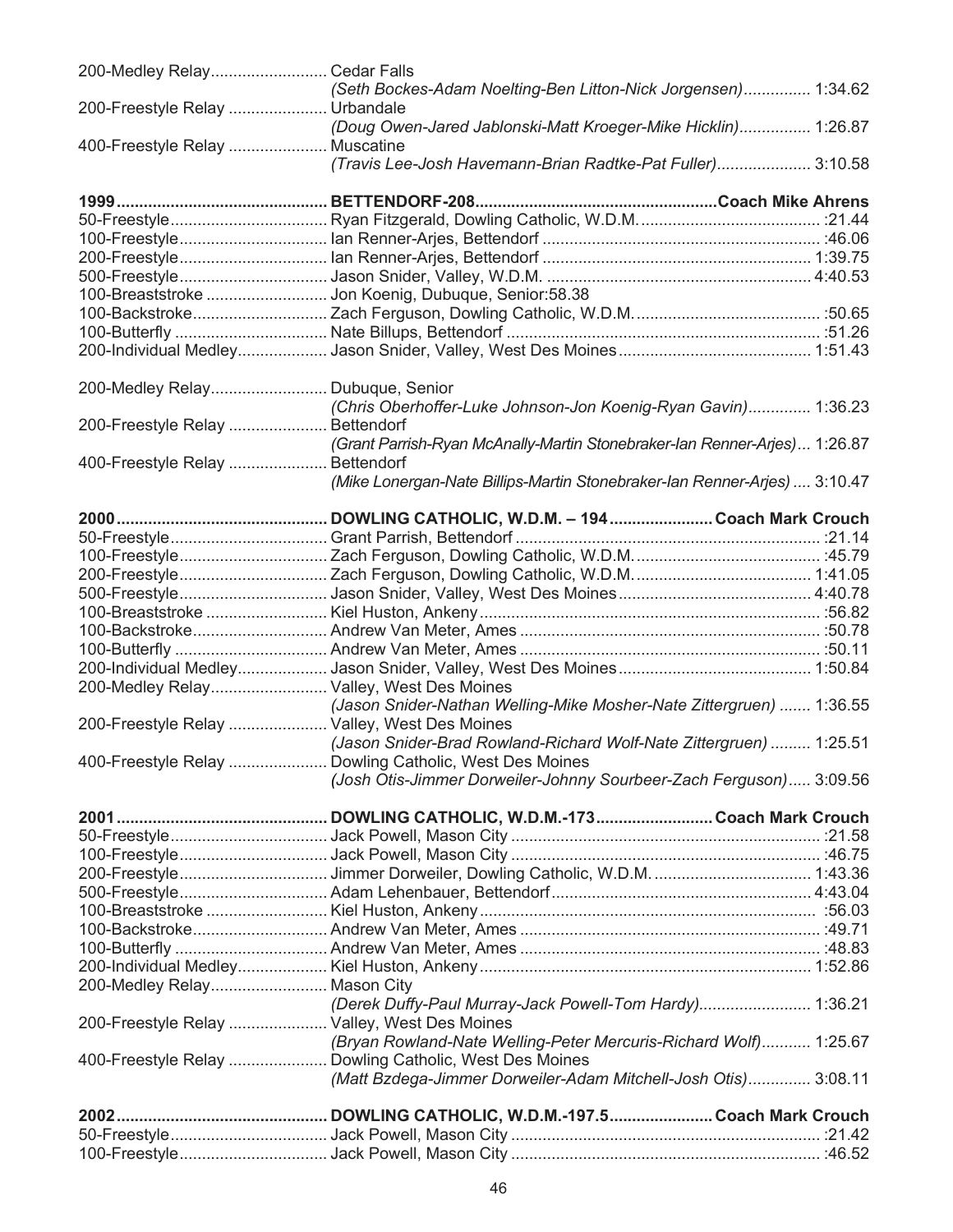| 200-Medley Relay Ames                    |                                                                        |  |
|------------------------------------------|------------------------------------------------------------------------|--|
|                                          | (Andrew VanMeter-Michael Eggert-Michael Peterson-Tony Borich) 1:34.68  |  |
| 200-Free Relay Mason City                |                                                                        |  |
|                                          | (Tom Hardy-Derek Duffy-Mark Guetzko-Jack Powell)  1:25.57              |  |
| 400-Free Relay                           | Dowling Catholic, W.D.M.                                               |  |
|                                          | (Adam Mitchell-Jimmer Dorweiler-Jimmy Sourbeer-Josh Otis) 3:05.87      |  |
|                                          |                                                                        |  |
|                                          |                                                                        |  |
|                                          |                                                                        |  |
|                                          |                                                                        |  |
|                                          |                                                                        |  |
|                                          |                                                                        |  |
|                                          |                                                                        |  |
|                                          |                                                                        |  |
|                                          |                                                                        |  |
|                                          |                                                                        |  |
| 200-Medley Relay Ames                    |                                                                        |  |
|                                          | (Andrew VanMeter-Michael Eggert-Bobby Sundvold-Tommy Strehlow) 1:35.44 |  |
| 200-Free Relay                           | Dowling Catholic, West Des Moines                                      |  |
|                                          | (Jimmy Sourbeer-Jeff Kubat-Ted Riesenberg-Jimmer Dorweiler)  1:27.23   |  |
| 400-Free Relay                           | Dowling Catholic, West Des Moines                                      |  |
|                                          | (Jimmy Sourbeer-Jeff Kubat-Fred Nesbit-Jimmer Dorweiler) 3:09.56       |  |
|                                          |                                                                        |  |
|                                          |                                                                        |  |
|                                          |                                                                        |  |
|                                          |                                                                        |  |
|                                          |                                                                        |  |
|                                          |                                                                        |  |
|                                          |                                                                        |  |
|                                          |                                                                        |  |
|                                          |                                                                        |  |
|                                          |                                                                        |  |
| 200-Medley Relay Cedar Rapids Washington |                                                                        |  |
|                                          |                                                                        |  |
| 200-Free Relay Cedar Falls               | (Nick Basile-B.J. Kolsrud-Joe Taylor-Andrew Visser)  1:36.24           |  |
|                                          |                                                                        |  |
|                                          | (Nick Cordes-Alex Stone-Sam Backstrom-Jordan Wessels) 1:26.17          |  |
| 400-Free Relay Cedar Falls               |                                                                        |  |
|                                          | (Seth Wessels-Sam Backstrom-Raymond Holz-Jordan Wessels) 3:12.29       |  |
|                                          |                                                                        |  |
|                                          |                                                                        |  |
|                                          |                                                                        |  |
|                                          |                                                                        |  |
|                                          |                                                                        |  |
|                                          |                                                                        |  |
|                                          |                                                                        |  |
|                                          |                                                                        |  |
|                                          |                                                                        |  |
|                                          |                                                                        |  |
| 200-Medley Relay Ames                    |                                                                        |  |
|                                          |                                                                        |  |
|                                          | (Bobby Sundvold-Josh Peterson-Joe Wiedemeier-Tommy Strehlow)  1:36.01  |  |
| 200-Freestyle Relay  Cedar Falls         |                                                                        |  |
| 400-Freestyle Relay  Cedar Falls         | (Nick Cordes-Alex Stone-Aaron Zander-Jordan Wessels) 1:26.03           |  |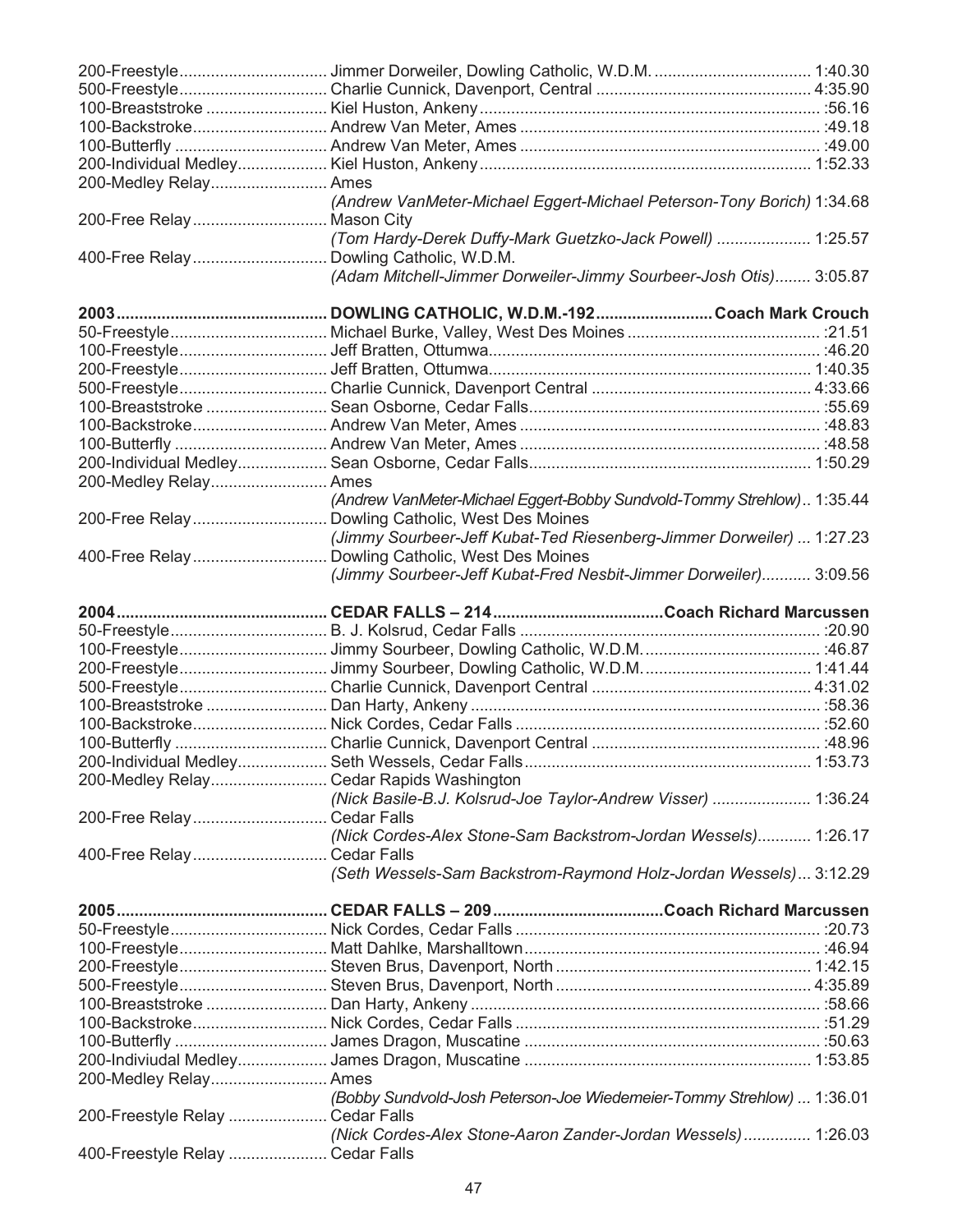| 200-Medley Relay Cedar Falls                 |                                                                    |  |
|----------------------------------------------|--------------------------------------------------------------------|--|
|                                              | (Nick Cordes-Jordan Wessels-Seth Wessels-Alex Stone) 1:33.56       |  |
| 200-Freestyle Relay  Cedar Falls             |                                                                    |  |
|                                              | (Nick Cordes-Alex Stone-Aaron Zander-Jordan Wessels) 1:24.58       |  |
| 400-Freestyle Relay  Cedar Falls             |                                                                    |  |
|                                              | (Seth Wessels-Tyler Verink-Aaron Zander-Alex Stone) 3:11.38        |  |
|                                              |                                                                    |  |
|                                              |                                                                    |  |
|                                              |                                                                    |  |
|                                              |                                                                    |  |
|                                              |                                                                    |  |
|                                              |                                                                    |  |
|                                              |                                                                    |  |
|                                              |                                                                    |  |
|                                              |                                                                    |  |
|                                              |                                                                    |  |
| 200-Medley Relay Muscatine                   |                                                                    |  |
|                                              | (Max Dittmer-Alex Dragon-David Mead-Bart Howard)  1:35.04          |  |
| 200-Freestyle Relay  Bettendorf              |                                                                    |  |
|                                              | (Alex Clark-Jon Alves-Jacob Hemberger-Kyle Green)  1:26.32         |  |
| 400-Freestyle Relay  Bettendorf              |                                                                    |  |
|                                              | (Alex Clark-James Barber-John Gayton-Kyle Green)  3:12.49          |  |
|                                              |                                                                    |  |
|                                              |                                                                    |  |
|                                              |                                                                    |  |
|                                              |                                                                    |  |
|                                              |                                                                    |  |
|                                              |                                                                    |  |
|                                              |                                                                    |  |
|                                              |                                                                    |  |
|                                              |                                                                    |  |
|                                              |                                                                    |  |
| 200 Medley Relay Bettendorf                  |                                                                    |  |
|                                              | (John Gayton-Jon Alves-Andy White-Jake Hemberg) 1:36.60            |  |
| 200-Freestyle Relay  Cedar Rapids Washington |                                                                    |  |
|                                              | (Christopher Emery-Banning Young-John Sevier-Ryan Phelan)  1:26.47 |  |
| 400-Freestyle Relay  Pleasant Valley         |                                                                    |  |
|                                              | (Will Horvet-John Beck-Jared Damman-Zack Bartholomew) 3:11.98      |  |
|                                              |                                                                    |  |
|                                              |                                                                    |  |
|                                              |                                                                    |  |
|                                              |                                                                    |  |
|                                              |                                                                    |  |
|                                              |                                                                    |  |
|                                              |                                                                    |  |
|                                              |                                                                    |  |
|                                              |                                                                    |  |
|                                              |                                                                    |  |
| 200-Medley Relay Cedar Rapids, Washington    |                                                                    |  |
|                                              |                                                                    |  |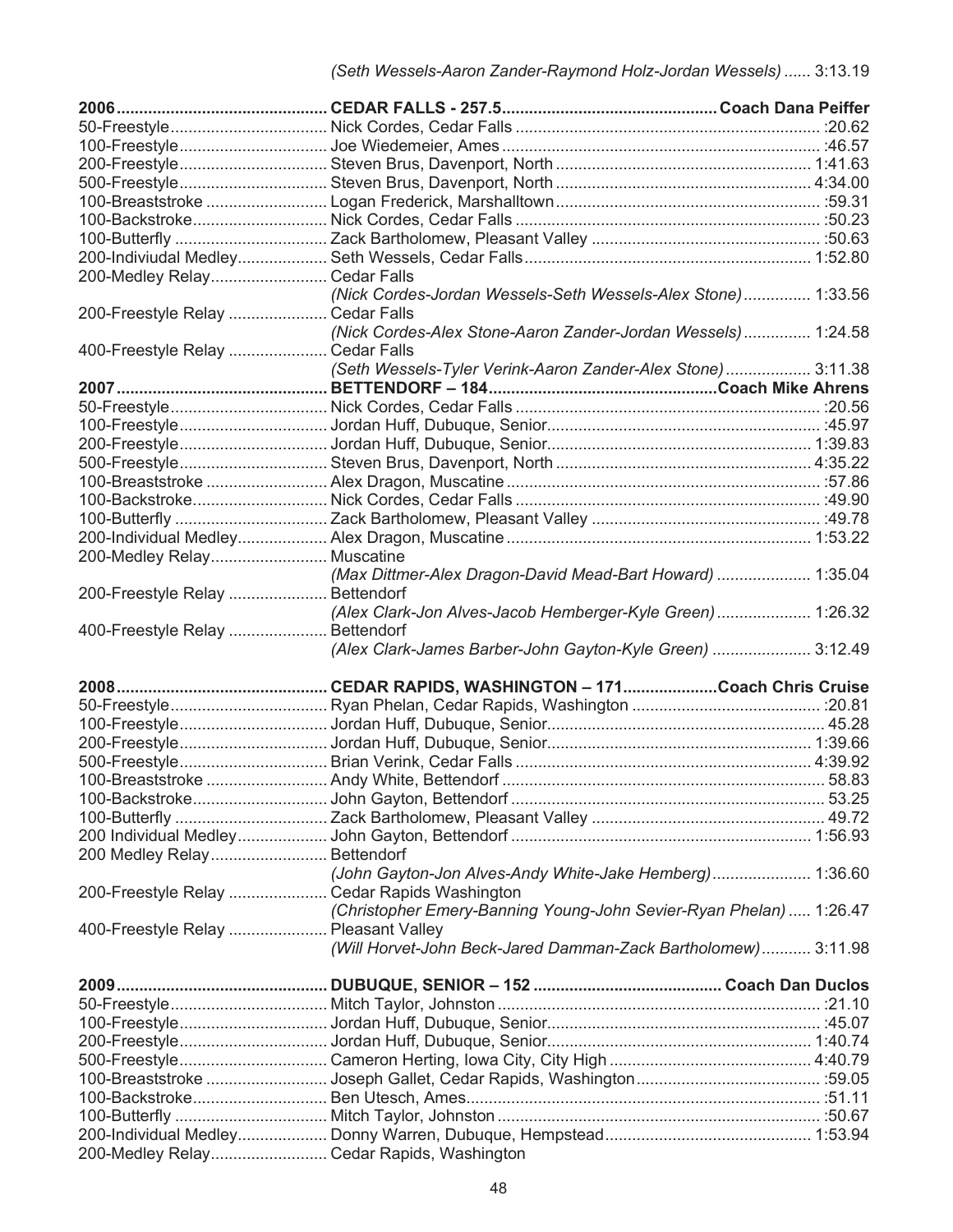|                                      | (Ian-Ford-Joseph Gallet-Will McCartan-John Sevier) 1:35.65             |  |
|--------------------------------------|------------------------------------------------------------------------|--|
| 200-Freestyle Relay                  | Cedar Rapids, Washington                                               |  |
|                                      | (John Sevier-Joseph Gallet-Will McCartan-Banning Young) 1:25.90        |  |
| 400-Freestyle Relay  Dubuque, Senior |                                                                        |  |
|                                      | (Andrew Peter-Eric Ferring-Mark Ross-Jordan Huff)  3:08.44             |  |
|                                      |                                                                        |  |
|                                      |                                                                        |  |
|                                      |                                                                        |  |
|                                      |                                                                        |  |
|                                      |                                                                        |  |
|                                      |                                                                        |  |
|                                      |                                                                        |  |
|                                      |                                                                        |  |
|                                      |                                                                        |  |
|                                      |                                                                        |  |
| 200 Medley Relay Ames                |                                                                        |  |
|                                      | (Dustin Rhoads-Taylor Kutchen-John Hagen-Sam Wiedemeier) 1:34.33       |  |
| 200-Freestyle Relay  Cedar Falls     |                                                                        |  |
|                                      | (Jon Baker-Garrett Moses-Josh Sund-Austin Abbas)  1:26.47              |  |
|                                      | 400-Freestyle Relay  Valley, West Des Moines                           |  |
|                                      | (Jim Skoumal-Nate Harris-Charlie Hogan-Ian Conte)  3:09.27             |  |
|                                      |                                                                        |  |
|                                      |                                                                        |  |
|                                      |                                                                        |  |
|                                      |                                                                        |  |
|                                      |                                                                        |  |
|                                      |                                                                        |  |
|                                      |                                                                        |  |
|                                      |                                                                        |  |
|                                      |                                                                        |  |
|                                      |                                                                        |  |
| 200-Medley Relay Muscatine           |                                                                        |  |
|                                      | (Haden Calegan-Travis Greenwald-Tyler Calegan-Paul Jindrich)  1:35.17  |  |
| 200-Freestyle Relay  Dubuque, Senior |                                                                        |  |
|                                      | (Josh-Gill-Alex Duster-Connor Huff-Tate Forsyth)  1:25.35              |  |
| 400-Freestyle Relay  Cedar Falls     |                                                                        |  |
|                                      | (Austin Abbas-Jon Baker-Gabe Langner-Josh Sund)  3:09.85               |  |
|                                      |                                                                        |  |
|                                      |                                                                        |  |
|                                      |                                                                        |  |
|                                      |                                                                        |  |
|                                      |                                                                        |  |
|                                      |                                                                        |  |
|                                      |                                                                        |  |
|                                      |                                                                        |  |
|                                      |                                                                        |  |
|                                      |                                                                        |  |
| 200-Medley Relay Muscatine           |                                                                        |  |
|                                      | (Alex Walton-Travis Greenwald-Tate Jackson-Kris Treiber)  1:35.26      |  |
| 200-Freestyle Relay  Muscatine       |                                                                        |  |
|                                      | (Travis Greenwald-Kris Treiber-Trent Jackson-Tate Jackson) 1:26.45     |  |
|                                      | 400-Freestyle Relay  Dowling Catholic, W.D.M.                          |  |
|                                      | (Ben Severino-Nate Tystahl-Alek Martin-Jonathan Fiepke)  3:09.04       |  |
|                                      | 2013………………………………………… MUSCATINE-180……………………………………………Coach Judd Anderson |  |
|                                      |                                                                        |  |
|                                      |                                                                        |  |
|                                      |                                                                        |  |
|                                      |                                                                        |  |
|                                      |                                                                        |  |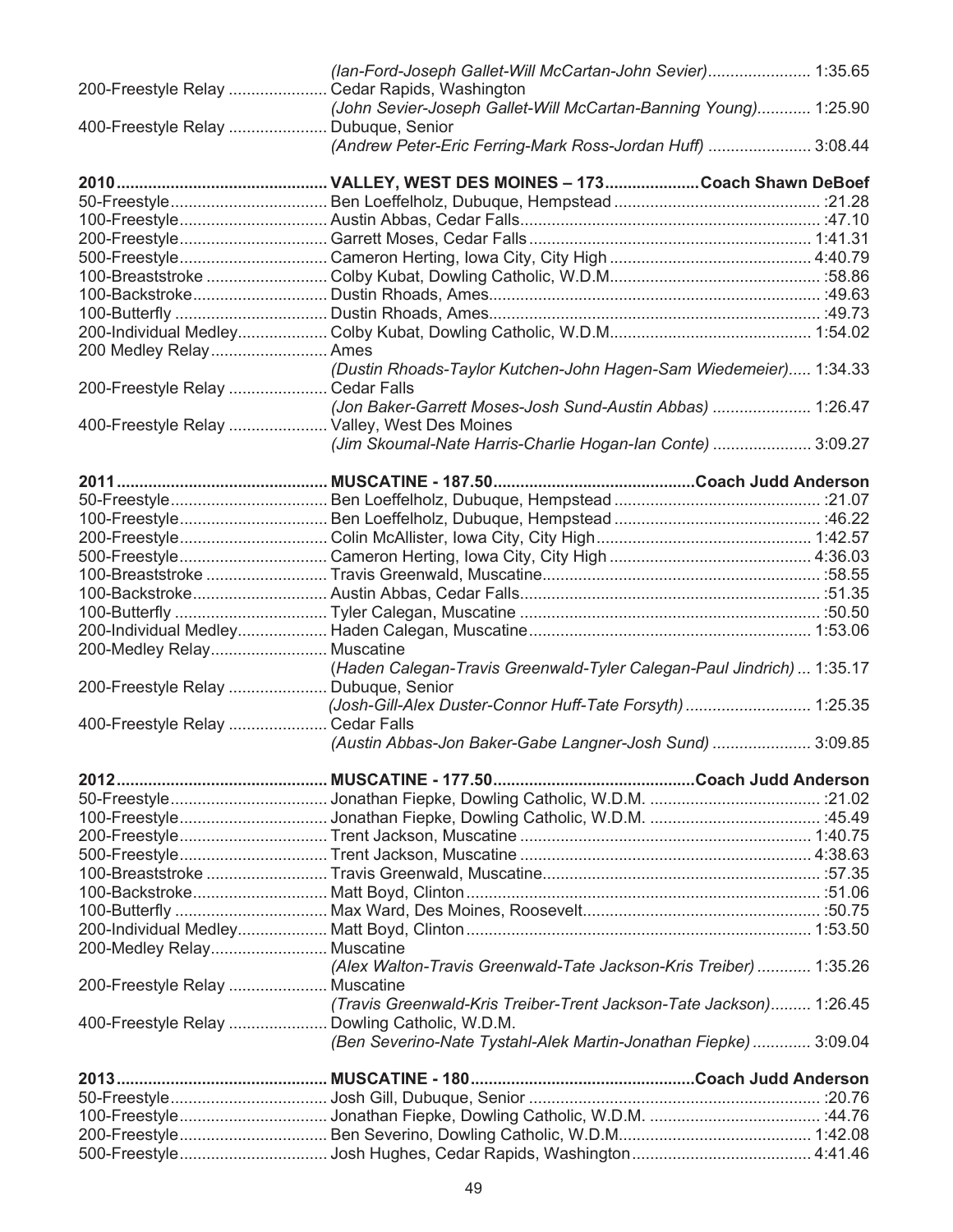| 200-Medley Relay Muscatine                    | (Alex Walton-Michael Sovers-Travis Greenwald-Matt Kruger) 1:35.24     |  |
|-----------------------------------------------|-----------------------------------------------------------------------|--|
| 200-Freestyle Relay  Dubuque, Senior          |                                                                       |  |
|                                               | (Josh Gill-Alex Duster-James Daughters-Justin Yuan  1:23.99           |  |
| 400-Freestyle Relay  Dowling Catholic, W.D.M. |                                                                       |  |
|                                               | (Ben Severino-Spencer Clark-John Carmody-Jonathan Fiepke) 3:09.44     |  |
|                                               |                                                                       |  |
|                                               |                                                                       |  |
|                                               |                                                                       |  |
|                                               |                                                                       |  |
|                                               |                                                                       |  |
|                                               |                                                                       |  |
|                                               |                                                                       |  |
|                                               |                                                                       |  |
|                                               |                                                                       |  |
|                                               |                                                                       |  |
| 200-Medley Relay lowa City West               |                                                                       |  |
|                                               | (Mark McGlaughlin-Matt Anderson-Carson Miller-Oliver Martin)  1:35.94 |  |
| 200-Freestyle Relay  lowa City, West          |                                                                       |  |
|                                               | (Oliver Martin-Will Scott-Carson Miller-Aidan Keen) 1:25.46           |  |
| 400-Freestyle Relay  lowa City, West          |                                                                       |  |
|                                               | (Aidan Keen-Will Scott-Matt Anderson-Mark McGlaughlin) 3:08.43        |  |
|                                               |                                                                       |  |
|                                               |                                                                       |  |
|                                               |                                                                       |  |
|                                               |                                                                       |  |
|                                               |                                                                       |  |
|                                               |                                                                       |  |
|                                               |                                                                       |  |
|                                               |                                                                       |  |
|                                               |                                                                       |  |
| 200-Medley Relay lowa City, West              |                                                                       |  |
|                                               | (Mark McGlaughlin-Matt Anderson-Oliver Martin-Will Scott) 1:33.39     |  |
| 200-Freestyle Relay  lowa City, West          |                                                                       |  |
|                                               | (Will Scott-Matt Anderson-Oliver Martin-Aidan Keen) 1:24.75           |  |
| 400-Freestyle Relay  lowa City, West          |                                                                       |  |
|                                               | (Mark McGlaughlin-Oliver Martin-Will Scott-Aidan Keen) 3:08.43        |  |
|                                               |                                                                       |  |
|                                               |                                                                       |  |
|                                               |                                                                       |  |
|                                               |                                                                       |  |
|                                               |                                                                       |  |
|                                               |                                                                       |  |
|                                               |                                                                       |  |
|                                               |                                                                       |  |
|                                               |                                                                       |  |
|                                               |                                                                       |  |
| 200-Medley Relay Dubuque, Senior              |                                                                       |  |
| 200-Freestyle Relay  lowa City, West          | (John Colin-Andrew Breitfelder-Jacob Hansen-Brandon Sindt) 1:34.03    |  |
|                                               | (Will Scott-Matt Anderson-Oliver Martin-Aidan Keen) 1:24.75           |  |
| 400-Freestyle Relay  lowa City, West          |                                                                       |  |
|                                               | (Mark McGlaughlin-Oliver Martin-Will Scott-Aidan Keen)  3:08.43       |  |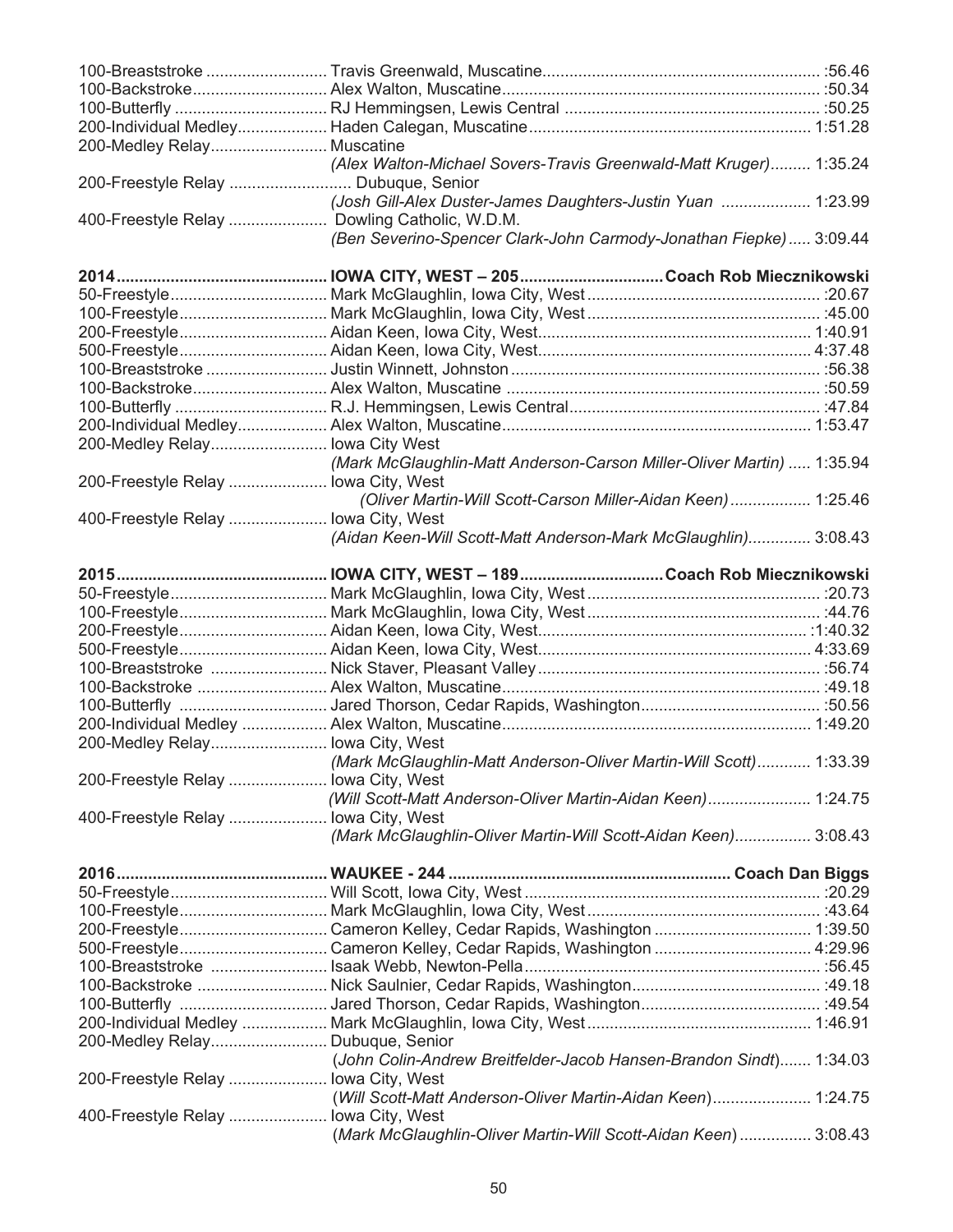| 100-Breaststroke              |                                                          |  |
|-------------------------------|----------------------------------------------------------|--|
| 100-Backstroke                |                                                          |  |
|                               |                                                          |  |
|                               |                                                          |  |
| 200-Medley Relay              | Bettendorf                                               |  |
|                               | (Caleb Aman-Ryan Schade-Ben Luppen-Zach Bunn) 1:34.08    |  |
| 200-Freestyle Relay  Johnston |                                                          |  |
|                               | (Alex Overton-Scott Lair-Grant Lair-Grant Fuhr) 1:25.41  |  |
| 400-Freestyle Relay  Johnston |                                                          |  |
|                               | (Grant Fuhr-Scott Lair-Grant Lair-Alex Overton)  3:07.62 |  |

| 200-Medley Relay Ames           |                                                                            |  |
|---------------------------------|----------------------------------------------------------------------------|--|
|                                 | (Ethan Johnson-Dalton Lillibridge-Misho Mahrous-Nick Matthews) 1:33.83     |  |
| 200-Freestyle Relay  Bettendorf |                                                                            |  |
|                                 | (Charlie Bunn-Luke Nickles-Andrew Ottavianelli-Caleb Aman) 1:24.82         |  |
|                                 | 400-Freestyle Relay  Valley, West Des Moines                               |  |
|                                 | (Gregg Lichinsky-Evan Porter-Casey Bach-Jacob Keller) 3:06.87              |  |
|                                 |                                                                            |  |
|                                 |                                                                            |  |
|                                 |                                                                            |  |
|                                 |                                                                            |  |
|                                 |                                                                            |  |
|                                 |                                                                            |  |
|                                 |                                                                            |  |
|                                 |                                                                            |  |
|                                 | 100-Backstroke Nick Chase, Dowling Catholic, W.D.M……………………………………………… 50.10 |  |
|                                 |                                                                            |  |
|                                 |                                                                            |  |
|                                 | 200-Medley Relay Dowling Catholic, W.D.M.                                  |  |
|                                 |                                                                            |  |
| 200-Freestyle Relay  Bettendorf |                                                                            |  |
| 400-Freestyle Relay  Bettendorf | (Andrew Ottavianelli-Luke Nickles-Sam Mitvalsky-Charlie Bunn) 1:23.56      |  |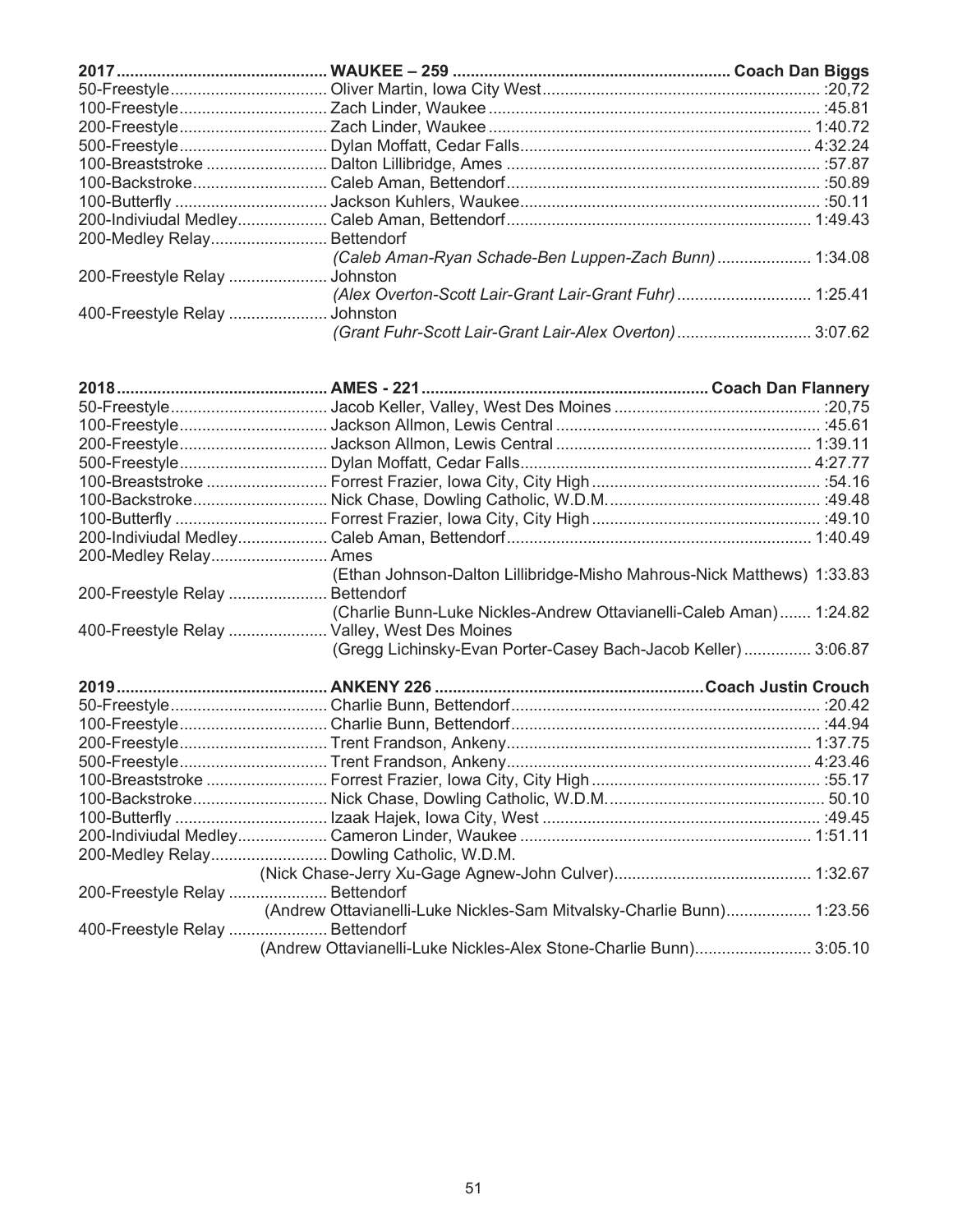#### **TOP 12 STATE MEET BESTS PRIOR TO 2020 SEASON**

*The following performances are only from the State Meet*

#### **200-Yard Medley Relay**

| 1. Dowling Catholic, W.D.M.                                          |  |
|----------------------------------------------------------------------|--|
|                                                                      |  |
| 2. Iowa City, West                                                   |  |
|                                                                      |  |
| 3. Cedar Falls                                                       |  |
|                                                                      |  |
| 4. Ames                                                              |  |
|                                                                      |  |
| 5. Cedar Rapids, Washington                                          |  |
|                                                                      |  |
| 6. Dubuque, Senior                                                   |  |
|                                                                      |  |
| 7. Bettendorf                                                        |  |
|                                                                      |  |
| 8. Bettendorf                                                        |  |
|                                                                      |  |
| 9. Iowa City, City High                                              |  |
|                                                                      |  |
| 10. Ames                                                             |  |
| 11. Valley, West Des Moines                                          |  |
|                                                                      |  |
| 12. Waukee                                                           |  |
| Cameron Briggs-Grady Rogers-Gus Muenzenmay-Josh Waltman 2016 1:34.54 |  |
|                                                                      |  |

#### **200-Yard Freestyle**

# **200-Yard Individual Medley**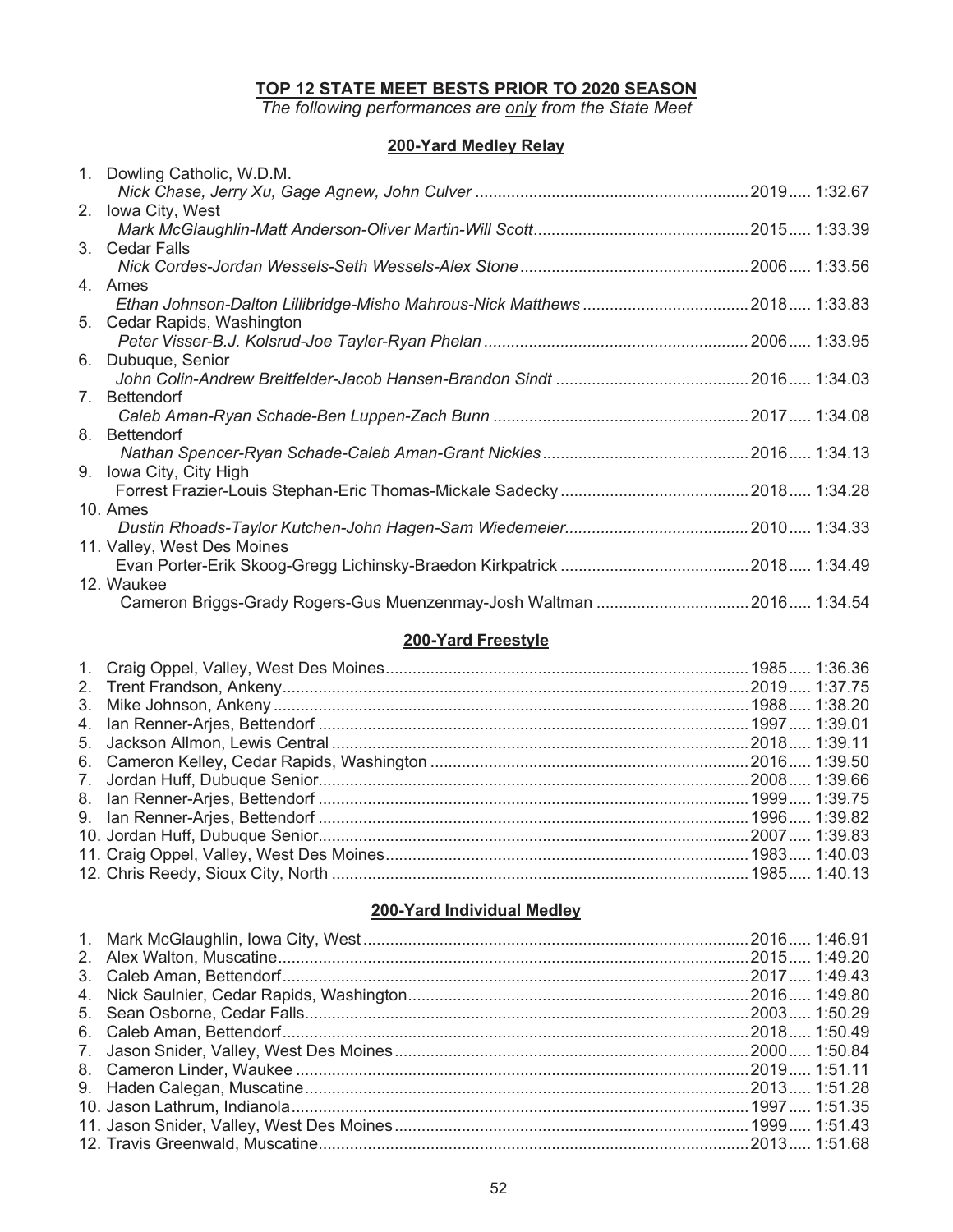# 50-Yard Freestyle

| 1. Mark McGlaughlin, lowa City, West (lead off in 200 Freestyle Relay) 2016 :20.15 |  |
|------------------------------------------------------------------------------------|--|
|                                                                                    |  |
|                                                                                    |  |
|                                                                                    |  |
|                                                                                    |  |
|                                                                                    |  |
|                                                                                    |  |
|                                                                                    |  |
|                                                                                    |  |
|                                                                                    |  |
|                                                                                    |  |
|                                                                                    |  |
|                                                                                    |  |
|                                                                                    |  |

# 100-Yard Butterfly

#### 100-Yard Freestyle

| 4. Mark McGlaughlin, lowa City, West (lead off leg in 400 Freestyle Relay) 2016 :44.50 |  |  |
|----------------------------------------------------------------------------------------|--|--|
|                                                                                        |  |  |
|                                                                                        |  |  |
|                                                                                        |  |  |
|                                                                                        |  |  |
|                                                                                        |  |  |
|                                                                                        |  |  |
|                                                                                        |  |  |
|                                                                                        |  |  |
|                                                                                        |  |  |
|                                                                                        |  |  |
|                                                                                        |  |  |

#### 500-Yard Freestyle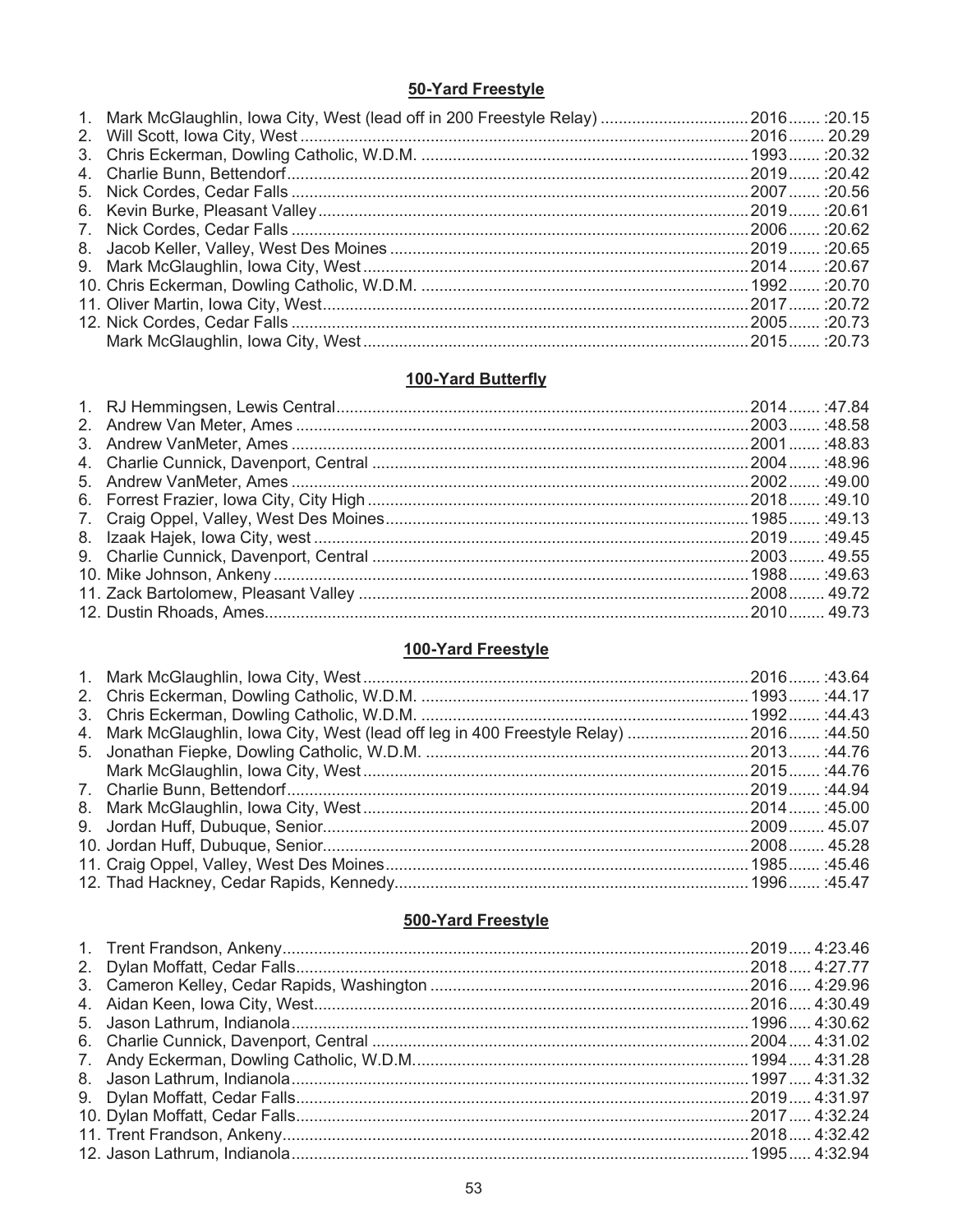| <b>100-Yard Backstroke</b> |  |
|----------------------------|--|
|                            |  |
|                            |  |
|                            |  |
|                            |  |
|                            |  |
|                            |  |
|                            |  |
|                            |  |
|                            |  |
|                            |  |
|                            |  |
|                            |  |
|                            |  |

# **100-Yard Breaststroke**

#### **200-Yard Freestyle Relay**

| 1. Iowa City, West                                                              |  |
|---------------------------------------------------------------------------------|--|
|                                                                                 |  |
| 2. Bettendorf                                                                   |  |
|                                                                                 |  |
| 3. Ankeny                                                                       |  |
| 4. Dubuque, Senior                                                              |  |
|                                                                                 |  |
| 5. Muscatine                                                                    |  |
|                                                                                 |  |
| 6. Valley, W.D.M.                                                               |  |
|                                                                                 |  |
| 7. Waukee                                                                       |  |
| Mitchell Pollitt, Cambell Patterson, Augie Muezenmay, Davis Kuhlers2019 1:24.55 |  |
| 8. Cedar Falls                                                                  |  |
| 9. Cedar Rapids Washington                                                      |  |
|                                                                                 |  |
| 10. Waukee                                                                      |  |
|                                                                                 |  |
| 11. Iowa City, West                                                             |  |
|                                                                                 |  |
| 12. Johnston                                                                    |  |
|                                                                                 |  |